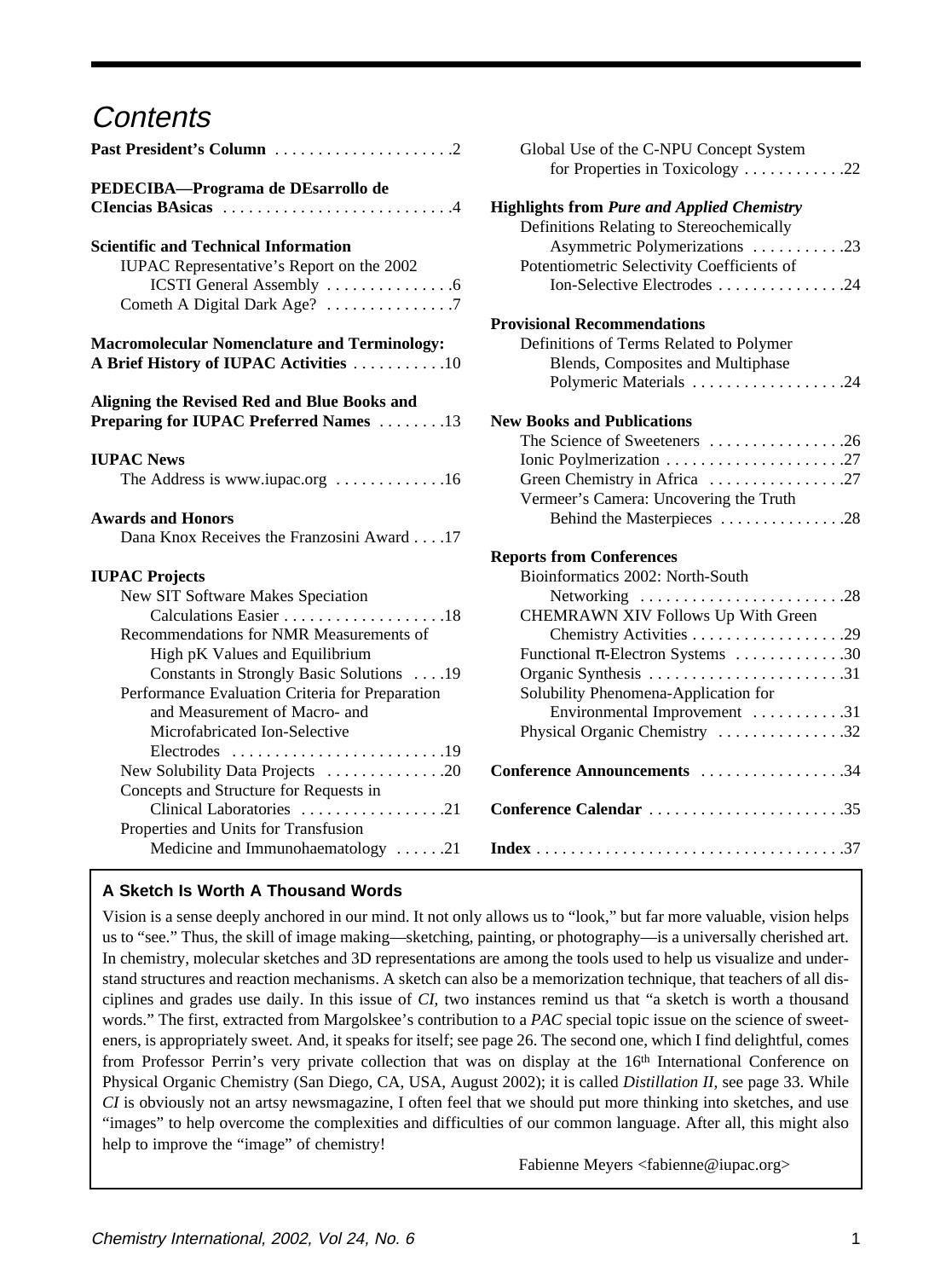## Past-President's Column

### What Lies Ahead for the Union

Having been involved in IUPAC for a long time, it is quite a new experience to realize that the present series of meetings in which I am involved will be my last. I was thinking about the changes that have occurred between the first General Assembly I attended (Lyon 1985) and the Ottawa event, which takes place in 2003. Much has happened, and the rate of change seems to be speeding up, but that is true for all organizations.

However, I wish to use the privilege of writing this column, not so much to look back, but to look forward. But first I want to pay tribute to those many volunteers who have worked so hard to bring about IUPAC's outstanding achievements in chemistry and the related sciences over its 80 plus years of existence. There is no doubt in my mind that some form of international collaboration and standard setting was essential for chemistry, which is the global enabling activity for so much science and technology.

But what lies ahead for the Union? What are the important tasks and problems that are now on our agenda? I will mention only four, though I am sure that many colleagues can list many more. I must remind you that the views I express are mine alone and are not necessarily shared by the Officers or the Bureau.

My first issue is what is often termed "the public appreciation of science and especially chemistry." We are all too aware that during our lifetimes of practicing our beloved science, the way that the "public" regards our efforts has changed from wonderment, admiration, and gratitude, to more critical, ungrateful (as we see it), and more inclined to blame us for environmental damage, poor health, "artificial" food, and more.

. . . the way that the "public" regards our efforts has changed from wonderment, admiration, and gratitude, to more critical, ungrateful (as we see it), and more inclined to blame us for environmental damage, poor health, "artificial" food, and more.

Our first reaction to our realization that the public attitude was changing was to try to reason with people on a logical basis; it was much later that we realized that much of the concern was based on an emotional

response, fed in part by a news media that seemed not to employee anyone with any scientific knowledge at all. So the industry, and then others, started to employ "experts" to advise on how the "public" (To paraphrase Einstein "the public is everyone but me.") could be persuaded that chemistry was not to blame for all our afflictions, but could indeed be part of the solutions.



Alan Hayes IUPAC Past President

There have been several consequences of this adverse public view, one of the more serious being the marked fall off in many countries, particularly in Europe and the USA, of the number of young people who choose to study science and particularly the physical sciences. This is very worrisome both for mainstream science and because of how it will affect the future proportion of people who will have any awareness of the importance of scientific development to society.

Outlining the problem is always the easy bit of the process—What do we do about it? Well, IUPAC has several initiatives to counter the trend. One is the continuing CHEMRAWN program. The newly restructured Committee on Chemistry Education (CCE) has the subject of public appreciation as half of its remit. The Committee on Chemistry and Industry has built up a very significant collaboration with UNESCO on the DIDAC project, which continues to expand and is now a collaborative venture with CCE.

Further effort is needed and one approach is to attain some cooperation and coordination between industry, trade associations, and chemical societies. As often happens when a problem surfaces and develops, different groups each start their own programs. Therefore, it could be that better coordination could lead to more effective and efficient action.

Which leads me to my next issue, the relationship between IUPAC, national chemical societies, and regional associations. May I say at once that I am well aware, by personal experience, that there are several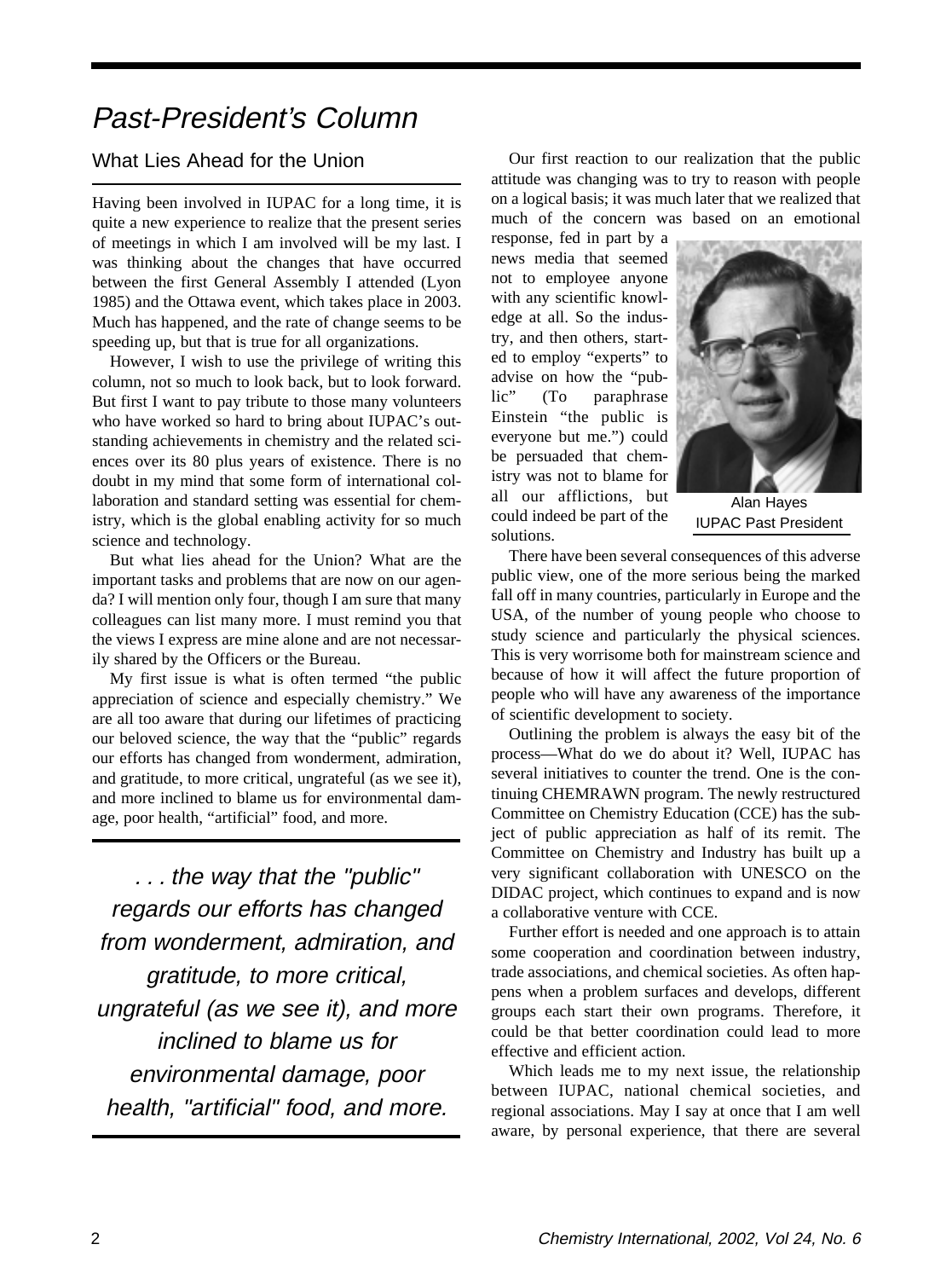national chemical societies with whom IUPAC has good, productive relationships, and that, so far as I am aware, all of the chemical societies support IUPAC. However, it has to be admitted that the fact that many of the member NAOs of IUPAC are not chemical societies can lengthen the lines of communication and give the societies the feeling that they are somewhat remote from the heart of IUPAC. This latter point is very important when we remember that the "new" IUPAC emphasizes ensuring a flow of good ideas for new projects to the various Divisions. Many of these project ideas should come via the chemical societies.

It is my view that the Union should liaise more actively, closely, and directly with the national chemical societies and the regional chemical federations. In this day and age when money is in even shorter supply and the pressure on people's time is so great, it is of prime importance that each group of chemistry organizations be clear about what is their most effective sphere of action. For example, the regional federations do much that is "International"—perhaps IUPAC should become GUPAC, where G stands for "Global."

Another group with whom I believe we should have a more productive relationship is industry. All the major chemical societies know that the majority of qualified chemists in their countries do not work in academia, yet all the top committees in those societies are populated by academics. This is not because colleagues from industry are excluded, it is largely because the pressures on the industrial people mean that they cannot afford the time. I believe that this is a partially short-term view and should be modified. On the positive side, there is good industry participation in the work of several IUPAC divisions (e.g., the Macromolecular, Chemistry and Human Health, Chemistry and the Environment, and the Chemical Nomenclature and Structure Representation Divisions).

However, I feel that the World Chemistry Leadership Meeting, which held its first meeting at the time of the Brisbane General Assembly, could benefit enormously if it became a forum that included senior representatives of the national chemical societies, regional associations, regional trade associations, and IUPAC. Such a biennial forum would be invaluable in its ability to set a general agenda for action on the agreed-upon major problems facing chemistry, and for helping to synergize strengths and capabilities. May I repeat what I have said many times before, that it is not my view that IUPAC should be representing industry, it has trade associations and its companies to do that, but we do have to recognize that the "A" in IUPAC does stand for "Applied," and industry is where most application takes place.

Finally there is the issue of how IUPAC can help the beneficial development of chemistry in developing and economically disadvantaged parts of the world. There are many gaps in IUPAC membership on the world map and by and large they correspond with the developing world. It would be good to get these countries into membership, but it is not easy. Lack of money for membership dues is one obvious factor, but there are others. The lack of educational infrastructure, "brain drain," and the need for national investment in technology development are also very important factors. Also, even when we do manage to get some participation in the IUPAC programs from scientists in these countries, the difficulties they face, such as travel, are still enormous.

It is my view that the Union should liaise more actively, closely, and directly with the national chemical societies and the regional chemical federations.

IUPAC must solve the problem of involving many more of these countries in coordinating schemes whereby help can be given. Many young chemists have expressed surprise to me that IUPAC does not do more and I feel that we must be more creative. We have good relations with UNESCO UNIDO (United Nations Industrial Development Organization) and UNEP (United Nations Environment Programme), and we also have experience in raising money from various charitable foundations for CHEMRAWN conferences and other activities. I feel that we should focus more of our resources in this area.

So there we are; the ramblings of an old man coming to the end of his IUPAC "career." Or the musings of an idealist who wishes that he had more years to serve? I haven't even mentioned the problems of getting younger scientists involved, or of how we cope with keeping up the subscription and publications income, or the structure and function of the Bureau, etc.

My time in IUPAC has been satisfying and fun and I am convinced that the Union will make progress on all the issues that I have mentioned. I have been privileged to meet with lots of wonderful people—thanks for having me.

*Dr. Alan Hayes is the current past president of IUPAC, and will retire as Officer at the end of 2003.*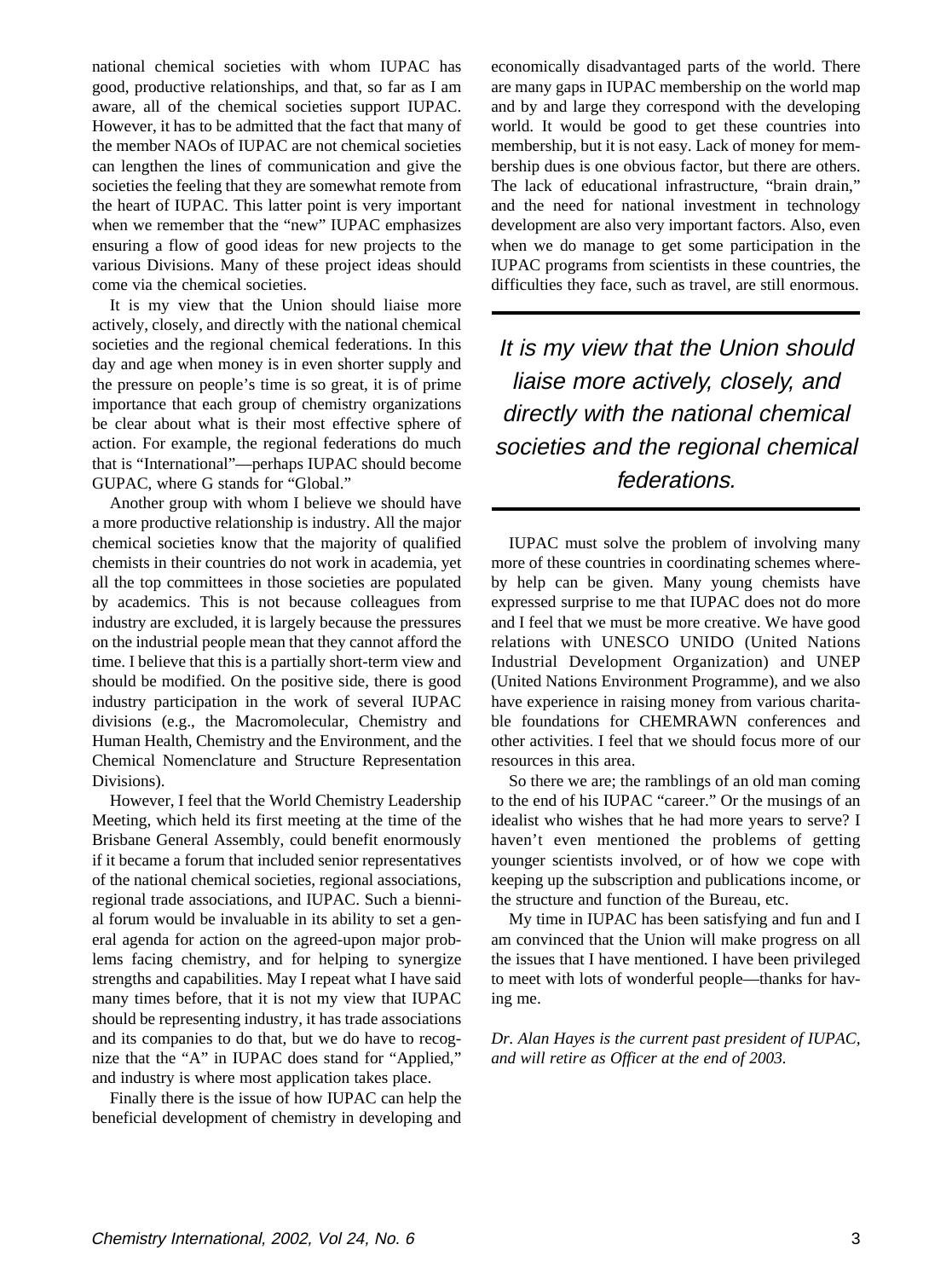## PEDECIBA—Programa de DEsarrollo de CIencias BAsicas

A year ago, Uruguay became part of the IUPAC family, as the Chemistry Area of PEDECIBA became an Associate National Adhering Organization (ANAO). By becoming an ANAO, PEDECIBA provides a point of contact for the chemists in Uruguay and the global chemistry community. *CI* asked a Uruguayan member, Patrick Moyna, to review the origin of PEDECIBA and the significant role of chemistry in the organization.

#### Chemistry in Uruguay

#### *by Patrick Moyna*

In Uruguay, professional studies of pharmacy and chemistry started in the late 19th century at the Instituto de Quimica of the faculty of medicine. In 1929 these courses were combined with those of industrial chemistry (now chemical engineering) of the National Petroleum Company, and the new Facultad de Quimica y Farmacia (now Facultad de Quimica) was established. In the late 1970s the chemical engineering department moved to the Facultad de Ingenieria and became less chemistry oriented.

In spite of a national tradition of wide international contacts, the new college remained rather isolated from international associations. The graduating professionals joined either the Asociacion de Quimica y Farmacia del Uruguay (AQFU) or the Asociacion de Ingenieria Quimica del Uruguay (AIQU), while the small number of Masters and Doctoral graduates in chemistry failed to establish their own association. In the last two decades the AIQU became a member of EFCE (European Federation of Chemical Engineers) and AQFU became member of the International Union of Pharmacology (IUPHAR) although the pharmacy courses are still at the Facultad de Quimica. For this reason, although Uruguayan chemists were always very interested in IUPAC resolutions, there was no official link to the Union.

#### **PEDECIBA Inception**

In the early 1970s Uruguay went through a military coup that established a nondemocratic regime that ended in 1985. The small scientific community in Uruguay was concentrated at the University and was almost completely dispersed during those years. The situation troubled the director of the UNESCO regional office in Montevideo, and in the waning months of the regime he organized a committee with some of the few remaining local scientists to develop a program to resume scientific activity with the oncoming democratic government. The Program for the Development of Basic Sciences, (PEDECIBA, or Programa de DEsarrollo de CIencias BAsicas,) was thus established in 1986 as a joint venture of the Ministry of Education, the National University, and UNESCO. The original organization was comprised of five main Areas, representing the biological, chemical, physical, mathematical, and computational sciences. Each Area opened a register of active scientists, who were incorporated after presenting their curriculum vitaes for evaluation. In this way each Area became a "sui generis" Academy, which included all active scientists working in Uruguay.

Each PEDECIBA Area has an honorary director and a standing committee of four other members, which decides on policies and programs to be developed and



calls for an annual registration of new members. Each committee, which serves for two years, also incorporates one representative of the postgraduate students. The honorary academic staff members (ASMs) are in categories similar to those of the national uni-

versity as full and associate professors and assistants, none of whom receive a salary from the PEDECIBA. Other members include doctoral and master's students, who can hold PEDECIBA bursaries. The ASMs are reevaluated periodically to ascertain their continued activity and productivity.

PEDECIBA was crucial to many Uruguayan expatriates who found ways of reestablishing contacts with their country, and who eventually returned. The national government took up the funding after some time, and established a yearly budget that has increased and decreased following the national financial fortunes. In spite of being very limited, this seed funding has allowed the Uruguayan groups to apply to international funding agencies, yielding a good record of results. Another positive result was that the different Areas applied different policies for their development, and the successful ones have been openly imitated, first by the sibling Areas, and later by the regular laboratories in colleges and ministries, making for a widespread improvement of research activities in the country.

This nonpolitical organization that is solely run by the end users (the scientists), has been much more efficient in improving scientific activities in the country than the "established" systems within the Ministries, or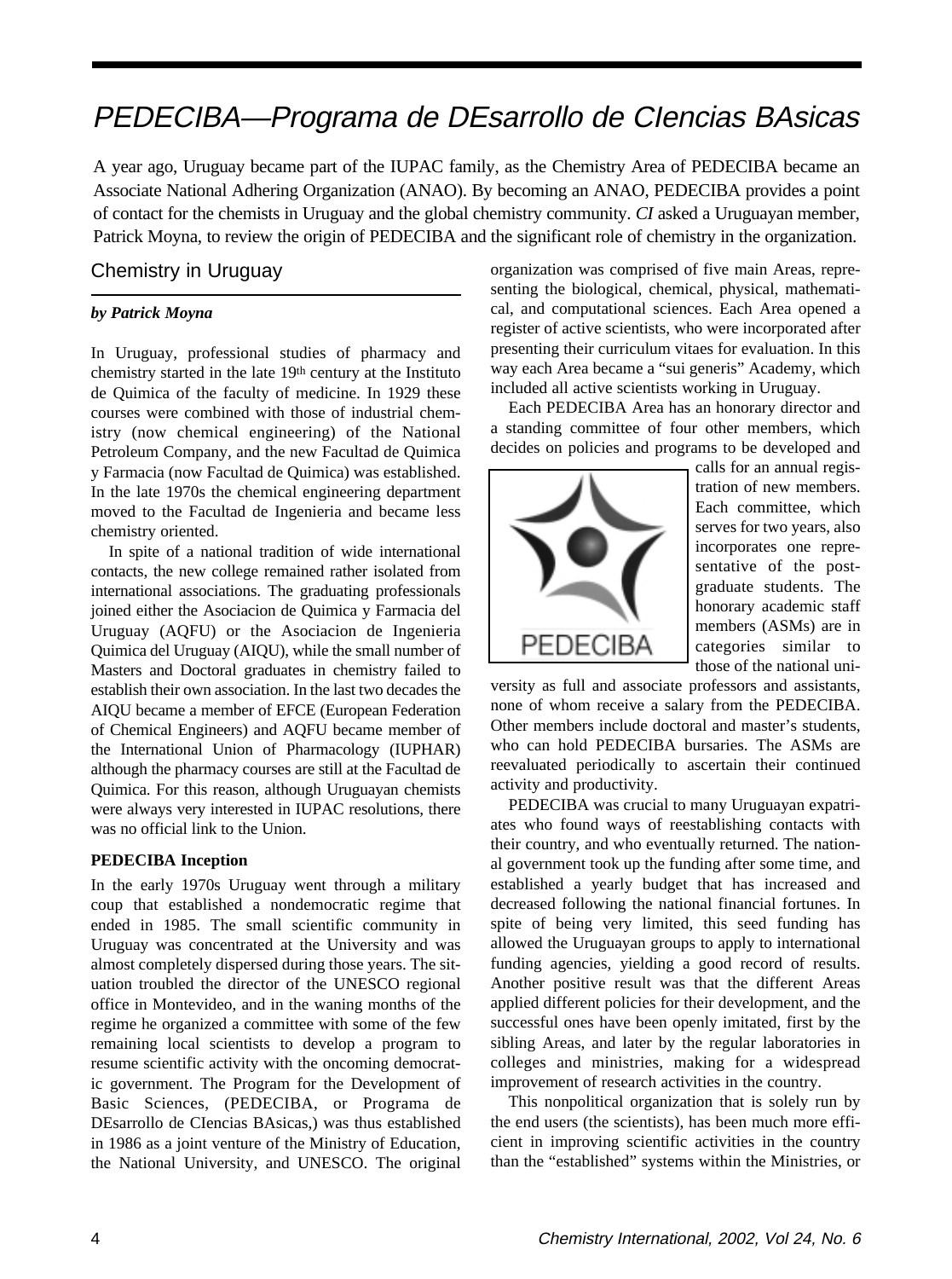the Consejo Nacional de Ciencia y Tecnologia, or even the national university. Three external evaluations, in 1989, 1996, and 2001, have been instrumental in qualifying PEDECIBA's achievements as outstanding.

#### **The Chemistry Area**

As Chemistry was the only Area that was closely connected with an operating College, it could not quickly take advantage of the organizational and funding possibilities opened by the PEDECIBA. The Area began with a very small group of chemists, but it has progressed to include over 100 ASMs. The activities of the Area have helped to integrate chemists who are working outside the Facultad de Quimica, which is the only national university department where chemistry is taught. At present, there are members from 29 different laboratories, 16 are in the Facultad and 13 are from other colleges or national laboratories.

As a collateral result of the work of the Chemistry PEDECIBA, chemical research and research at the Facultad have progressed greatly. The post-graduate programs in chemistry have advanced both within PEDECI-BA and at the university level: less than 5% of the staff at the Facultad had doctoral degrees when the PEDECI-BA started in 1986, and now 59% has achieved that level; the number of publications of Chemistry ASMs was under one paper per year during the 1987-1995 period and climbed to over two per year in the 1996-2001 period; the Facultad is now responsible for the origin of over 20% of the total Uruguayan scientific productivity (according to the Institute of Scientific Information), although it gets less than 3% of the total national university's budget; many of these results are now going into local industries under an active PEDECIBA-sponsored academia-industry linked system.

The members of the Chemistry Area realized that Uruguay had no international linkages to IUPAC or other chemical societies and, after discussions with the PEDECIBA central committee, applied for ANAO status to IUPAC, suggesting that the other Areas associate with other members of ICSU. Although it is an unusual ANAO, the PEDECIBA has shown extremely positive results for the development of chemical sciences in Uruguay and has been able to expand the positive results outside its own operation. We hope to further improve by taking advantage of the new connections through IUPAC, learning what colleagues have done abroad, and contributing with our expertise to the further advancement of chemical sciences worldwide.

P*atrick Moyna <pmoyna@bilbo.edu.uy>is professor emeritus of Facultad de Quimica in Montevideo in Montevideo, Uruguay, and is a member of CHEMRAWN.*

Ġ www.rau.edu.uy/pedeciba

## **Snapshot of Uruguay**

**Nationality**: *noun*: Uruguayan(s); *adjective*: Uruguayan **Language**: Spanish **Land boundaries**: total: 1 564 km **Border countries**: Argentina 579 km, Brazil 985 km **Coastline**: 660 km **Uruguay population**: 3.1 million **Estimated number of research scientists:** 1 100, including 300 in chemistry **Estimated number of professional chemists**: 2 100 (i.e., 1 200 chem. pharm. and 900 chem. eng.)

#### **PEDECIBA (as of July 2002)**

**Postgraduate (M.Sc. and Ph.D.) students and graduates**: 831

**Total number of students and researchers**: 756 **Chemistry students and researchers**: 195 (second after Biology with 390)



**Number of times that Uruguayan research has been published in journals cited in ISI or Current Contents and registered in PEDECIBA database, 1988 to 2000.**

**Budget allocation over the period 1987-2002: Equipment and publications**: 58% **Human resources training**: 27% **Administration**: 10% **Supplies**: 5%

**Contact**: Secretaría del Area Química Facultad de Química Gabriela García <gabig@bilbo.edu.uy> Tel.: (+598 2) 924 23 38 Fax: (+598 2) 924 19 06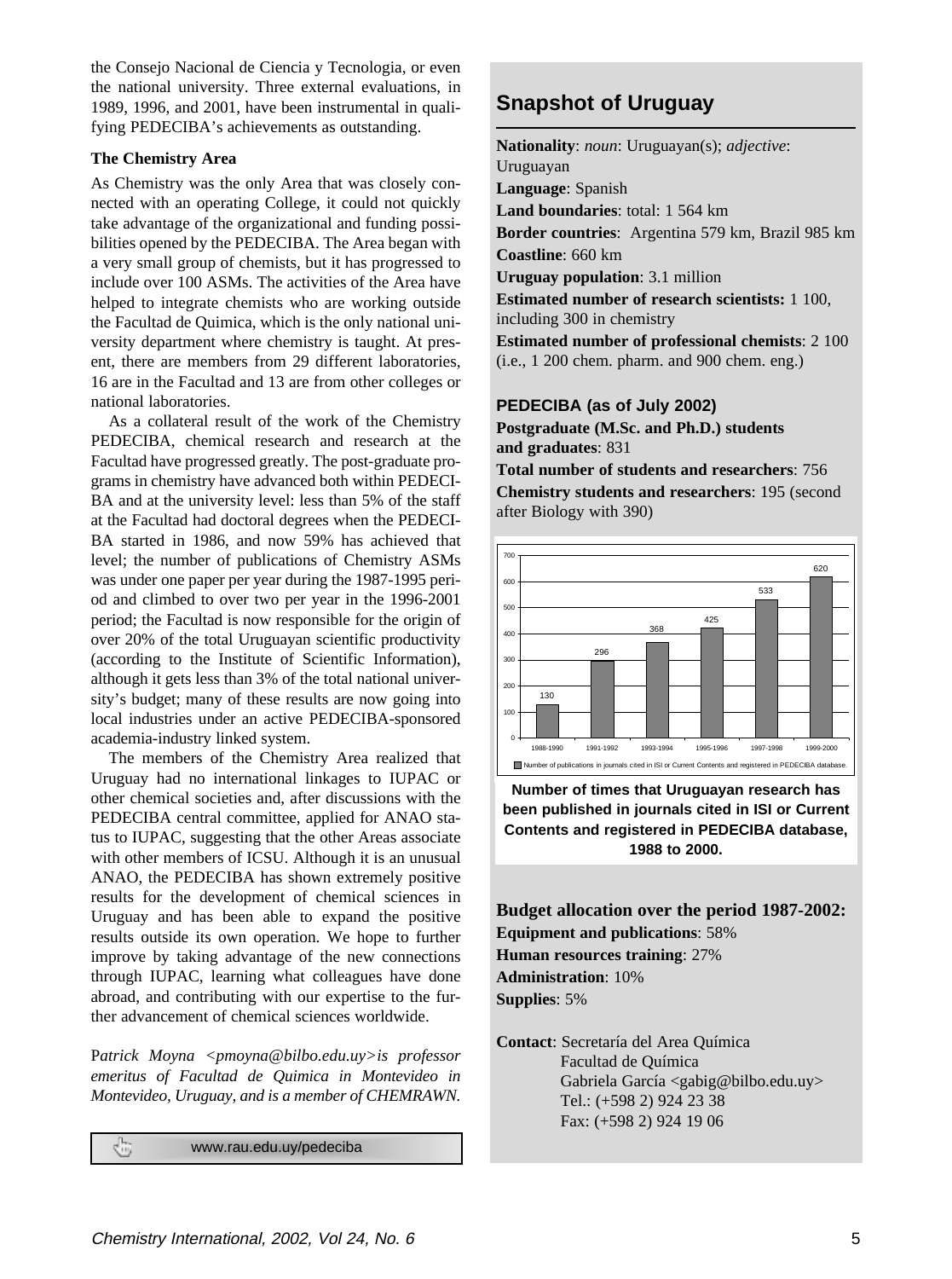# Scientific and Technical Information IUPAC Representative's Report on the 2002 ICSTI General Assembly

*by Wendy Warr*

I have the pleasure to be IUPAC's representative to ICSTI, the International Council for Scientific and Technical Information <www.icsti.org>. ICSTI is a forum for interaction between organizations that create, disseminate, and use scientific and technical information. It is unique in its breadth of membership primary and secondary publishers, database producers, government departments, national libraries, and users from across the world—because it represents such a broad range of interests in a multiplicity of scientific disciplines.

The ICSTI General Assembly is hosted by a different member organization each year. Recent meetings have been held in South Africa, the United States, Scotland, Taiwan, and Germany. Next year's meeting will be held in Canada. At this year's meeting there was a representative from every major land mass except Antarctica.

The 2002 Assembly was hosted in June by KTHB, the library of the Royal Institute of Technology in Stockholm, Sweden, which had celebrated the opening of a splendid new building the month before. The assembly hosts arranged for tours of the new facility and a visit to the Viking site of Birka. The Council Dinner was held in Stockholm City Hall, emulating the December 2001 Nobel Laureates' formal dinner. Such functions, which, in my opinion General Assembly hosts use legitimately and hospitably out of national pride, have led detractors to suggest that ICSTI is some sort of social club for those in the higher echelons of information organizations. This has certainly not been the case while IUPAC has been a member, although I have noticed a certain change in focus.

Some years ago, there was much discussion about the role of professional publishers and on copyright issues as publishers struggled to find new, money-making



Wendy Warr and Tony Davies

arrangements in the changing world of electronic publishing. Nowadays, there is much more discussion about "free" information and how to provide access to those in the Third World. Indeed, at the Stockholm ICSTI meeting, the Swedish International Development Agency invited observers from the National Information System for Science and Technology in New Delhi, India, and from

the Sri Lanka Scientific and Technical Information Center. Access for all was also one of the main underlying themes at the second UNESCO/ICSU Conference on Electronic Publishing in Science, supported by ICSTI, and held in Paris in February 2001. A detailed report is available online. At the public conference in Stockholm, a representative of the Institute of Physics in Mexico also presented a paper on the "digital divide."

A one-day conference, open to the public, is held in conjunction with each ICSTI General Assembly. This year's theme was "Scientific information: the challenges of creating and maintaining access." Papers of particular

interest to me, personally, were presented by Uwe Assmann of Linköping University, on



the second generation Web; by Ian Butterworth of Imperial College, London, on academic user behavior in accessing scholarly information; and by Mayur Amin of Elsevier Science, whose publisher viewpoint revealed some of the inconsistencies in user perceptions. The conference papers, or at least the presenters' slides, will appear in a next issue of ICSTI's journal *Forum*; see the Web site <www.icsti.org/forum>.

ICSTI also funds a number of projects under the auspices of its technical activities and information policy committees. One project worth mentioning here is Henry Kehiaian's "IUCOSPED" numeric data standardization effort. This work was supported in a small way by IUPAC about two years ago, and that was instrumental in raising further financial support from the International Council for Science (ICSU) and ICSTI. A final report is to be presented to the CODATA (ICSU Committee on Data for Science and Technology) General Assembly in October 2002. A Data Explorer portal, built on an Oracle database, will reportedly be made available at FIZ Karlsruhe.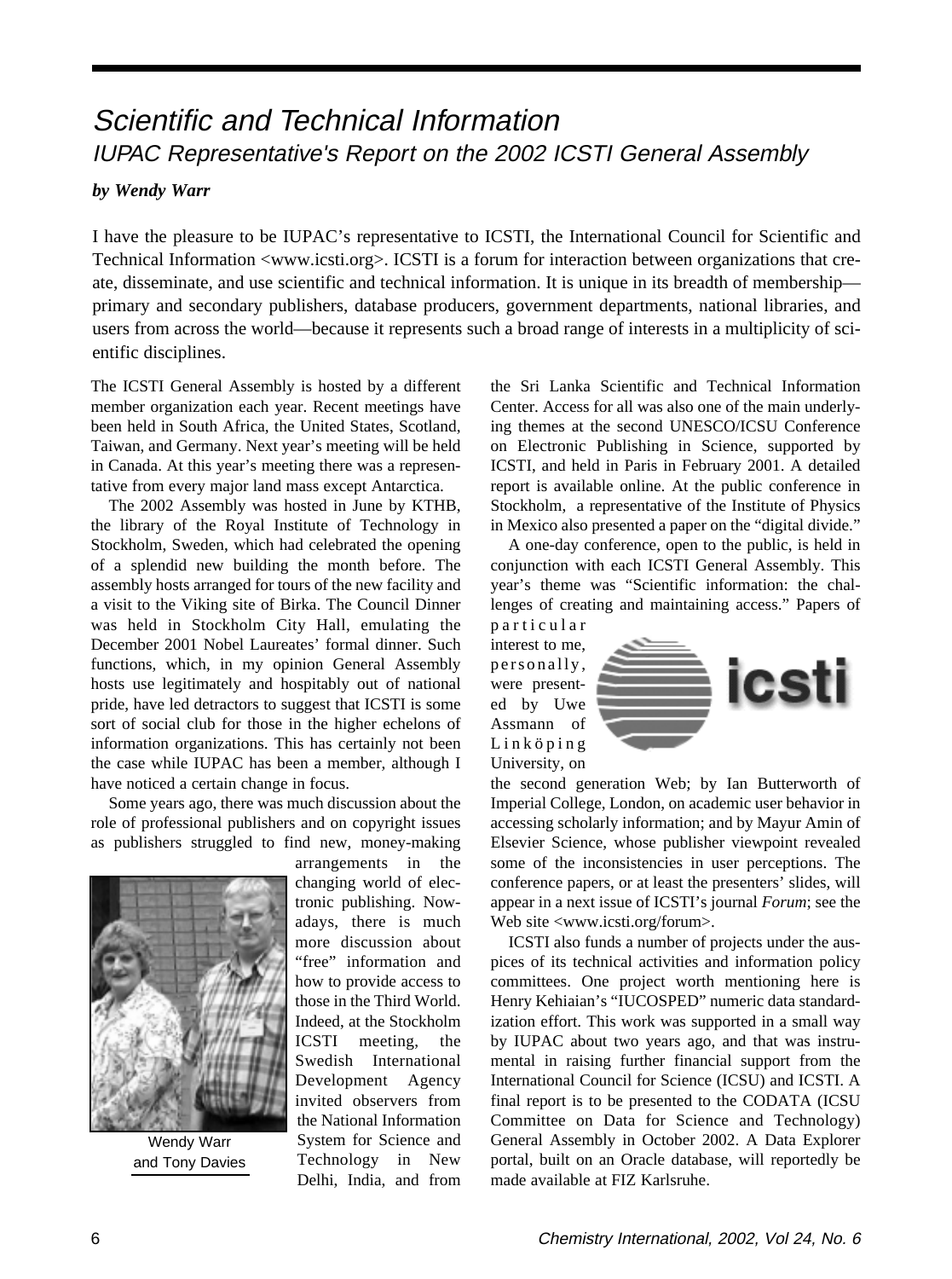ICSTI is currently very interested in ensuring that digital data is permanently archived. ICSTI, ICSU, and CODATA sponsored a seminar in February 2002 to consider the challenges. Tony Davies, secretary of the IUPAC Committee on Printed and Electronic Publication (CPEP), has written a useful article about this (see box below). Other projects, amongst many, have involved classifications and glossaries, knowledge management, the EU Copyright Directive, and work with the Ingenta Institute on access to journals through subscriptions and document delivery. In January 2003, ICSTI will be involved with two meetings on the public domain and open access to scientific and technical information generated by public institutions.

ICSTI's Secretariat is under new management and the organization's officers (who serve on a voluntary basis) are actively ensuring that ICSTI's meetings and projects meet the rapidly changing needs and interests of its 50 or more member organizations. IUPAC and the International Unions of Physics and Crystallography are three of the nine members in the international category. I conclude that IUPAC and ICSTI continue to receive mutual benefits from the networking within this global community.

*Wendy Warr <wendy@warr.com>, managing consultant at Wendy Warr & Associates in the United Kingdom, chairs the IUPAC Committee on Printed and Electronic Publications.*

 $\overline{\Phi}$ www.iupac.org/standing/on/icsti

## **Cometh A Digital Dark Age?**

#### *by Tony Davies*

I was fortunate enough to represent IUPAC at the recent ICSTI (International Council for Scientific and Technical Information) seminar on the Digital Preservation of the Records of Science hosted by UNESCO in Paris over 14 and 15 February. The topics covered were an eye opener for an analytical spectroscopist. I had thought that over the years we had managed to supply our field with a range of widely implemented international data standards capable of guaranteed long-term digital archiving. I suppose I was rather proud of what we had achieved as a community of users, manufacturers, and industry. I now realize we are the lucky ones. The rest of the scientific world are currently running scared of what now appears to be the advent of the socalled "Digital Dark Ages." In this issue I will highlight the reasons for the meeting at UNESCO and what urgently needs to be achieved on a global scale.

There is a general worry in the international scientific community that the moves toward electronic production and presentation of scientific data will lead to serious deficits in the archiving of the records of science. The first meeting on this topic was organized in January 2000 by ICSTI. A progress review in 2001 established the urgent need for a second meeting, which was hosted by UNESCO this February.

The objectives of the February meeting were outlined as follows:

- to ensure all the interests in digital preservation in science are aware of all current activities in the field
- to evaluate the needs for coordination of the efforts
- to create any necessary structures and work programs to ensure coordination of the activities

It was decided that future meetings should also deal with the following issues:

- What are the varieties and future uses of scientific and technological information that must and will be archived?
- What is the minimum amount of information (data fields) needed to locate and identify information and who is creating what kinds of standards related to location and basic identification?
- What business and information models are appropriate and how should access to the digital archives be arranged?
- Where are the common issues with the preservation of more general cultural archives and how can these be accommodated?

#### **The Seminar**

The seminar started with the usual welcoming speeches and an explanation of the interests of the sponsoring organizations. There then followed two days of specialist presentations from interested scientific organizations, international representative bodies, and renowned speakers from the scientific publishing industry.

For me, one of the most worrying revelations during the two-day meeting was the current acute fear amongst science historians, which was reported by William Anderson of CODATA. He used a phrase, which at the time was completely new to me, in revealing that there is imminent danger in the arrival of a new "Dark Age," wherein our scientific cultural heritage may be permanently lost through the exclusive use of electronic media. This Dark Age will become more severe when electronic laboratory notebooks finally became integrated into the normal working environment. The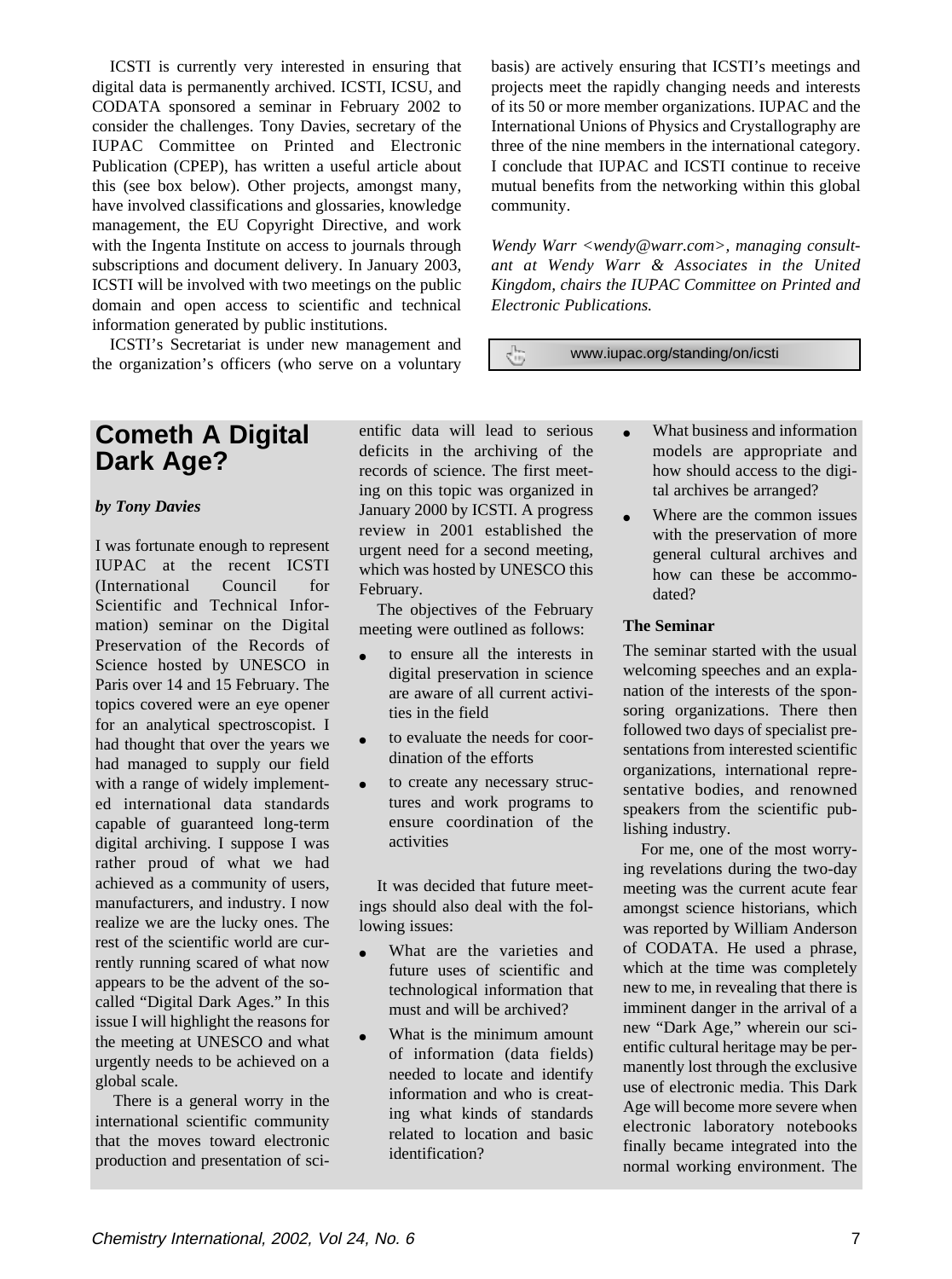danger of this new era was highlighted by an example of the problems archivists are now struggling with.

A worrying example was used to highlight the problem of archiving electronic material. Following the death of an eminent British scientist, his widow presented his archive material to the British Library for posterity. The problem was, however, that there is effectively no infrastructure available in this national archive for handling two old personal computers and boxes of old format disks!

#### **The Debate on What to Archive?**

A large amount of time was devoted to discussion on exactly what should be archived; however, no general agreement was reached. The data community (probably heavily influenced by the FDA 21 CFR Part 11 rules currently revolutionizing pharmaceutical IT) thought that all information needed to be stored, whereas the traditional archivists looked at the logistics

that electronic-only publications be archived. This international legal loophole urgently needs to be closed and will apparently be addressed during the Spanish presidency of the European Union. It will be interesting to see how the Council of Ministers deals with this thorny subject.

On an international level it was clear that the classic role of the librarian as archivist is outdated and being continually undermined by the digital presentation of scientific publications. An ever-increasing proportion of library budgets is being spent on digital-only subscriptions to peer-reviewed scientific journals. These electronic journals are maintained off-site and accessed through the Internet-often on a pay-per-view basis. The librarians cannot archive this material, as it never physically lands in the individual organizations. It was generally agreed that it is foolish to expect the publishers to take over the role of archivists and so another

Unfortunately, we are currently in the situation that science archivists have well-established practices for handling paper legacies, but currently have terrible problems when presented with digital content.

and demanded that only selected content land in the electronic archives.

Although there is a legal requirement for publishers to deposit to their national archives all material printed in that particular country, there is no equivalent law requiring mechanism needs to be put in place.

A series of presentations dealt with individual limited-term projects that were or had been run in various countries funded by the Mellon Foundation, the EU, and by different national governments. What was strikingly clear was that the projects were not coordinated and any benefit would probably end with the funding.

#### **Not Just a Problem for Scientists!**

Having only just become aware of the phrase "Digital Dark Age," you can imagine my complete surprise when browsing through one of the bookshops at Newark International Airport two weeks later, I discovered a brand new book *Dark Ages II—When Digital Data Die* by Bryon Bergeron, a teacher at Harvard Medical School and MIT (published by Prentice Hall PTR, Upper Saddle River, New Jersey 07458, USA, ISBN 0-13-066107-4, www.phptr.com). Much of this interestingly written book, which contains many anecdotes, directly addresses the problem of long-term data archiving. Written in clear, normal language, it is not a tacky techie tome for IT freaks. Instead, it has good advice for everyone from home computer users to managers of corporate networks. Bergeron

> attacks "Bloatware" succinctly and provides many useful links to more detailed information sources such as the US NARA (National Archives and Records Administration) Center for Electronic Records guidelines. The table on page 9, extracted from the book, gives an idea of the level of the advice the book offers.

#### **Meeting Outcome**

One of the messages that came out of the meeting was the clear need for a more active advocacy effort to make scientists aware of the encroaching danger and, especially, of the heritage value of their work, which they should be careful to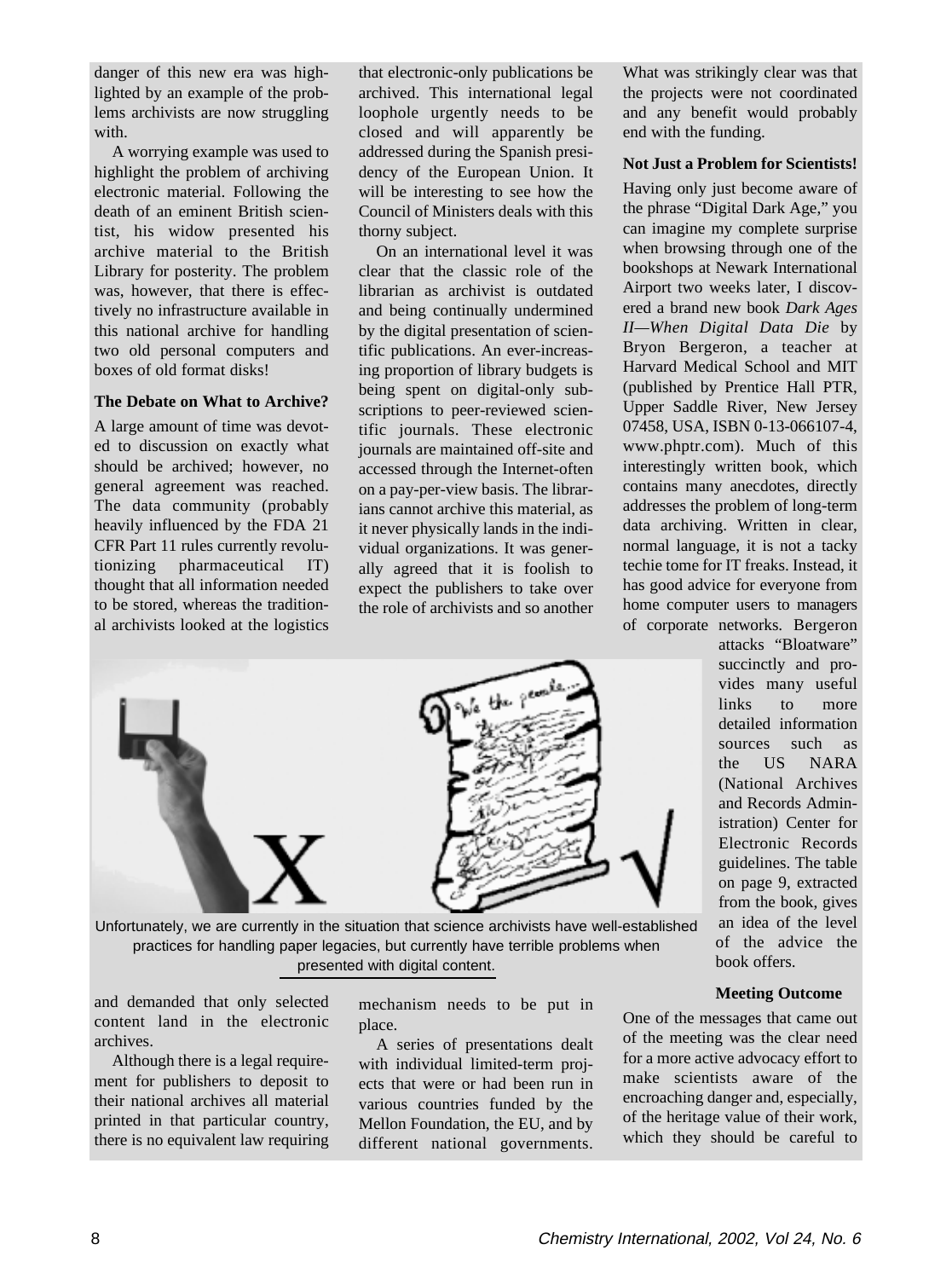| Expected Media Lifetimes under Ideal and Typical Conditions.           |                                     |                                       |                                                                  |  |  |  |
|------------------------------------------------------------------------|-------------------------------------|---------------------------------------|------------------------------------------------------------------|--|--|--|
| (Extracted and adapted from <i>Dark Ages II</i> , Chapter 3, page 82.) |                                     |                                       |                                                                  |  |  |  |
| <b>Storage</b><br>medium                                               | <b>Ideal</b><br>lifetime<br>(years) | <b>Typical</b><br>lifetime<br>(years) | <b>Comments</b>                                                  |  |  |  |
| $CD-R$                                                                 | $5 - 100$                           | $2 - 30$                              | Dye less stable than pits used in commercial CD-ROMs             |  |  |  |
| <b>CD-ROM</b>                                                          | 30-200                              | $5 - 50$                              | Uses pits on a metal surface to encode data-fragile surface      |  |  |  |
| <b>DVD</b>                                                             | 100                                 | 20                                    | Higher density susceptible to environmental changes              |  |  |  |
| DVD-R                                                                  | $20 - 30$                           | 10                                    | As with CD-R less stable than commercial media                   |  |  |  |
| Hard disks                                                             | ?100                                | $10-20$                               | Lifetime is down to stability of the mechanical parts            |  |  |  |
| Magnetic tape                                                          | $30-100$                            | $5 - 20$                              | Rewind periodically to release tension                           |  |  |  |
| <b>WORM</b>                                                            | 30-200                              | $5 - 50$                              | Formats not as standardized as for CD-ROMs and DVDs              |  |  |  |
| Paper Buffered                                                         | <b>?500</b>                         | 50-500                                |                                                                  |  |  |  |
| Photographic print                                                     | ?200                                | <b>?100</b>                           | Assuming non-acid paper and stored out of light (non Polaroids!) |  |  |  |
| Microfilm                                                              | 500                                 | 100-200                               | Standard for archives                                            |  |  |  |

make available to archivists. As digital preservation will not be a cheap exercise it was seen as important that the need be expressed at many levels in order to convince those who control the different budget sources of the vital nature of this work. ICSTI will take the lead in this area.

The different needs of the text archivists as opposed to the data archivists were clear to all by the end of the meeting. This was especially the case during discussions on metadata content. From my own recent experiences working with FDA 21 CFR part 11 compliance systems, I can see that the issues of exactly what metadata is worthy of storage and how to obtain it is still a critical factor in an industry well advanced in archiving digital content. Among those sciences just feeling their way into this field, there are those who cannot currently agree on what constitutes metadata!

I was surprised by the depth of thought given to this issue by many of the contributors to the seminar.

There were a number of well-constructed arguments, such as those presenting the desire for a "technology watch" on current archival computing systems. This technology watch will need to be established in order to warn in advance of

> . . . there is no equivalent law requiring that electronic-only publications be archived.

upcoming mitigation needs when computer hardware or software on which the archives are reliant are about to become outdated.

Developing countries reported that they need help, not only in the area of the preservation of science information, but also with more exposure, which they currently lack.

#### **Conclusions**

Okay, all I can say is worry! Basically, we should all be rather worried about the current status of born-digital scientific information. Fortunately, the current precarious state of our science legacy has been spotted and there are now international initiatives underway at a political level to secure the significant funding required for establishing the necessary infrastructure. We can only hope that they are successful. Maybe by talking about the problems with our colleagues we can raise awareness and support those striving to find appropriate solutions.

*Tony Davies <tony.davies@creonlabcontrol.com> is secretary of the IUPAC Committee on Printed and Electronic Publications, and external professor at the University of Glamorgan, United Kingdom.*

#### Reprinted from

<www.spectroscopyeurope.com>.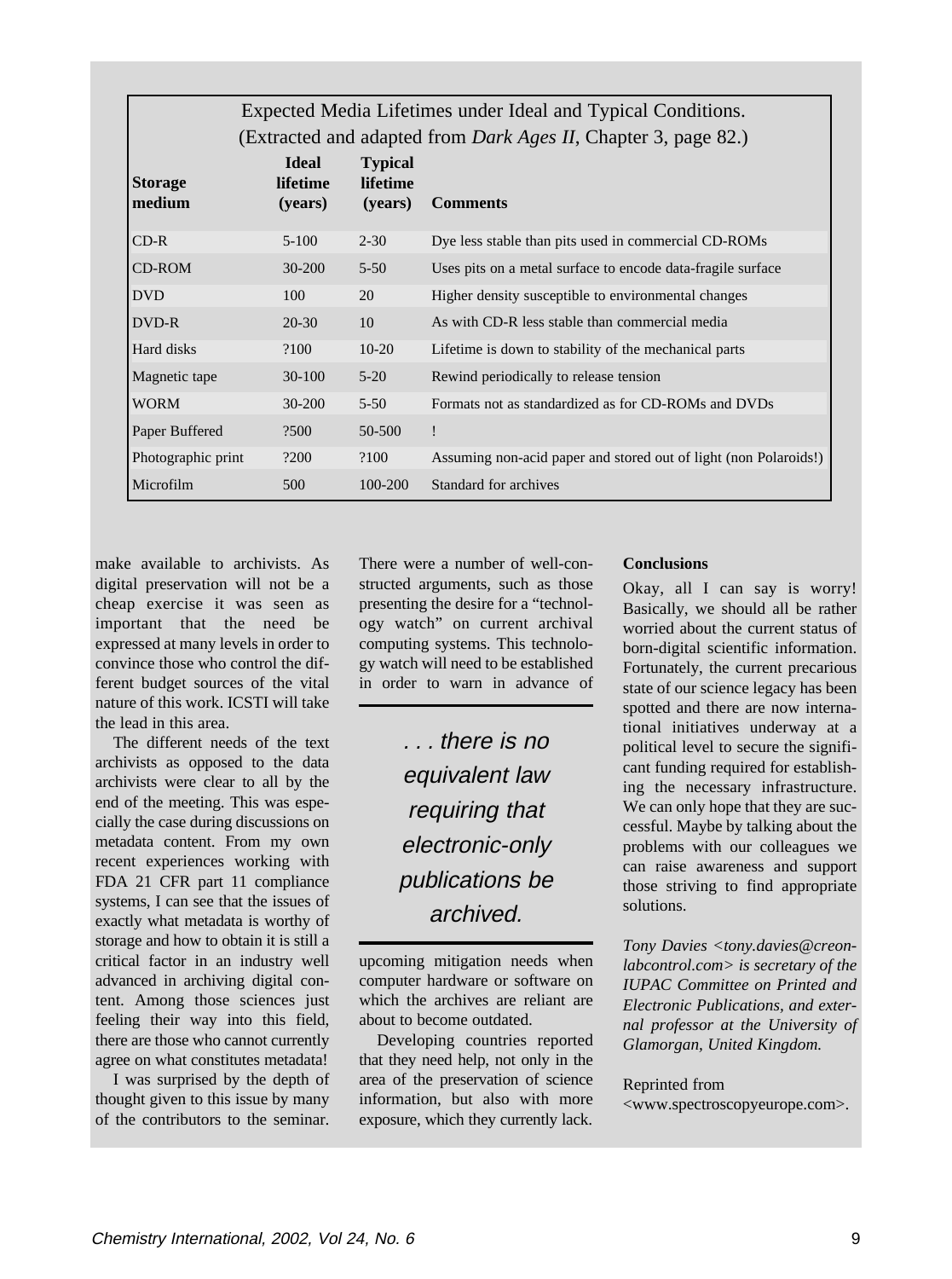## Macromolecular Nomenclature and Terminology A Brief History of IUPAC Activities

With the preparation of a revised edition of the so-called "Purple Book"—the *Compendium of Macromolecular Nomenclature*—well underway, the secretaries of the former IUPAC Commission on Macromolecular Nomenclature have drafted the commission's history and reviewed 50 years of activities.

#### *by Máximo Barón, Norbert Bikales Bikales, Robert Fox, and William Work*

From the 1920s, as polymer science developed and came of age, so too a common language came into being through the efforts of individuals who recognized the need for such a language. They formed committees to consider issues that included not only systematic nomenclature, but terminology and definitions, symbols, and other matters that might affect communication. All of this effort forms a part of the prehistory of the work of the Macromolecular Division on Nomenclature and Terminology.

#### **Subcommission on Nomenclature**

IUPAC's first report on macromolecular nomenclature was published in 1952 by the Subcommission on Nomenclature of what was then the IUPAC Commission on Macromolecules. That report,<sup>1</sup> which drew on the talents of such remarkable individuals as J. J. Hermans, M. L. Huggins, O. Kratky, and H. F. Mark, was a landmark in that, for the first time, it systematized the naming of macromolecules and certain symbols and terms commonly used in polymer science. It introduced the use of parentheses in source-based polymer names when the monomer from which the polymer is derived consists of more than one word, a practice that is now widely followed. The report also recommended an entirely new way of naming polymers based on their structure that included the suffix "amer," a recommendation that has been almost totally ignored. After 10 years, the subcommission issued its second report,2 which dealt with the then-burgeoning field of stereoregular polymers. A revision<sup>3</sup> of definitions in the original report appeared four years later. In 1968, a summary report4 of the activities of the subcommission was published.

#### **Commission on Macromolecular Nomenclature (Commission IV.1)**

In 1968, the Commission on Macromolecular Nomenclature of the Macromolecular Division (Division IV) was established under the chairmanship of K. L. Loening. L. C. Cross was initially secretary and then R. B. Fox. A series of major documents was produced that shaped modern polymer language. Most

noteworthy was one that defined basic terms5,6 and another on structure-based nomenclature for regular single-strand polymers.7,8 The latter, originally developed by the Nomenclature Committee of the Polymer Division of the American Chemical Society and refined by the Commission, revolutionized polymer nomenclature by providing a systematic, consistent scheme particularly well adapted to indexing; it became the standard for *Chemical Abstracts* and major polymer journals throughout the world. A list of standard abbreviations was published<sup>9-11</sup> and later revised.<sup>12</sup>

As the 1970s came to a close, A. D. Jenkins assumed the chairmanship, with R. B. Fox continuing as secretary through 1979, to be succeeded by N. M. Bikales, who served until 1987. In the 1980s, the Commission produced a complete revision of the stereochemical definitions;13-14 terminology for molar masses in polymer science;<sup>15</sup> an extension of structure-based nomenclature to inorganic and coordination polymers;16-17 the systemization of source-based nomenclature for copolymers; 18 two key documents dealing with physicochemical terminology in the polymer field, one covering definitions for individual macromolecules, their assemblies, and dilute solutions19 and the other concerned with crystalline polymers;20 a new method of classifying polymers;21 and a basic classification and definitions of polymerizations reaction.22 These documents were completed under the chairmanship of P. Kratochvíl, who assumed those duties in 1985; W. J. Work was elected

IUPAC's first report on macromolecular nomenclature . . . published in 1952 . . . was a landmark in that, for the first time, it systematized the naming of macromolecules and certain symbols and terms commonly used in polymer science.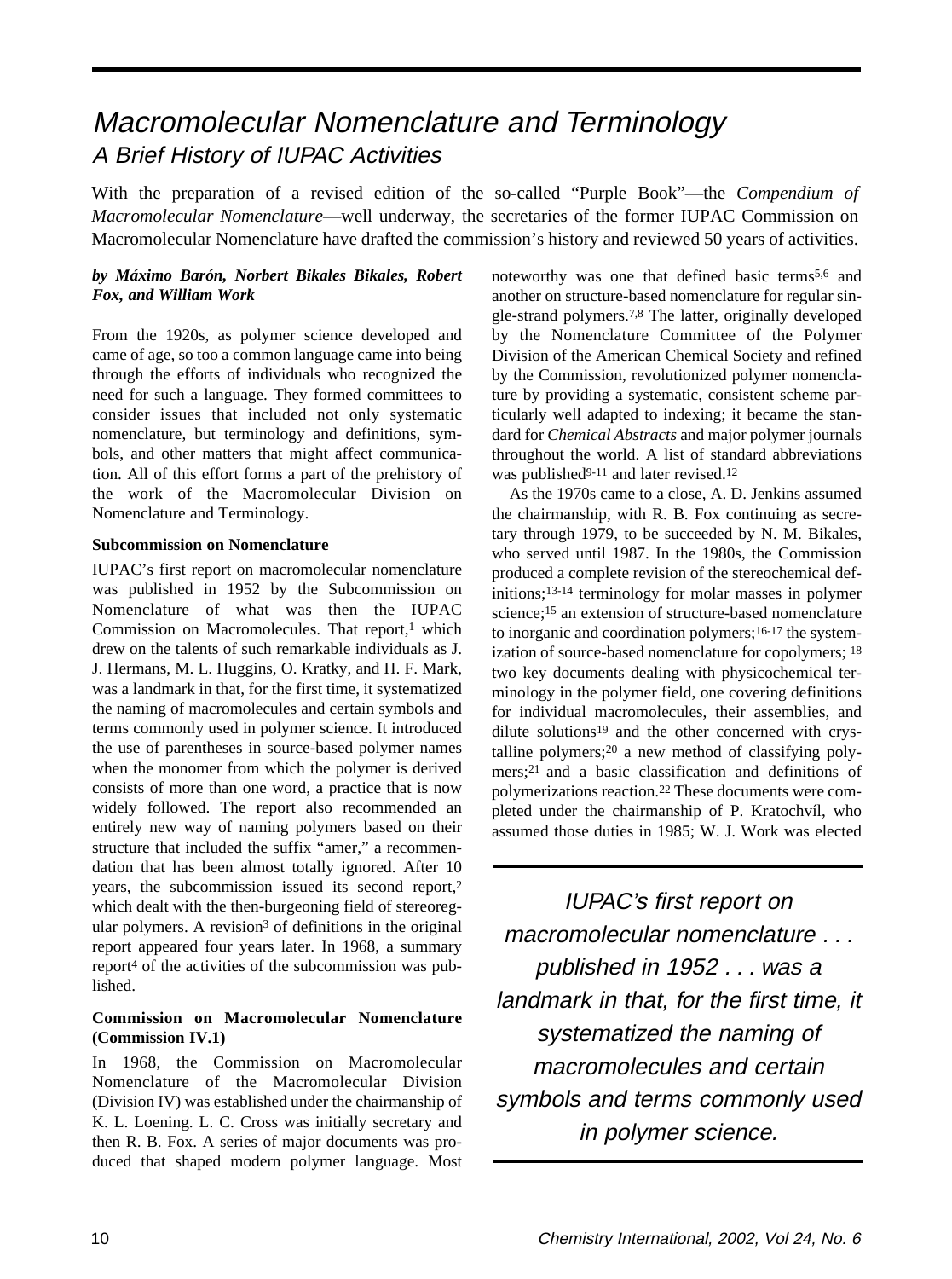Secretary in 1987. In 1991, the first edition of the *Purple Book*<sup>23</sup> was published. The compendium was the first major compilation of the commission and consisted of an introduction to macromolecular nomenclature and nine chapters corresponding to the then valid IUPAC recommendations.

The final decade of the century saw the activity of the Commission continue unabated. R. F. T. Stepto succeeded to the chairmanship in 1991, and he, in turn, was succeeded by M. Hess in 2000. M. Barón became secretary in 1998. Graphical representation of polymer structures was addressed for the first time in 1994.24 In the course of this decade, a revised and enlarged glossary of basic terms25 was published, along with definitive documents dealing with the terminology of polymer aging and degradation<sup>26</sup> and non-ultimate mechanical properties;<sup>27</sup> terminology concerned with liquid-crystal polymers was also published.28,29 In the field of structure-based nomenclature, the commission published recommendations covering regular double-strand polymers<sup>30</sup> and irregular singlestrand polymers,31 and a revision of the commission's 1975 rules for structure-based nomenclature8 was completed.32 In 1997, a document concerned with a new area, source-based nomenclature for nonlinear macromolecules and macromolecular assemblies,<sup>33</sup> was published. A document on definitions relating to stereochemically asymmetric polymerizations<sup>34</sup> was prepared in 2000. A document on source-based generic nomenclature for macromolecules<sup>35</sup> was published in 2001.

At the end of the 1990s, the commission had formed active Working Parties considering many new aspects of polymer science. In various stages of preparation were documents concerned with the terminology or nomenclature of polymer composites and blends, inorganic composites, hyperbranched macromolecules, and cyclic macromolecules (including macromolecular rotaxanes and catenanes). Definitions in the fields of kinetics and thermodynamics of polymerization, and polymerization processes and polymers in dispersed systems were under consideration. A general guide to polymer terminology and nomenclature and a document on polymer class names were nearly complete.

#### **Subcommittee on Macromolecular Terminology**

Effective 1 January 2002, the Bureau and Council of IUPAC decided to form a new Division of Chemical Nomenclature and Structure Representation (Division VIII) to deal with nomenclature in an integrated manner across all branches of chemistry. In keeping with this change and the change to project-based funding, the Commission on Macromolecular Nomenclature decided to become the Subcommittee on Macromolecular Terminology of Division IV. The development was timely as it reflected the change in the emphasis of the work the commission was carrying out. Over the last

decade, under the chairmanship of R. F. T. Stepto and M. Hess, the majority of projects had been concerned with terminology, related particularly to polymer and polymer-based materials. However, the subcommittee also continues to work on macromolecular nomenclature in collaboration with the new Division VIII. With the current feasibility studies underway and the projects due to be completed, it may be expected that the next decade and beyond will see a continued proliferation of recommendations dedicated to the improvement of communication in polymer science.

#### **Translations of Nomenclature and Terminology Recommendations**

Although the nomenclature and terminology recommendations have all been published in English, those involved with the publishing have purposefully pursued their further dissemination and discussion in other languages, including Chinese, Croatian, Czech, French, German, Japanese, Korean, Polish, Portuguese, Russian, and Spanish. Over the years, there has been no doubt about the global influence of the recommendations on the language of chemistry. A list of translations can be obtained from <www.iupac.org/divisions/IV/ compendium.html>.

A list of members of the commission can be obtained at <www.iupac.org/divisions/IV/IV.1/history.html>.

#### **References**

- 1 Report on Nomenclature in the Field of Macromolecules. *J. Polym. Sci.* **8**, 257- 277 (1952). (now obsolete)
- 2 Report on Nomenclature Dealing with Steric Regularity in High Polymers. *J. Polym. Sci.* **56**, 153-161 (1962). (superseded by ref. 14)
- 3 Report on Nomenclature Dealing with Steric Regularity in High Polymers. *Pure Appl. Chem.* **12**, 645-656 (1966); *Macromol. Chem.* 82, 1-15 (1965). (superseded by ref. 14)
- 4 Report of the Committee (*sic* Subcommission) on Nomenclature of the International Commission on Macromolecules. *J. Polym. Sci.*, Part B, **6**, 257-260 (1968). (now obsolete)
- 5 Basic Definitions of Terms Relating to Polymers. IUPAC *Inf. Bull. Append.* No. **13** (1971). (superseded by ref. 24)
- 6 Basic Definitions of Terms Relating to Polymers 1974. *Pure Appl. Chem.* **40**, 477-491 (1974). (superseded by ref. 25)
- 7 Nomenclature of Regular Single-Strand Organic Polymers. IUPAC *Inf. Bull. Append.* No. **29**, (1972); Macromolecules 6, 149-158 (1973); J. Polym. Sci., Polym. Lett. Ed. 11, 389-414 (1973). (superseded by ref. 32)
- 8 Nomenclature of Regular Single-Strand Organic Polymers (rules approved 1975). *Pure Appl. Chem.* **48**, 373-385 (1976). (superseded by ref. 32)
- 9 Recommendations for Abbreviations of Terms Relating to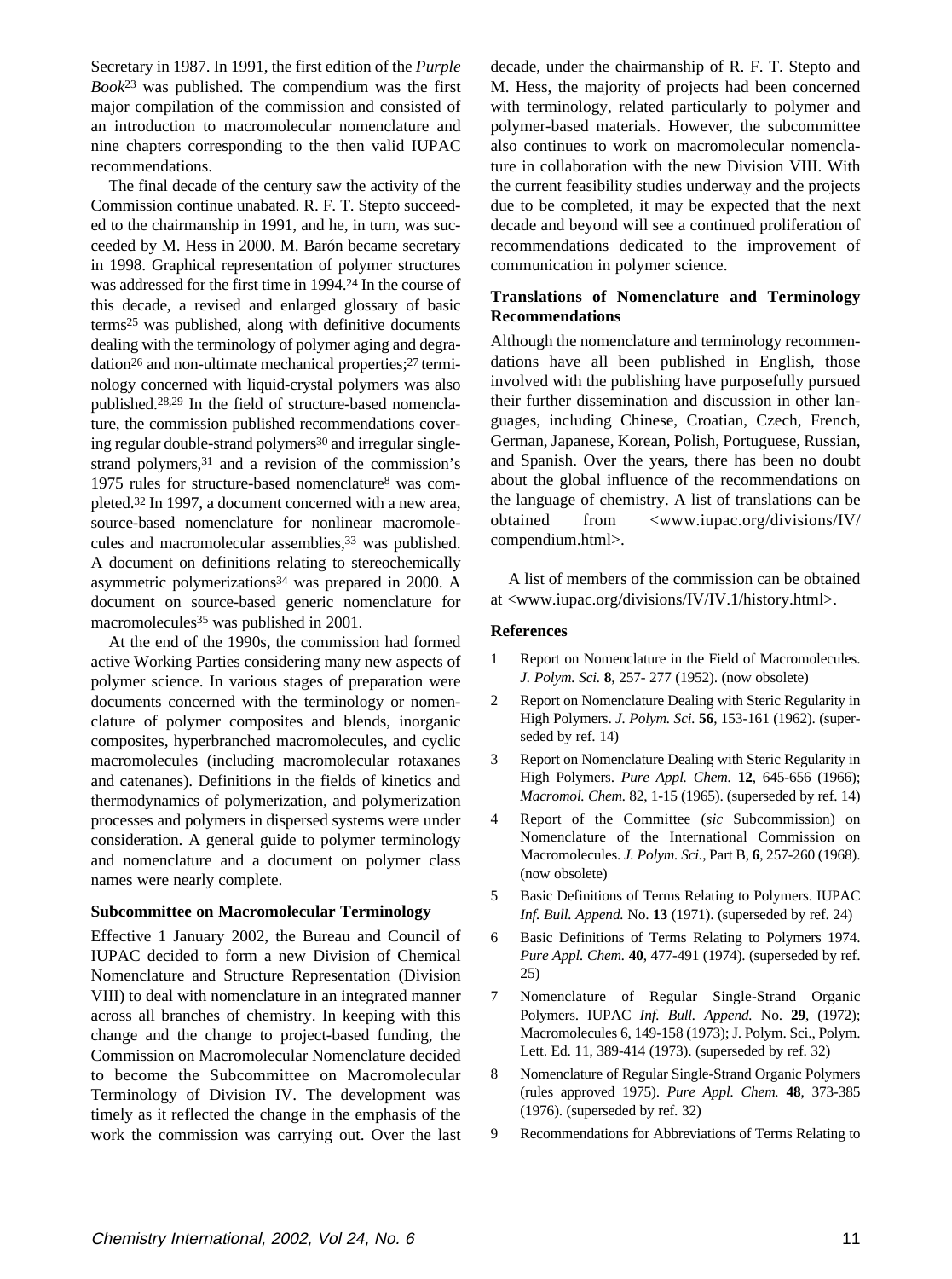Plastics and Elastomers. *Pure Appl. Chem.* **18**, 581-589 (1969). (now obsolete)

- 10 List of Abbreviations for Synthetic Polymers and Polymer Materials. IUPAC *Inf. Bull. Append.* No. **12**, (1971). (superseded by ref. 12)
- 11 List of Standard Abbreviations (Symbols) for Synthetic Polymers and Polymer Materials 1974. *Pure Appl. Chem.* **40**, 473-476 (1974). (superseded by ref. 12)
- 12 Use of Abbreviations for Names of Polymer Substances (IUPAC Recommendations 1986). *Pure Appl. Chem.* **59**, 691-693 (1987).
- 13 Stereochemical Definitions and Notations Relating to Polymers (provisional). *Pure Appl. Chem.* **51**, 1101-1121 (1979). (superseded by ref. 14)
- 14 Stereochemical Definitions and Notations Relating to Polymers (IUPAC Recommendations 1980). *Pure Appl. Chem.* **53**, 733-752 (1981). (see also ref. 34)
- 15 Note on the Terminology of the Molar Masses in Polymer Science. *Macromol. Chem.* **185**, Appendix to No. 1 (1984); *J. Polym. Sci., Polym. Lett. Ed.* **22**, 57 (1984); *J. Coll. Interface. Sci.* **101**, 277 (1984); *J. Macromol. Sci., Chem.* A21, 903-904 (1984); *Br. Polym.* J. 17, **92** (1985).
- 16 Nomenclature for Regular Single Strand and Quasi-Single-Strand Inorganic and Coordination Polymers (provisional). *Pure Appl. Chem.* **53**, 2883-2302 (1981). (superseded by ref. 17)
- 17 Nomenclature for Regular Single Strand and Quasi-Single-Strand Inorganic and Coordination Polymers (IUPAC Recommendations 1984). *Pure Appl. Chem.* **57**, 149-168 (1985). (see also ref. 32)
- 18 Source-Based Nomenclature for Copolymers (IUPAC Recommendations 1985). *Pure Appl. Chem.* **57**, 1427- 1440 (1985).
- 19 Definitions of Terms Relating to Individual Macromolecules, their Assemblies, and Dilute Solutions (IUPAC Recommendations 1988). *Pure Appl. Chem.* **61**, 211-241 (1989).
- 20 Definitions of Terms Relating to Crystalline Polymers (IUPAC Recommendations 1988). *Pure Appl. Chem.* **61**, 769-785 (1989).
- 21 A Classification of Linear Single-Strand Polymers (IUPAC Recommendations 1988). *Pure Appl. Chem.* **61**, 243-254 (1989).
- 22 Basic Classification and Definitions of Polymerization Reactions (IUPAC Recommendations 1994). *Pure Appl. Chem.* **66**, 2483-2486 (1994).
- 23 *Compendium of Macromolecular Nomenclature*, Blackwell Scientific Publications, Oxford, 1991. (contains 9 chapters that are, respectively, reprints of refs. 6, 14, 19, 20, 8, 17, 18, 21, and 12).
- 24 Graphic Representations (Chemical Formulae) of Macromolecules (IUPAC Recommendations 1994). *Pure Appl. Chem.* **66**, 2469-2482 (1994).
- 25 Glossary of Basic Terms in Polymer Science (IUPAC Recommendations 1996). *Pure Appl. Chem.* **68**, 2287- 2311 (1996).
- 26 Definition of Terms Relating to Degradation, Aging, and Related Chemical Transformations of Polymers (IUPAC Recommendations 1996). *Pure Appl. Chem.* **68**, 2313- 2323 (1996).
- 27 Definitions of Terms Relating to the Non-Ultimate Mechanical Properties of Polymers (IUPAC Recommendations 1997). *Pure Appl. Chem.* **70**, 701-754 (1998).
- 28 Basic Definitions of Terms Relating to Low-Molar-Mass and Polymer Liquid Crystals (IUPAC Recommendations 2001). *Pure Appl. Chem.* **73**, 845-895 (2001).
- 29 Basic Definitions of Terms Relating to Polymer Liquid Crystals (IUPAC Recommendations 2001). *Pure Appl. Chem.* **74**, 493-509 (2002).
- 30 Nomenclature of Regular Double-Strand (Ladder and Spiro) Organic Polymers (IUPAC Recommendations 1993). *Pure Appl. Chem.* **65**, 1561-1580 (1993).
- 31 Structure-Based Nomenclature for Irregular Single-Strand Organic Polymers (IUPAC Recommendations 1994). *Pure Appl. Chem.* **66**, 873-880 (1994).
- 32 Nomenclature of Regular Single-Strand Organic Polymers (IUPAC Recommendations 2001). *Pure Appl. Chem.*, in press.
- 33 Source-Based Nomenclature for Non-Linear Macromolecules and Macromolecular Assemblies (IUPAC Recommendations 1997). *Pure Appl. Chem.* **69**, 2511-2521 (1997).
- 34 Definitions Relating to Stereochemically Asymmetric Polymerizations (IUPAC Recommendations 2001). *Pure Appl. Chem.* **74**, 915-922 (2002).
- 35 Source-Based Generic Nomenclature for Macromolecules (IUPAC Recommendations 2001). *Pure Appl. Chem.* **73**, 1511-1519 (2001).

*Máximo Barón <baron@ub.edu.ar > is professor at the Universidad de Belgrano, in Buenos Aires, Argentina, and the current secretary of the IUPAC Subcommittee on Macromolecular Terminology. Questions, comments should be returned to him.*

www.iupac.org/divisions/IV/IV.1

 $\sqrt[3]{\mathbb{D}}$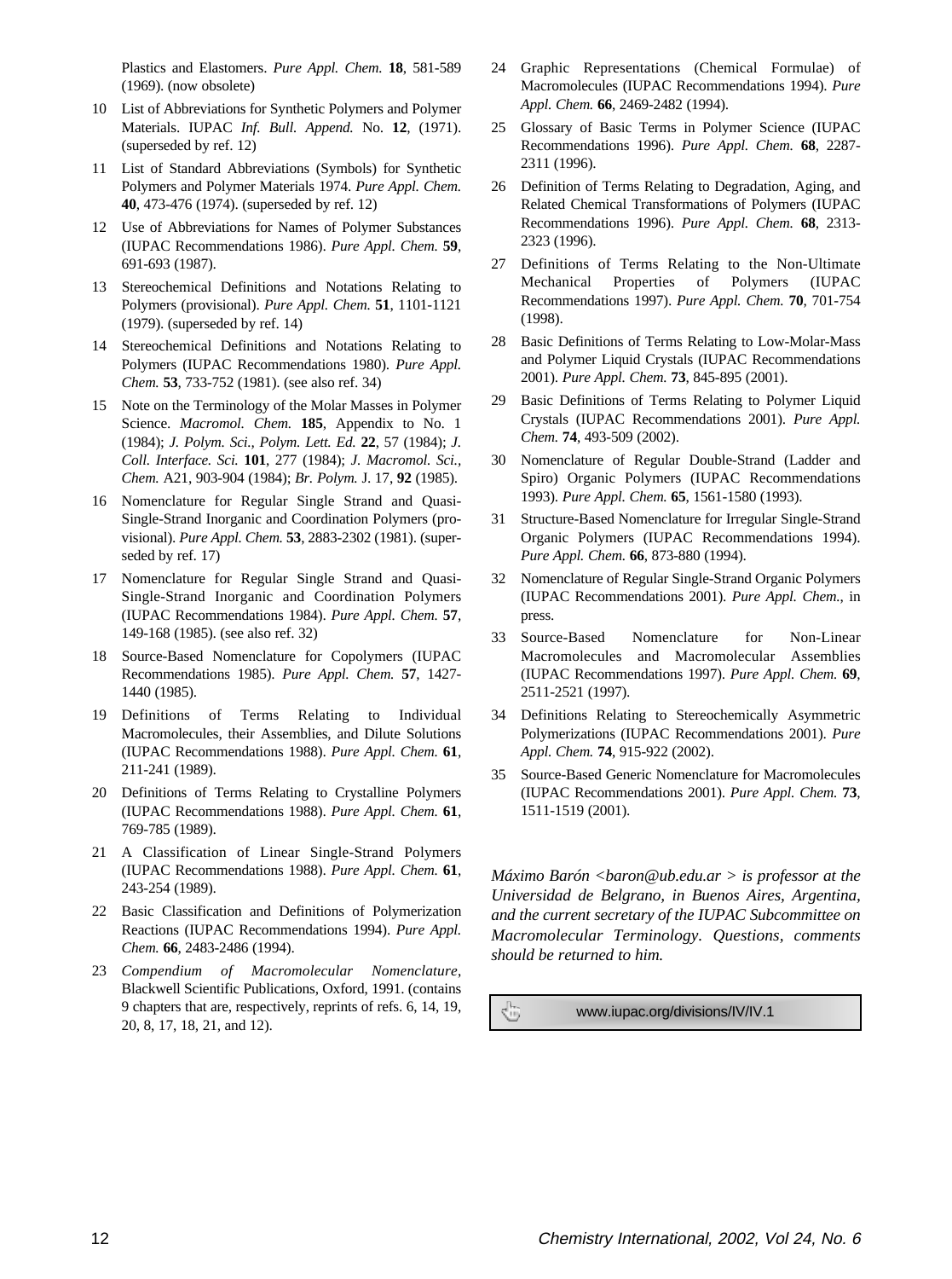# Aligning the Revised Red and Blue Books and Preparing for IUPAC Preferred Names

*by Ture Damhus*

At the 2001 IUPAC General Assembly in Brisbane, Australia, the former Commissions on Nomenclature of Organic and Inorganic Chemistry (CNOC and CNIC, respectively) began discussions on a project to avoid conflict between the preferred names for organic nomenclature and the revision of inorganic nomenclature. The project arose from the fact that CNOC was working on a revision of the "Blue Book" and its supplemental *Guide*—to become one revised Blue Book—and CNIC was working on a revision of the "Red Book." (See box below.) Ture Damhus



The need for alignment of these two areas of nomenclature was clear given that the revised Blue Book had as a main feature the introduction of *preferred names*. That is, among the various names that can often be constructed for a given compound using the nomenclature principles endorsed by IUPAC, one name was to be designated the preferred one, ready to offer to users who would like to have always just one name. It turned out that a number of inorganic compounds were also represented with preferred names in the drafts of the revised Blue Book. This requires a bit more of an explanation.

The main principle of organic nomenclature as laid out in the Blue Book is that of naming compounds on the basis of parent compounds by applying standard operations, mainly substitution, whereby the parents are modified in order to arrive at the structure of the compound being named. This is *substitutive nomenclature*. (Examples include 'trichloroacetic acid', where the numerical prefix 'tri' together with the prefix 'chloro' indicates substitution of the three methyl group hydrogen atoms in acetic acid by chlorine, and 'butan-2-ol', obtained by modifying the parent name 'butane' by introducing the 'ol' suffix and the locant '2'.)

Many parent compounds are hydrides, such as butane and naphthalene, and a number of them are inorganic

**Red Book**—Nomenclature of Inorganic Chemistry (Recommendations 1990), Leigh, G. J. (Blackwell Science, 1990, ISBN 0-63202-4941)

**Blue Book**—Nomenclature of Organic Chemistry, Rigaudy, J. and Klesney, S. P. (Pergamon, 1979, ISBN 0-08022-3699) Supplement—Guide to IUPAC Nomenclature of Organic Compounds (Recommendations 1993), Panico, R.; Powell, W.H.; and Richer, J-C. (Blackwell Science, 1994, ISBN 0-63203-4882)

The revisions of these books should be completed in 2003.

hydrides, i.e., they do not contain carbon, such as gallane  $(GaH_3)$  and selane  $(SeH_2)$ . Other parent compounds are organic or inorganic oxoacids, such as acetic acid,  $CH_3COOH$ , and phosphonic acid,  $PH(O)(OH)_{2}$ . The parent names are important for the naming of organic derivatives and thus had a prominent place in the drafts of the revised Blue Book. However, the former Commission on Nomenclature of Inorganic Chemistry felt that it was premature to designate the inorganic parent names themselves as preferred. The revised Red Book will not contain preferred names for the simple reason that the working group does not think the chemistry community is ready to select preferred names for inorganic compounds at large. The choice will often be difficult for inorganic compounds; compare examples given below.

The general problem of selecting parent structures and the desire to extend the naming principles of coordination chemistry to broader areas of inorganic chemistry had led inorganic chemists to favor *additive nomenclature* over substitutive nomenclature. Additive names specify compounds according to the way they are formally assembled from particular building blocks (*central atoms* and *ligands*).

A simple example may illustrate the general points made above. Take a neutral molecular compound like PCl<sub>5</sub>. Traditionally, it would be named 'phosphorus pentachloride'. This type of name will be called a *compositional* name (of binary type) in the revised Red Book. By systematic additive nomenclature, its name is 'pentachloridophosphorus'. (In the revised Red Book, ligands in additive names now carry the 'ido' ending rather than just the 'o' ending used before.) By substitutive nomenclature, starting from the parent hydride PH<sub>5</sub>, its name becomes 'pentachloro-λ5-phosphane'. Now, which of the three names does one want to choose as the preferred one? The first name is what everybody uses. The next two belong to two different systematic approaches, one of which prevails in inorganic chemistry, the other in organic chemistry. Neither of the two systems can be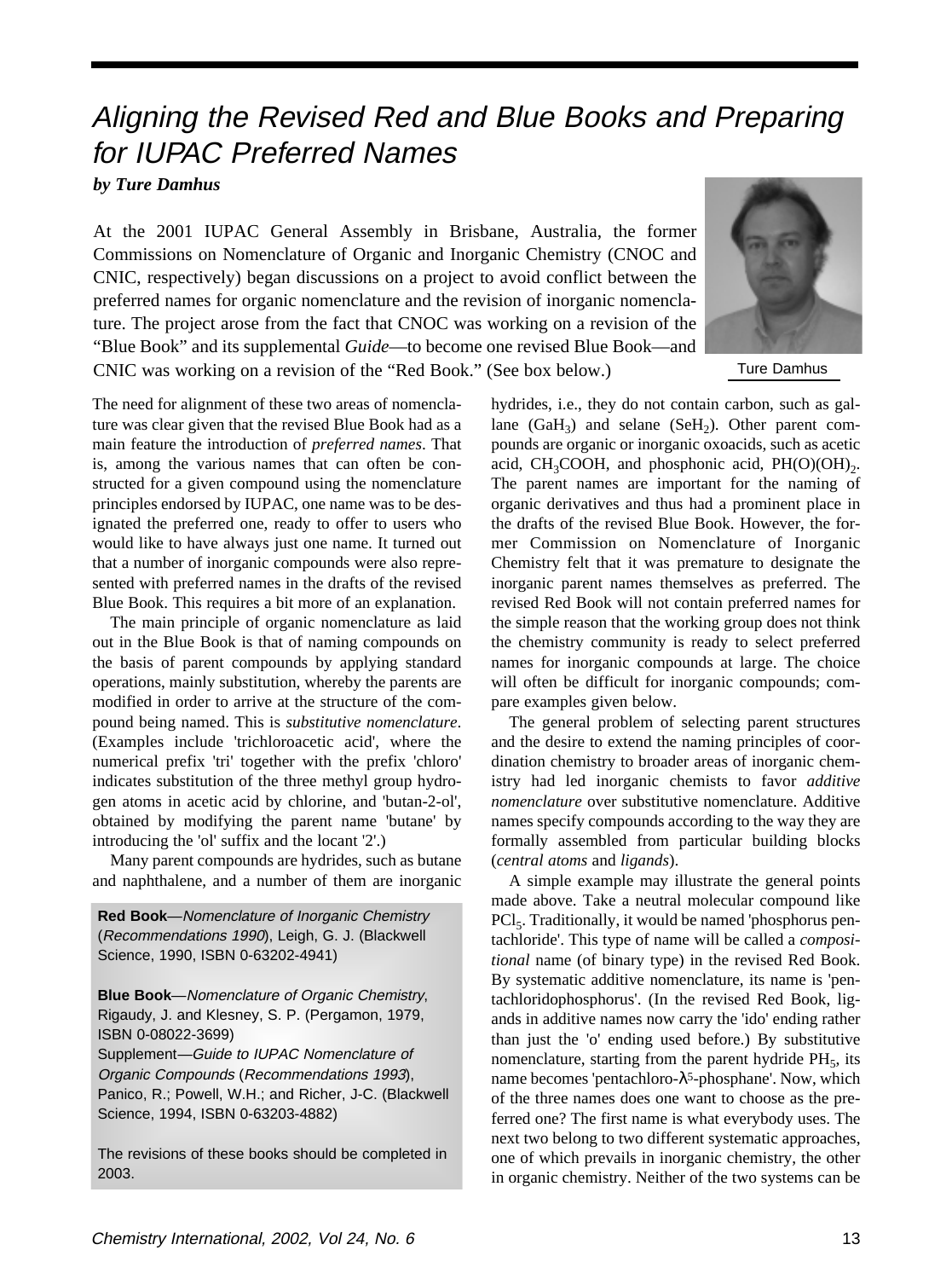extended to all of chemistry without creating sometimes extremely cumbersome and unfamiliar-looking names. Division lines have to be drawn through chemistry and most probably also through inorganic chemistry, and this will require more careful thinking than the Red Book group presently has time for. It is generally anticipated in IUPAC that a new project will be set up to address the issue of inorganic preferred names once the Red Book revision has been finished.

For organometallic compounds (compounds with a bond from a carbon atom to a metal atom), the question arises whether to use substitutive or additive nomenclature. Consider  $Pb(C_2H_5)_4$ . By substitutive nomenclature, the name is 'tetraethylplumbane', with reference to the parent hydride plumbane,  $PbH<sub>4</sub>$ , and the additive name is 'tetraethyllead' (or tetraethanidolead). Which one should be preferred? In the alignment project, there was support for a proposal made by W. H. Powell that prescribes where to draw the line between organometallic compounds that will have preferred substitutive names and those that will have preferred additive names. This proposal is being discussed among members of the Chemical Nomenclature and Structure Representation Division (Div. VIII) Advisory Committee and will probably be incorporated into the Blue Book and Red Book more or less in its present form.

In conclusion, the 'ane' hydride names are needed for a number of preferred organometallic names and, within inorganic chemistry, for constructing substitutive names that may or may not end up being preferred names in the future, depending on where the borderline is drawn between substitutive and additive nomenclature. Therefore, those parent hydride names will be given both in the Red Book and Blue Book. As an interesting aside, there was a problem in giving an 'ane' name to indium trihydride,  $InH<sub>3</sub>$ . The name 'indane' is occupied for a particular parent ring system in organic chemistry. The name 'indiane' would present problems when derived names containing the sequence '. . . indiene' could be misinterpreted as indicating the presence of two double bonds. The latter is maybe less of a problem, but nevertheless, the proposal being considered at present is the name 'indigane', which should not lead to confusion and which is in accord with the historical origin of the word 'indium' as related to an indigo-blue spectral line.

There are organic derivatives of inorganic parents that present a particular problem. Consider a compound like C<sub>2</sub>H<sub>5</sub>As(Cl)(OH)S. It could be named *substitutively* on the basis of the parent hydride AsH<sub>5</sub>,  $\lambda$ <sup>5</sup>-arsane. It could also be named additively. However, neither of these options is chosen in practice. There is an extensive system of names for derivatives of certain inorganic oxoacids whereby this compound would be named 'ethylarsonochloridothioic acid'. This name is based on the

substitution of a hydrogen atom by an ethyl group, and the replacement of the oxo group and one hydroxy group in the parent arsonic acid,  $HAs(O)(OH)_{2}$ , by sulfur and chloride, respectively. There are related oxoacids called

| As(O)(OH) <sub>3</sub> | arsenic acid or arsoric acid |
|------------------------|------------------------------|
| $AsH(O)(OH)_{2}$       | arsonic acid                 |
| As(OH)3                | arsenous acid, arsorous acid |
| $AsH(OH)_{2}$          | arsonous acid                |
| AsH <sub>2</sub> (O)OH | arsinic acid                 |
| AsH <sub>2</sub> (OH)  | arsinous acid                |

which are all needed as parents when naming various organic derivatives according to this particular type of nomenclature called *functional replacement nomenclature*. The problem with these oxoacid names from the inorganic point of view is that they stem from an antiquated system for indicating oxidation states using the endings 'ous' and 'ic'. Compare with names like 'ferrous' and 'ferric', which were officially abandoned about 50 years ago (although they are difficult to get entirely rid of!) in favor of indications of oxidation state by Stock numbers (iron(II) oxide, etc.) or by charge numbers  $(iron(2+)$  oxide, etc.), because the 'ous' and 'ic' names were ambiguous. (The name 'ferric' only says it is a higher oxidation state than 'ferrous', but not *which* oxidation state.) There is no way to know what 'arsinous acid' is unless you are given a table of formulas to memorize it from, whereas the additive name 'dihydridohydroxidoarsenic', although a bit longer, immediately tells you that the structure is  $\text{AsH}_2(OH)$ . (But the latter name cannot be used as a parent name in functional replacement nomenclature.)

It was therefore not acceptable to institute the 'ous' and 'ic' names as preferred names for the oxoacids themselves. The agreement was made in the alignment project that these names are kept available as parent names for giving preferred names to the organic derivatives, but no decision was made regarding the status of the parent names themselves. Having said this, a number of names are of course in daily use all over chemistry (e.g., sulfuric acid, arsenic acid) and the Red Book team has no intention to prohibit the use of those well-entrenched names. They will be given in the revised Red Book alongside systematic additive names (which may or may not end up being the preferred ones later).

The Red Book chapter on substitutive nomenclature, in a draft form, was also reviewed in the alignment project. The process here consisted not just in naming specific compounds, but in inspecting the rules and ensuring they were consistent with the rules for substitutive nomenclature given in the Blue Book. And finally, a number of names of organic ligands needed for the Red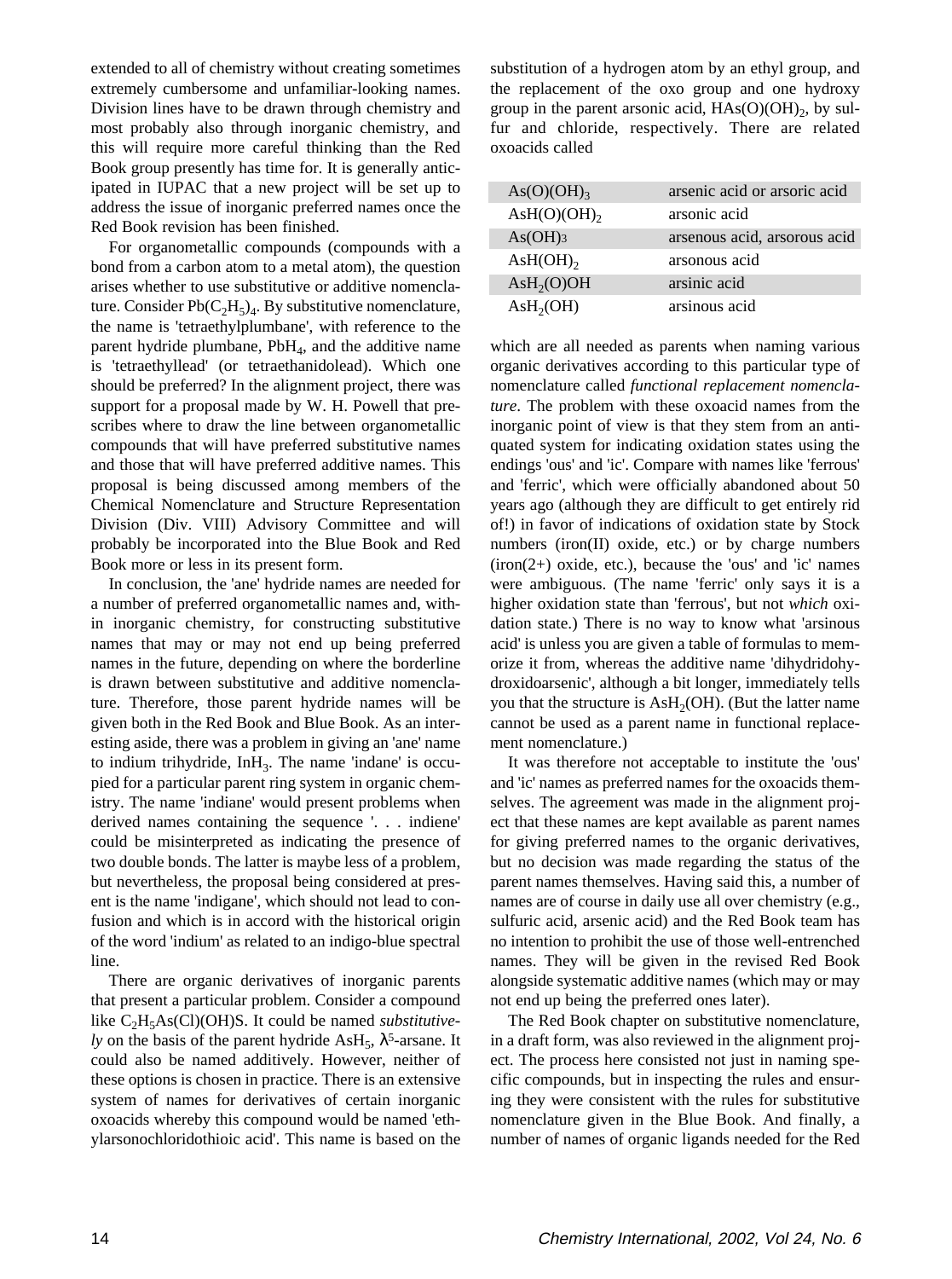Book were checked for consistency with the (new) Blue Book rules.

The formal name of this project, # 2001-031-1-800, is "Alignment of nomenclature in areas of overlap between the preferred names for organic nomenclature and the revision of the nomenclature of inorganic chemistry." The project task group consisted of Henri Favre and Warren H. Powell, who represented the task group revising the Blue Book that will replace the 1979 Blue Book and the 1993 Guide; Gerry P. Moss, who represented the IUBMB-IUPAC Joint Commission on Biochemical Nomenclature; and Richard Hartshorn and myself (task group chairman), who represented the team working on a revision of the Red Book that will replace the 1990 version. At its meetings, the group also had participation from Neil G. Connelly, editor in chief of the revised Red Book; Herbert D. Kaesz, the last chairman of the former Commission on Nomenclature of Inorganic Chemistry where the Red Book revision project was initiated; and Alan D. McNaught (ADM), president of Division VIII on Chemical Nomenclature and Structure Representation. ADM also hosted the meetings at the facilities of The Royal Society of Chemistry in Cambridge.

I would like to thank Warren H. Powell and Alan McNaught for helpful comments on a draft of this article.

*Ture Damhus <tda@novozymes.com> is the former secretary of CNIC (2000-1001), a current member of Division VIII Advisory Committee, and also a member of the Interdivisional Committee on Terminology, Nomenclature, and Symbols. He works at Novozymes A/S, Denmark.*

www.iupac.org/projects/2001/ 2001-031-1-800.html



 $\oplus$ 

Tel.: +1 919 485 8700 Fax: +1 919 485 8706 E-mail: <orderdesk@iupac.org>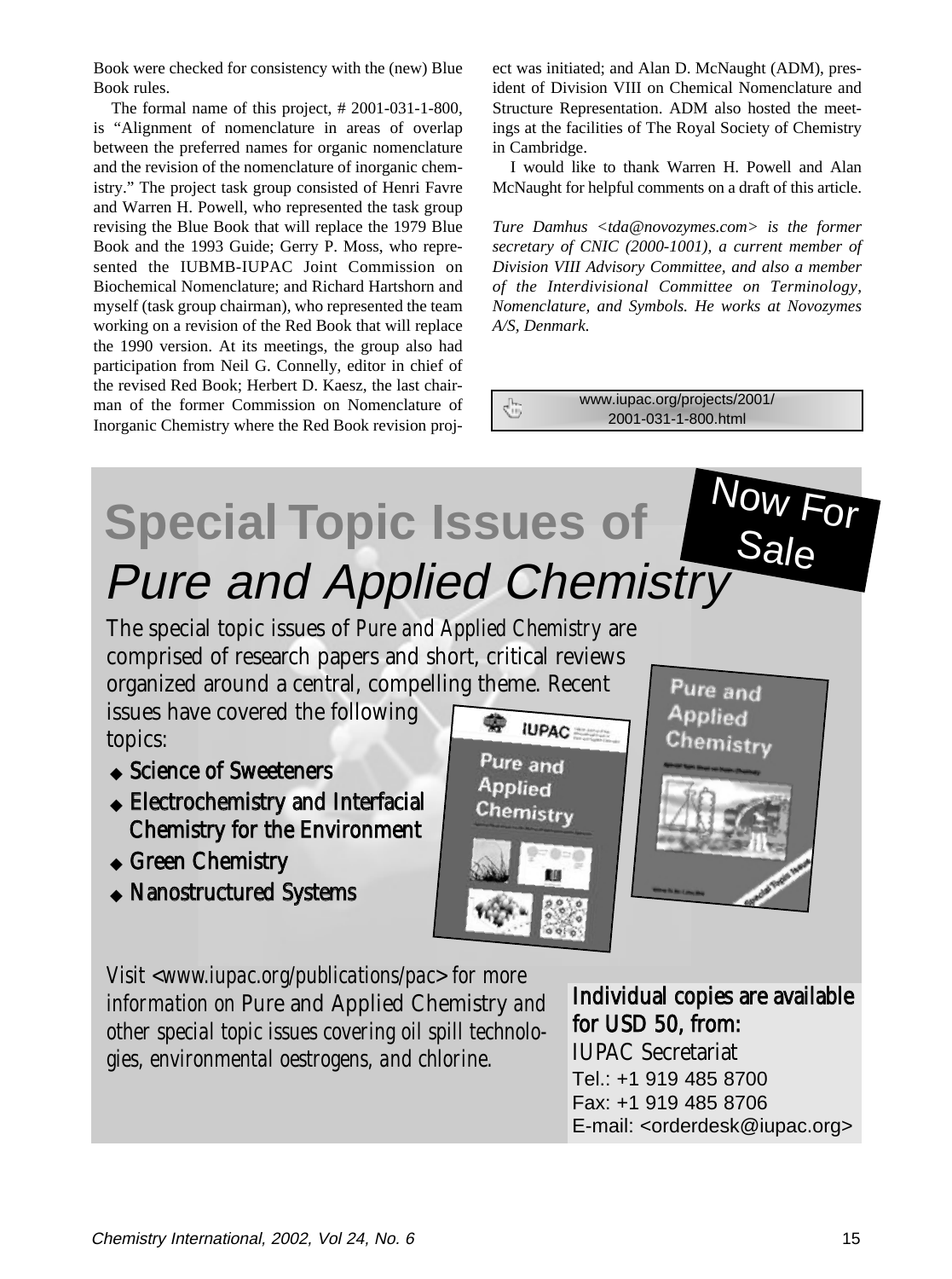# IUPAC News

### The Address is www.iupac.org

#### *by Fabienne Meyers*

Since we work hard at making **iupac.org** up to date, versatile, and accurate, last summer I thought that I would enter the site in a contest for "Best Chemical Sites on the Web," sponsored by ChemIndustry.com Inc.; John Wiley & Sons, Inc.; and the Royal Society of Chemistry,



UK. I had nothing to lose and hoped to get a little feedback. On 1 September 2002, the winners

and honorees were announced, and I am pleased to report that www.iupac.org was chosen as an honoree in the "Portals and Information Hubs" category.

The awards recognize unique and noteworthy Internet resources for chemists, chemical engineers, and chemical industry professionals in three categories: "Online Courses and Tools," "Portals and Information Hubs," and "Corporate Sites." The sites must be in English and free to users. An international panel of 16 distinguished judges in various chemical fields selected the winners. In the category "Portals and Information Hubs," there were 41 contestants. The winner in this category was the NIST Webbook, which is a comprehensive database of chemical data. We can be proud of putting iupac.org in the good company of a number of resourceful sites. See for yourself the following list:

#### *The Winner:*

Webbook, a comprehensive database of chemical data provided by NIST <webbook.nist.gov>

#### *Category Honorees:*

- Chemweb, a chemistry community portal <www.chemweb.com>
- SpecialChem, a polymer additives focused online service <www.specialchem.com>
- Integrated Spectral Data Base System for Organic Compounds, by the National Institute of Advanced Industrial Science and Technology, Tsukuba, Ibaraki, Japan <www.aist.go.jp/RIODB/SDBS/menu-e.html>
- MatWeb, a searchable database of chemical names and properties <www.matWeb.com>
- SIS, a chemical information portal by the National Library of Medicine <chem.sis.nlm.nih.gov>
- The portal of the International Union of Pure and Applied Chemistry <www.iupac.org>
- The chemistry portal of the American Chemical Society <www.chemistry.org>

The official announcement and more information about the contest can be found at <www.chemindustry.com/contest>.

Questions, comments about the IUPAC Web site, please contact Fabienne Meyers <fabienne@iupac.org>.

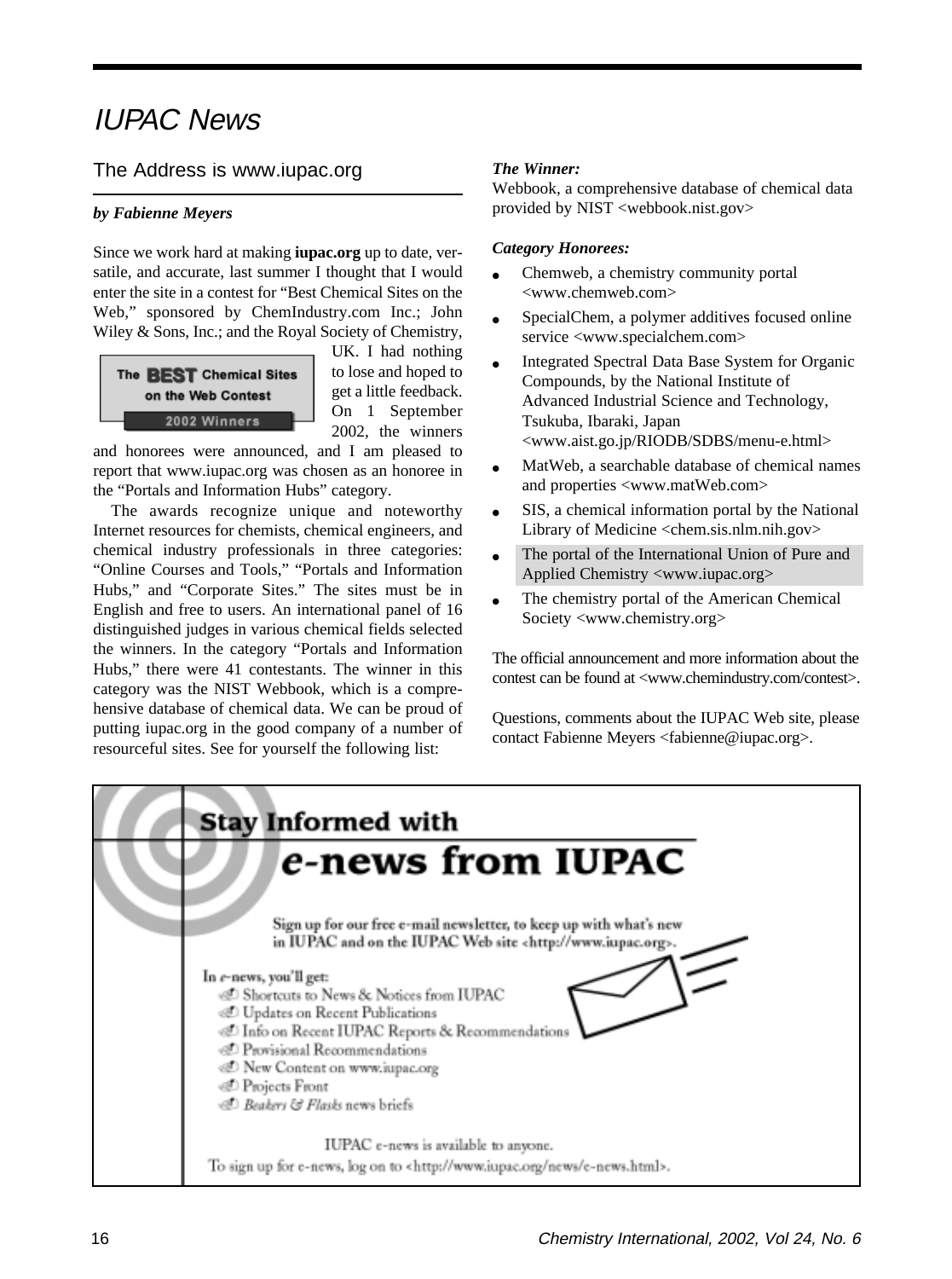## Awards and Honors

#### Dana Knox Receives the Franzosini Award

Paolo Franzosini, professor of Physical Chemistry at the University of Pavia, Italy was an enthusiastic supporter of the Solubility Data Project. He had almost completed Volume 33 of the *Solubility Data Series* when he died suddenly on 24 January 1985. His colleagues Paolo Ferloni, Alberto Schiraldi, and Giorgio Spinolo efficiently completed the volume. In 1988, Franzosini's wife, with the encouragement of his colleagues, very generously donated the payments for Volume 33 to the Solubility Data Commission (V.8) to establish the Franzosini Award. The award is given to a promising young contributor to the Solubility Data Project (SDP) to help them attend, in even years, the International Symposium on Solubility Phenomena (ISSP) and, in odd years, the annual meetings of the commission. As of Franzosini Award are listed in the table below.

The Franzosini Award of 2002 was given to **Dr. Dana Knox** in appreciation of his continuous contributions to the Solubility Data Project. His expertise in solution thermodynamics, including better representation of high-pressure phase equilibria, such as supercritical



Dr. Dana Knox

solubilities has led to the following project on Solids and Liquids in Supercritical Carbon Dioxide, which belongs to the section on Solubility Data Related to Industrial Processes. See the Web site for the project description <www.iupac.org/projects/2002/2002-045- 1-500.html> or page 20, under "New Solubility Data

|  |  |  |  |  | <b>Franzosini Award Winners*</b> |
|--|--|--|--|--|----------------------------------|
|  |  |  |  |  |                                  |

| Year | Venue                                                | Recipient                                            | <b>Promoter</b>   |
|------|------------------------------------------------------|------------------------------------------------------|-------------------|
| 1989 | 15th meeting, Lund, Sweden                           | <b>Rumen Duhley</b><br>(Bulgaria)                    | Chr. Balarew      |
| 1990 | 16th meeting, Troy, NY, USA<br>4th ISSP              | Pirketta Scharlin<br>(Finland)                       | R. Battino        |
| 1991 | 17th meeting, Hamburg,<br>Germany                    | A. Pacheco Tanaka<br>(Peru)                          | A. Namor          |
| 1992 | 18th meeting, Moscow, Russia<br>5th ISSP             | Stefan Gradinarov<br>(Bulgaria)                      | Chr. Balarew      |
| 1993 | 19th meeting, Lisbon, Portugal                       | Michel Ferriol (France) and<br>Teresa Calvet (Spain) | M.-Th. Cohen-Adad |
| 1994 | 20th meeting, Buenos Aires,<br>Argentina<br>6th ISSP | Erich Königsberger<br>(Austria)                      | H. Gamsjäger      |
| 1995 | 21st meeting, Guildford, UK                          | Felix José Sueros<br>(Peru)                          | A. Namor          |
| 1996 | 22nd meeting, Leoben, Austria                        |                                                      |                   |
| 1997 | 23rd meeting, Geneva,<br>Switzerland                 |                                                      |                   |
| 1998 | 24th meeting, Niigata, Japan<br>8th ISSP             | Lan-Chi Tran-Ho<br>(Austria)                         | H. Gamsjäger      |
| 1999 | 25th meeting, Berlin, Germany                        | Chiara Milanese<br>(Italy)                           | A. D'Aprano       |
| 2000 | 26th meeting, Hammamet,<br>Tunesia<br>9th ISSP       | Vladimir Zbranek<br>(Czech Republic)                 | J. Eysseltová     |
| 2001 | 27th meeting, Brisbane, Australia                    | <b>Justin Salminen</b><br>(Finland)                  | P. Scharlin       |
| 2002 | 1st meeting SSED, Varna,<br>Bulgaria<br>10th ISSP    | Dana E. Knox<br>(USA)                                | R. P.T. Tomkins   |

Projects."

Carbon dioxide itself is an important industrial solvent. The corresponding volume will contain comprehensive compilations and evaluations of the existing data on the solubility of solids and liquids in supercritical  $CO<sub>2</sub>$ . Processing using supercritical fluids is an increasingly important area worldwide. Such processes, with their significant variation in solubility with pressure, permit the accomplishment of many processes that would be otherwise very difficult to achieve. Further, systems that employ carbon dioxide as the solvent are particularly attractive as  $CO<sub>2</sub>$  is environmentally friendly.

Dr. Knox is associate professor of Chemical Engineering and Environmental Science within the Department of Chemical Engineering at the New

\*established by Mrs. M. C. Franzosini in 1998 at the 14th SDP meeting, Surrey, UK.

2002, the chair of the new Subcommittee on Solubility and Equilibrium Data (SSED) receives nominations for the award (The capital is held by IUPAC and the IUPAC Secretariat does the accounting.). The recipients of the

Jersey Institute of Technology (USA).

www.iupac.org/divisions/V/502ς'n,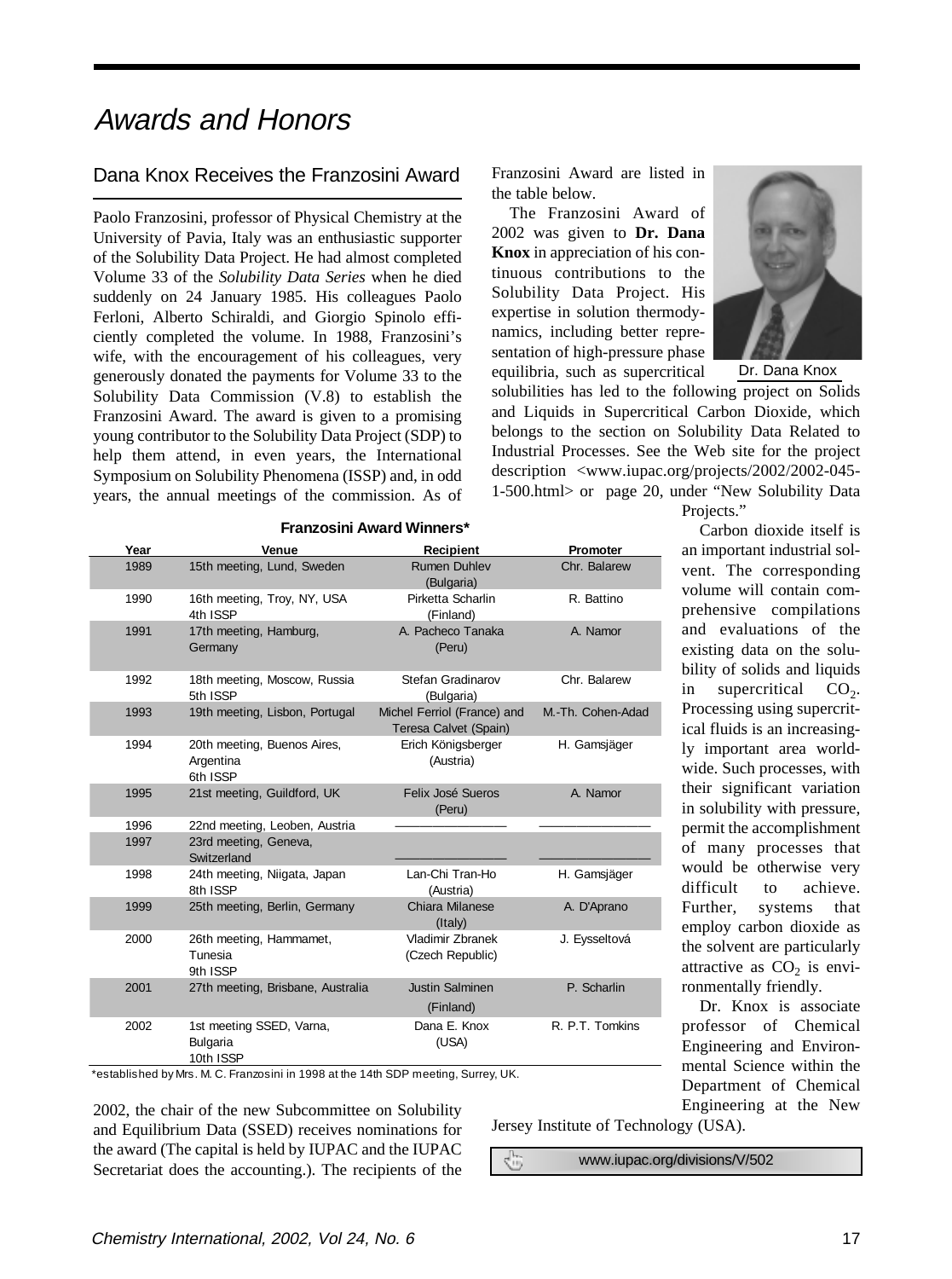## IUPAC Projects

### New SIT Software Makes Speciation Calculations Easier

Metal ion speciation in environmental systems is a hot topic because speciation is strongly linked to bioavailability. For labile systems, the speciation can be determined by equilibrium modelling calculations to give the well known "speciation diagram," a plot of composition (species concentration) vs. pH or composition vs. metal/ligand ratio.

Speciation calculations require values for the stability constants of all the species that may form from the system components. These values must be valid at the ionic strength of the medium concerned. Here is a major problem: the vast majority of equilibrium constants have been determined at a fixed ionic strength that is typically much higher (ca. 0.1-1.0 M) than applies in freshwater environmental systems (<0.02 M).

To correct the stability constants to the required ionic strength one must be able to calculate the activity coefficients of all species in the equilibrium reaction. These corrections may be quite large (e.g.,  $log K<sub>1</sub>$  for the reaction  $Fe^{3+} + nta^{3-}$  is 16.26 for I=0.10 M NaClO4 and the value calculated for I=0.001 M is 17.89).

The second problem is that not all equations for activity coefficient calculations (e.g., Debye-Hückel and Davies [eqtn. 1]) are valid to such high ionic strengths: log γ<sub>l</sub> = -Az<sub>i</sub><sup>2</sup>{l<sup>1/2</sup>/(1+l<sup>1/2</sup>)-0.3l} (1)

Specific Interaction Theory, or **SIT** (and Pitzer parameters), provides a valid tool for calculating stability constants over a wide range of ionic strengths. The calculations are not trivial; they require a database of ionic coefficients,  $\epsilon_{M,X}$ , for each ion-ion interaction:

 $log \gamma_{\text{M}} = -Az_1^2{1^{1/2}}/(1+1.51^{1/2})+\epsilon_{(M,X)}m_X$ } (2)





Now for the easy and exciting part! An IUPAC project, undertaken by L. D. Pettit of Academic Software, has produced the SIT program that will calculate:

- ionic activity coefficients in a user-specified medium, up to 5.0 molal
- stability constants in the range  $0-5.0$  m, based on published values at a single ionic strength
- molarity from molality, and vice versa

This is an enormous asset for those involved in speciation calculations. It is a user-friendly program that is now in the public domain at <www.iupac.org/projects/ 2000/2000-003-1-500.html>. Interested persons are invited to test the SIT program and send comments to the author. The program includes a comprehensive, but not exhaustive, file of SIT parameters. The file can be edited, but if users have access to reliable SIT parameters that are not included, please send these to the author at <www.acadsoft.co.uk> so that the release version of the program can be updated for all to benefit.

The SIT program can be readily applied to industrial processes for which stability constants may be required at very high ionic strengths.

Two other IUPAC products will assist in the understanding and application of stability constants. The IUPAC Stability Constant database, **SC-database**<sup>1</sup> should be a starting point for stability constant data. It links data directly to the program **SPECIES** that will calculate speciation curves. The HELP files in the database provide definitions and information about temperature, ionic strength, and solvent effects. For a much wider discourse, the program **Sol-Eq**<sup>2</sup> explains the principles of solution equilibrium and explores many applications in environmental, biological, and industrial systems. It includes a primer on how to do your own speciation calculations.

1 **SC-database**, Stability Constants Database; IUPAC, Academic Software. 2001.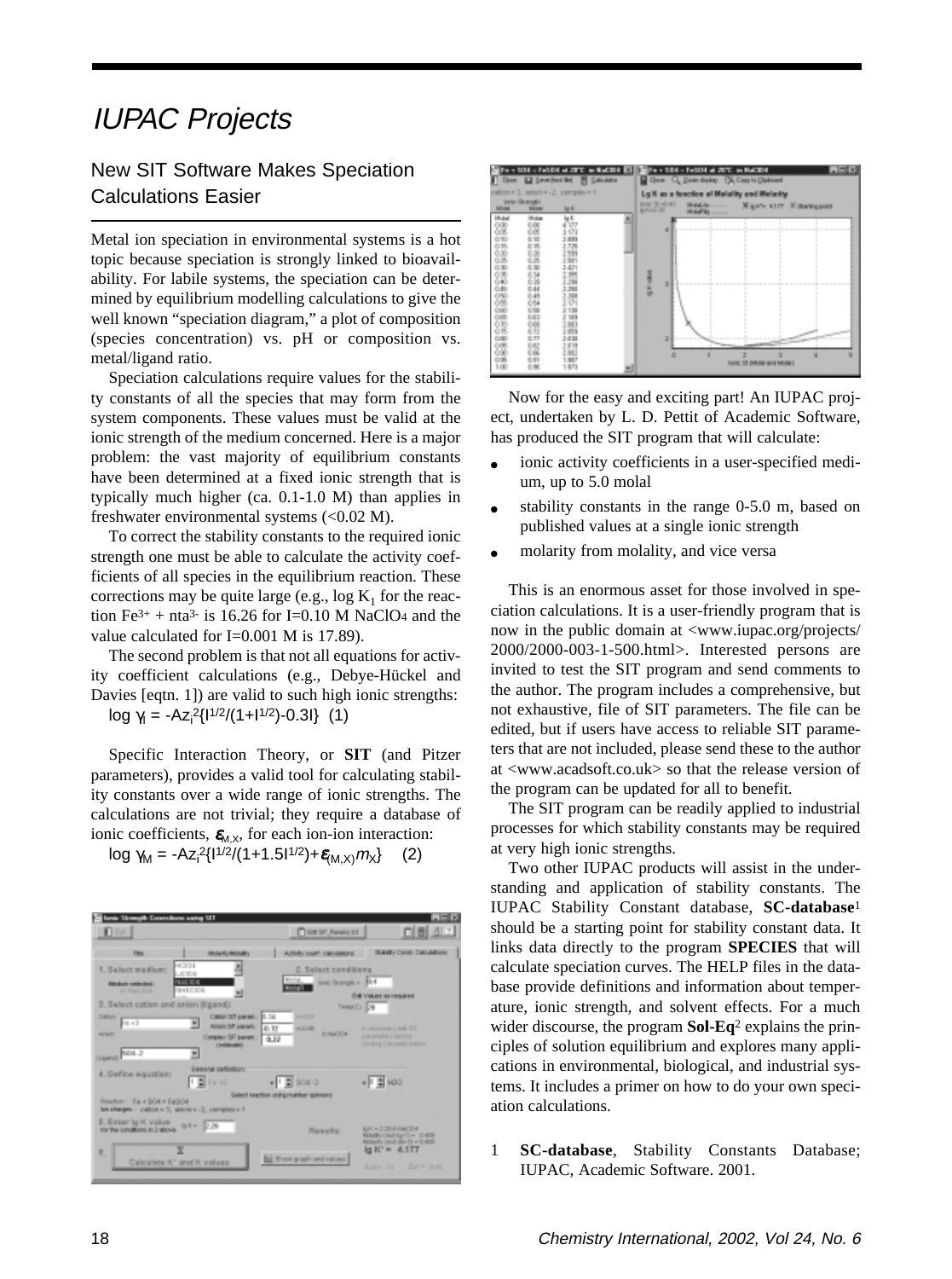2 **Sol-Eq**. Solution equilibria: Principles and Applications. Academic Software. 2001.

Both of these programs are available to order via <www.acasoft.co.uk>.

*Reviewed by Kip Powell, vice president, Analytical Chemistry Division.*

| sh | www.iupac.org/projects/2000/ |
|----|------------------------------|
|    | 2000-003-1-500.html          |

## Recommendations for NMR Measurements of High pK Values and Equilibrium Constants in Strongly Basic **Solutions**

Nuclear Magnetic Resonance (NMR) is a well-established, powerful method for monitoring the dissociation of acidic groups. Chemical shift-pH titration is widely used with potentiometric measurements within  $2$ <pH<12 and also as an alternative to the glass electrode at high ( $pH>12$ ) and low ( $pH<1$ )  $pH$ -range. In the former case an excellent agreement between potentiometric and NMR equilibrium data obtained in the same background medium could be observed. For extremely high and low hydrogen ion concentrations it is believed that NMR provides more accurate data.

Unlike "normal" procedure, the chemical shift-pH titration of highly basic solutions normally requires a complete change of the background electrolyte composition (e.g., 1 M NaCl to 1 M NaOH). Moreover, frequently a titration under variable ionic strength has to be used in order to measure anomalously high (low) pK values. At the same time, little is known about the NMR chemical shift sensitivity of different nuclei to the effects that are not associated with particular chemical protonation/deprotonation equilibrium (e.g., to the "indifferent" supporting electrolyte concentration and a drastic variation of its composition as well as to the presence of internal reference and uncontrolled  $D_2O/H_2O$  ratio).

At high pH such background electrolytes as sodium and potassium salts form undissociated NaOH and KOH species. Usually this process is not accounted for in acidity constants calculations. Another problem with these salts is a complex formation with an acid under the study. This normally leads to a significant decrease in pK values.

At the same time, the comparison of pK values for different acids requires the data obtained under similar conditions (e.g., I=0.1 M or 1.0 M). This raises the problem of high pK value measurement at a common ionic strength with reasonable accuracy.

Everyday practice reveals a large diversity of experimental approaches to the chemical shift-pH titration

procedure: internal (external) references;  $D_2O$ ,  $H_2O$  or  $D_2O/H_2O$  solvents; titration at a constant (variable) ionic strength; use of different nuclear. As a result, a large disagreement for high (low) pK data could be observed.

A recent IUPAC project is intended to indicate some real and possible sources of errors in chemical shift-pH titration at high (low) pH range and to formulate some recommendations for this procedure.

*For more information, contact the Task Group Chairman K. Popov <ki-popov@mtu-net.ru>. Additional task group members are H. Rönkkömäki and L. H. J. Lajunen.*

www.iupac.org/projects/2001/ 2001-038-2-500.html

## Performance Evaluation Criteria for Preparation and Measurement of Macroand Microfabricated Ion-Selective Electrodes

During the past several years, the application of microfabrication technologies of practical microsensor devices has entered the field of biology and medicine and is beginning to serve as the driving force for discoveries in cell biology, neurobiology, pharmacology, and tissue engineering. In parallel, the methodology of ionophorebased liquid membrane ion-selective electrodes (ISEs) has now entered the arena of trace analysis and precision science due to the latest updated and upgraded research and development of this method. This circumstance has made it necessary to also upgrade and update the evaluation criteria for the preparation and measurements of ISEs, primarily microfabricated ISEs and potentiometric cells. This is in fact the purpose of this project.

There are more or less generally accepted evaluation criteria for ISEs. Some of those are summarized in *Pure and Applied Chemistry* documents (*PAC* 1994, **66**, 2527; *PAC* 1995, **67**, 507).

In this new document, we will deal with the specialities of macro- and microfabricated ISE sensors; standard procedures for the microfabricated devices are much more critical compared to macroelectrodes. In addition, some evaluation criteria for the micro reference electrodes are of the same importance. Items we will discuss include the following:

- conditioning of the multilayered sensor system (sensing membrane, underlying hydrogel; and eventually biocompatible coating) before use to reach high stability readings, due to water transport through the membrane
- conditioning overnight or storage in humid atmosphere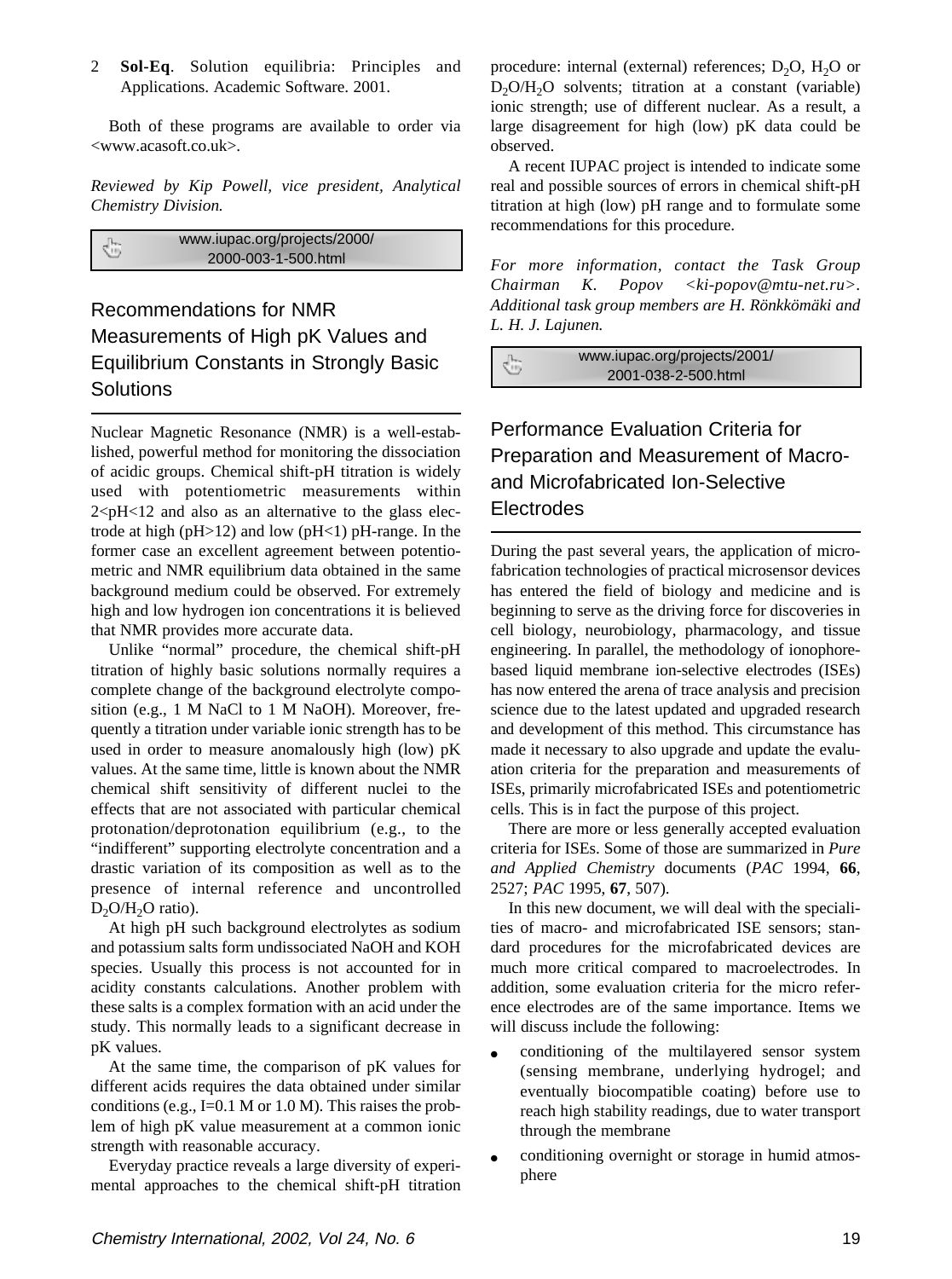- conditioning and calibration before and after the measurement
- effect of osmotic pressure (give a procedure, how to measure)
- shelve and use lifetime (effect of storage); estimation of the residual lifetime in vivo and in vitro
- added-site optimization for selectivity and as requisite for Nernstian response
- electrode construction including microfabrication, FET covered with membranes, and Ppy electrode covered with membranes
- response time as well as detection limit
- microfabricated inner- and outer-reference electrodes

We will correct the inconsistencies in the previous document (*PAC* 1994, **66**, 2527) (e.g., the definition of the calibration plot, which contradicts the convention related to the determination of pH). Finally, we will discuss the latest results concerning the lower detection limit, true selectivity coefficients, and twice Nernstian slopes, etc.

*For more information, contact the Task Group Chairman Yoshio Umezawa* <umezawa@chem.s.u-tokyo.ac.jp>.

| $\mathcal{C}^{\mathbb{L}}_{\mathbb{D}}$ | www.iupac.org/projects/2002/ |  |
|-----------------------------------------|------------------------------|--|
|                                         | 2002-003-2-500.html          |  |

## New Solubility Data Projects

One of the major functions of the IUPAC Subcommittee on Solubility and Equilibrium Data (formerly IUPAC Commission V.8) is to publish authoritative texts on all aspects of solubilities. The main output of this subcommittee is the ongoing series of volumes in the IUPAC-NIST *Solubility Data Series*, or simply the *SDS*. The priority subjects to be pursued over the next three years within the framework of this Solubility Data Project were approved by the Analytical Chemistry Division on 2 July 2002. In this context, compilations and evaluations of experimental solubility data in the following three fields are in progress:

#### **1) Solubility Data of Compounds Relevant to Mobility of Metals in the Environment**

Solubilities in aqueous media of sparingly soluble metal salts such as carbonates play an important role in chemical processes. Solubility phenomena (i.e., dissolution and precipitation reactions) frequently control procedures for preparing, separating, and purifying chemicals. Moreover, interactions of the hydrologic cycle with the cycle of rocks, as well as the naturally occurring dissolution of minerals in water and their precipitation on the ocean floor and in sediments of rivers and lakes, can often be simply described in terms of solubility equilibria.

In addition, solubility measurements have been shown to be a powerful tool for the determination of thermodynamic properties of sparingly soluble metal salts. The total concentration of alkaline earth and transition metals in carbonate-bearing natural waters is predominantly determined by the solubilities of the respective hydroxides, oxides, hydroxide carbonates, and neutral carbonates. A careful determination of thermodynamic data of sparingly-soluble metal salts is an essential prerequisite for the geochemical modeling of the release of trace elements from waste repositories. Clearly, a comprehensive compilation and evaluation of the existing solubility data is an invaluable basis for all sorts of predictive models in this field. Presently three volumes are in preparation: 1) alkaline earth metal carbonates; 2) metal carbonates (Mn, Fe, Co, Ni, Cu, Zn, Ag, Cd, Hg, Pb); and 3) inorganic actinide compounds.

#### **2) Solubility Data Related to Oceanic Salt Systems**

The oceanic salt system comprises the ions Na+,  $K^+$ ,  $Mg^{2+}$ , Ca<sup>2+</sup>, Cl<sup>-</sup>, and SO<sub>4</sub><sup>2-</sup>. Extended evaporitic deposits in Europe (Germany, Netherlands, Spain, France, Poland, Russia); North America (Canada); South America (Brasilia); Africa (Congo); and Asia had been formed from these ions during the evaporation-crystallization processes of seawaters in geological times. Geological surveying of these deposits, potash mining, rock salt mining, fertilizer production, and usage of rock salt mines as repository for nuclear or chemical wastes require the exact knowledge of solubility equilibria in the multicomponent oceanic salt system within a broad range of temperatures. At present, solution mining of magnesium chloride for magnesium metal production is performed or is in the planning stage in a number of places (Netherlands, Congo, Thailand, and Uzbekistan). In addition, evaporation and aerosol formation from oceans are important controlling factors for the world's



Solubility data is essential to industries such as rock salt mining.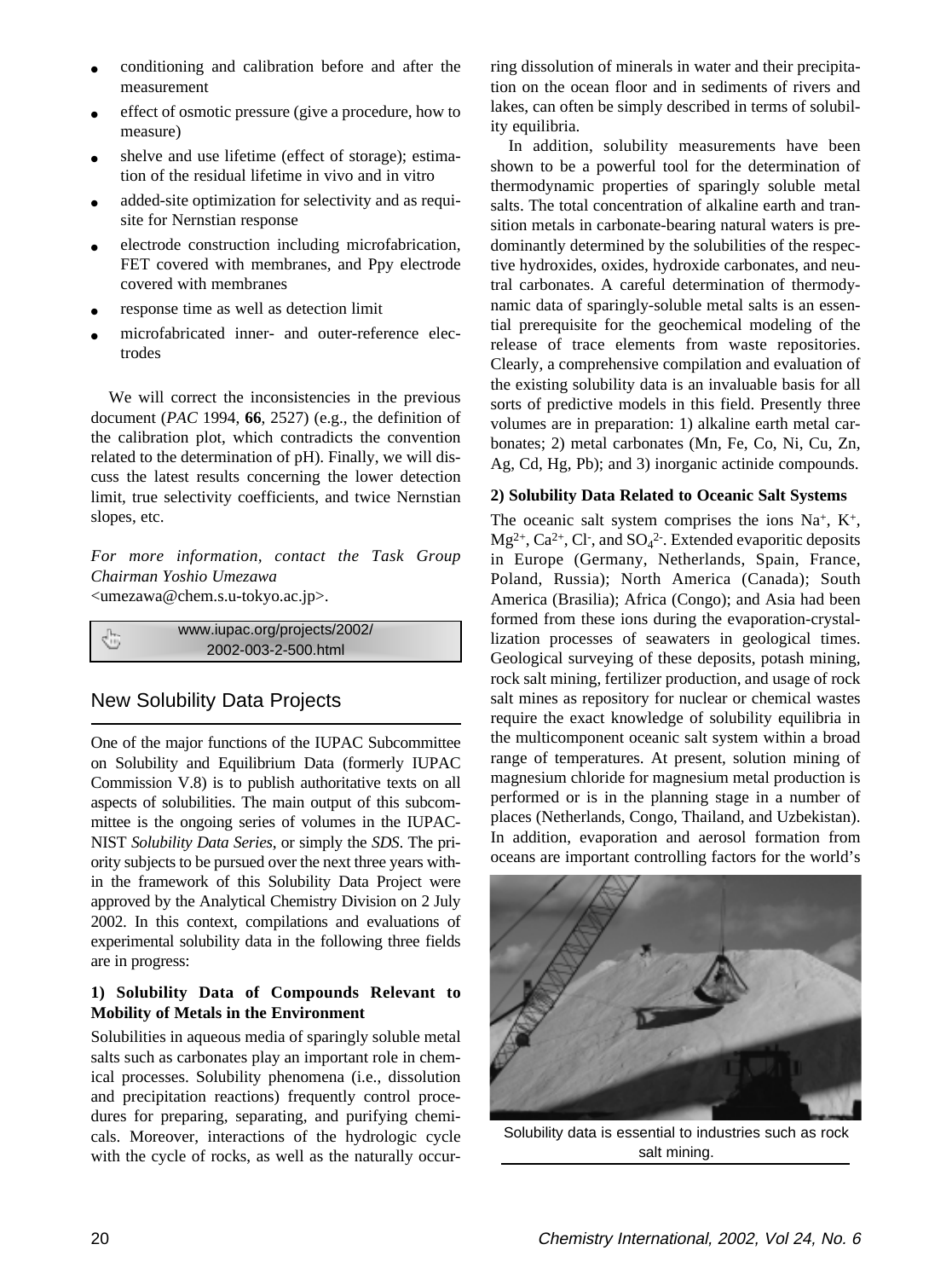climate. In order to formulate material and energy exchange models, it is crucial to understand the coupling of evaporation and crystallization processes within the droplets transported into the upper atmosphere. Climate changes from past time periods are manifested in the complex evaporitic deposition patterns, which are interpreted on the basis of the solid-liquid equilibria of the multicomponent oceanic salt system.

Presently two volumes are under way: 1) binary systems containing sodium, potassium, and ammonium sulfate; and 2) magnesium chloride-water and calcium chloride-water and their mixtures.

#### **3) Solubility Data Related to Industrial Processes**

Gas solubility is one of the fundamental properties of various gas absorption processes in the chemical industry. The removal of carbon dioxide from gas mixtures is a necessary and expensive step in many processes. It is of particular importance, for example, in the purification of ammonia synthesis gas, in the synthesis of liquid fuels from coal, and in the upgrading of fuel gases. Absorption with suitable solvents provides a convenient method for the removal of  $CO<sub>2</sub>$ . In enhanced oil recovery, carbon dioxide is used to displace the hydrocarbons from the reservoir and the solubility of  $CO<sub>2</sub>$  in the hydrocarbons is important to ensure that miscibility occurs, with a concomitant increase in the oil recovered. In addition, processing using supercritical fluids is an increasingly important area worldwide. Systems that employ carbon dioxide as the solvent are particularly attractive as  $CO<sub>2</sub>$  is environmentally friendly.

The availability of accurate and reliable information on the equilibrium solubility of  $CO<sub>2</sub>$  in absorbing solvents as a function of temperature and pressure is of utmost importance in the rational design of gas-treating units. Such data will allow more economical construction and more nearly optimum operation of gas-treating plants. Thus, compiled and evaluated data on the solubility of  $CO<sub>2</sub>$  in various industrially important aqueous solvents and solvent mixtures are very much sought after.

Presently, three volumes are in preparation:  $1) CO<sub>2</sub>$  in aqueous nonelectrolyte solutions; 2)  $CO<sub>2</sub>$  and the lower alkanes at pressures above 2 bar: part 1, methane to butane; and 3) solids and liquids in supercritical  $CO<sub>2</sub>$ .

Because of the diversity of industrial processes sometimes pending problems have to be tackled when there is sufficient individual expertise and interest from contributors. Thus, volume four concerning the solubility of lead sulfate is in preparation. Lead sulfate in aqueous and nonaqueous solvents continues to present problems in the design and manufacture of the still very important leadacid batteries.

Acetonitrile is one of the best extractive distillation solvents for separation of close boiling paraffinic and olefinic hydrocarbons. As the chemical process industry seeks more efficient and less energy-intensive separation techniques, liquid-liquid extraction based on selective solubilities is becoming more common. Volume five, which is being produced, covers this issue.

*Reviewed by Heinz Gamsjäger, chairman of Subcommittee on Solubility and Equilibrium Data.*

www.iupac.org/divisions/V/502

 $\mathcal{C}^{\mathrm{h}}_{\square}$ 

## Concepts and Structure for Requests in Clinical Laboratories

Laboratory medicine measurements and other examinations are made in the context of requests from physicians and reports back to the physicians. The request for measurements and examinations is typically embedded in a request to the laboratory phrased in the medical language of the requester and using conceptual dimensions and granularity levels appropriate to a particular patient's case and the discipline of the requester. Requests usually are formatted within the framework of an electronic healthcare record system (or as a paper request) and are transmitted using an electronic health care information system carried via a communication standard protocol (i.e., HL-7 or Med-RPT). In this project, a solution for the problem of dealing with the request concept in at least three contexts—healthcare information system, communication standard, and clinical laboratory—will be sought.

The strong context dependency of the part of the request containing the medical information and questions asked is in contrast to the part dealing only with measurements or other examinations, but the two are clearly related. The project is set up to define concepts and outline structures for requests in laboratory medicine, taking into consideration the former commission's nomenclature and syntactic rules that are meant to promote and maintain scientifically and conceptually sound ways of expressing the outcome of measurements and other examinations in laboratory medicine.

*For more information, contact the Task Group Chairman Urban Forsum <urban.forsum@ihm.liu.se> or visit the Nomenclature, Properties, and Units in Laboratory Medicine subcommittee Web page at <www.iupac.org/divisions/VII/VII.C.1>.*

| di | www.iupac.org/projects/2001/ |  |
|----|------------------------------|--|
|    | 2001-058-1-700.html          |  |

## Properties and Units for Transfusion Medicine and Immunohaematology

Unambiguous expression of properties will assist in fulfilling safety and legal requirements in the handling of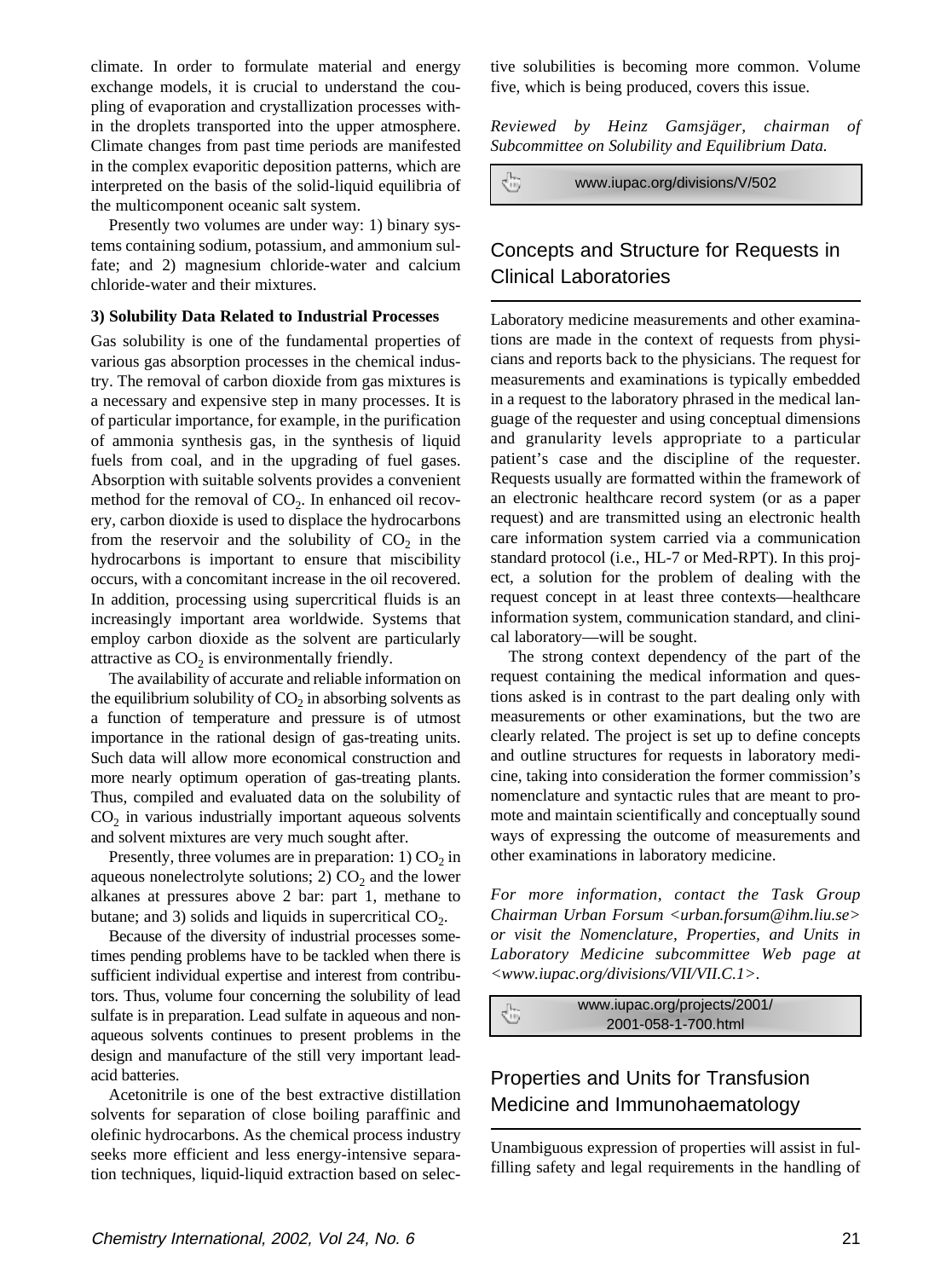blood products intended for transfusion and organs intended for transplantation. The C-NPU (Committee on Nomenclature, Properties and Units)—maintained as a joint activity of the International Federation of Clinical Chemistry and Laboratory Medicine (IFCC) and IUPAC—has as its main task to promote and maintain scientifically and conceptually sound ways of expressing the outcome of measurements and other examinations in laboratory medicine. The NPU coding scheme and vocabulary, based on the international system of units, concepts theory, and high-level international standards, is the main outcome and should be the cornerstone for expressing measurements within international communication standards. Thus, the task in this project is to work out properties and units for transfusion medicine and tissue typing based on the former C-NPU concepts and syntactic rules.

It is a characteristic of the fields of transfusion medicine and tissue typing that the properties examined may involve both nominal, ordinal, differential, and rational scales. Thus, the project will establish the metrological and logical basis for expressing such properties. In addition, the necessary international coding scheme identifiers and code values will have to be chosen as required by interlaboratory transmission between databases. In this respect, active collaboration and/or endorsement by the International Society of Blood Transfusion will be sought.

*For more information, contact the Task Group Chairman Urban Forsum <urban.forsum@ihm.liu.se>*

## Global Use of the C-NPU Concept System for Properties in Toxicology

The objective of this project is to work out properties and units for global use of the C-NPU (Committee on Nomenclature, Properties and Units) concept system and syntactic rules for properties in toxicology.

The C-NPU, maintained as a joint IFCC-IUPAC activity for two decades, has as its main task to promote and maintain scientifically and conceptually sound ways of expressing the outcome of measurements and other examinations in laboratory medicine. The NPU coding scheme and vocabulary, based on the SI system, concepts theory, and high-level international standards, is the main outcome and should be the cornerstone for expressing measurements within international communication standards.

During the first meeting (3-4 August 2002), a first draft by J. H. Duffus was discussed that involved properties in toxicology based on the general structure elaborated by C-NPU. The C-NPU concept system was proven to be appropriate for that purpose as demonstrated by a large number of typical examples. For the next meeting (5-6 December 2002), a draft comprehensive list will be prepared for discussion and after corrections it will be distributed for comments among appropriate organizations and individual specialists.

*For more information, contact the Task Group Chairman W. R. Külpmann <kuelpmann.wolf@mh-hannover.de>.*

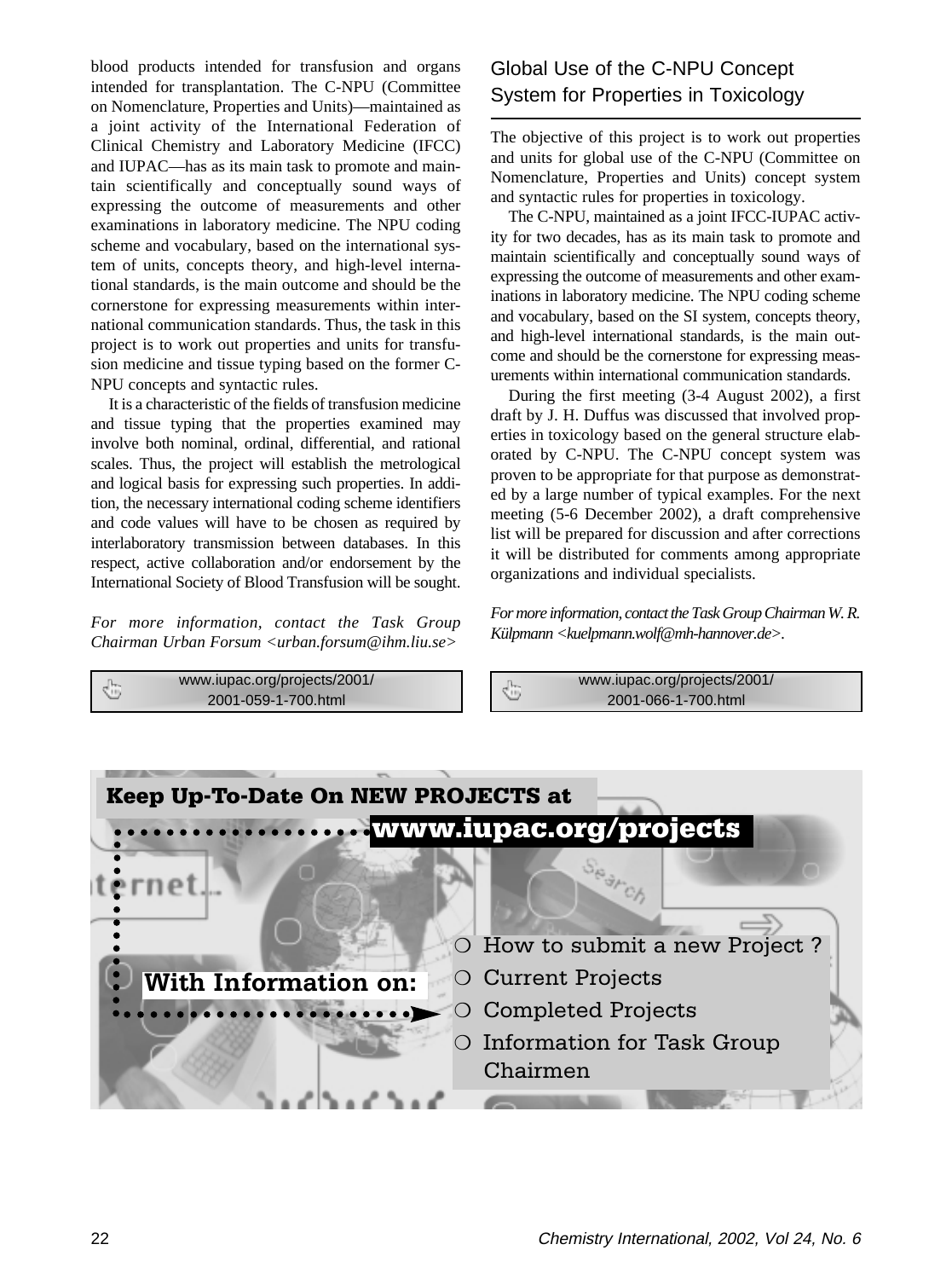# Highlights from Pure and Applied Chemistry

### Presenting recently published IUPAC technical reports and recommendations

Definitions Relating to Stereochemically Asymmetric Polymerizations (IUPAC Recommendations 2001)

by K. Hatada, J. Kahovec, M. Barón, K. Horie, T. Kitayama, P. Kubisa, G. P. Moss, R. F. T. Stepto, and E. S. Wilks

*Pure and Applied Chemistry*, Vol. 74, No. 6, pp. 915- 922 (2002)

Asymmetric polymerization has been of interest to many academic and industrial polymer scientists, but IUPAC has made no explicit reference to the classification and definitions of reactions involving the asymmetric synthesis of polymers. This document presents definitions concerned with asymmetric and related polymerizations, with examples included to clarify the meaning of the definitions.

**Asymmetric polymerization** is defined as "A polymerization that proceeds in an unsymmetrical manner in terms of chirality under the influence of chiral features present in one or more components of the reaction system."

The asymmetric polymerizations embrace two main categories, "asymmetric chirogenic polymerizations"

and "asymmetric enantiomer-differentiating polymerizations," which are defined as follows:

Asymmetric chirogenic polymerization: An asymmetric polymerization in which the polymer molecules formed contain one (or more) new type(s) of elements of chirality not existing in the starting monomer(s). (See example below.)

Asymmetric enantiomer-differentiating polymerization: An asymmetric polymerization in which, starting from a mixture of enantiomeric monomer molecules, only one enantiomer is polymerized. (See example below.)

Some asymmetric chirogenic polymerizations give helical polymer molecules of only one screw sense that usually show optical activity due to the helicity. These polymerizations are termed "asymmetric helix-chirogenic polymerizations."

www.iupac.org/publications/pac/2002/  $\sqrt[3]{\mathbb{Z}_2}$ 7406/7406x0915.html

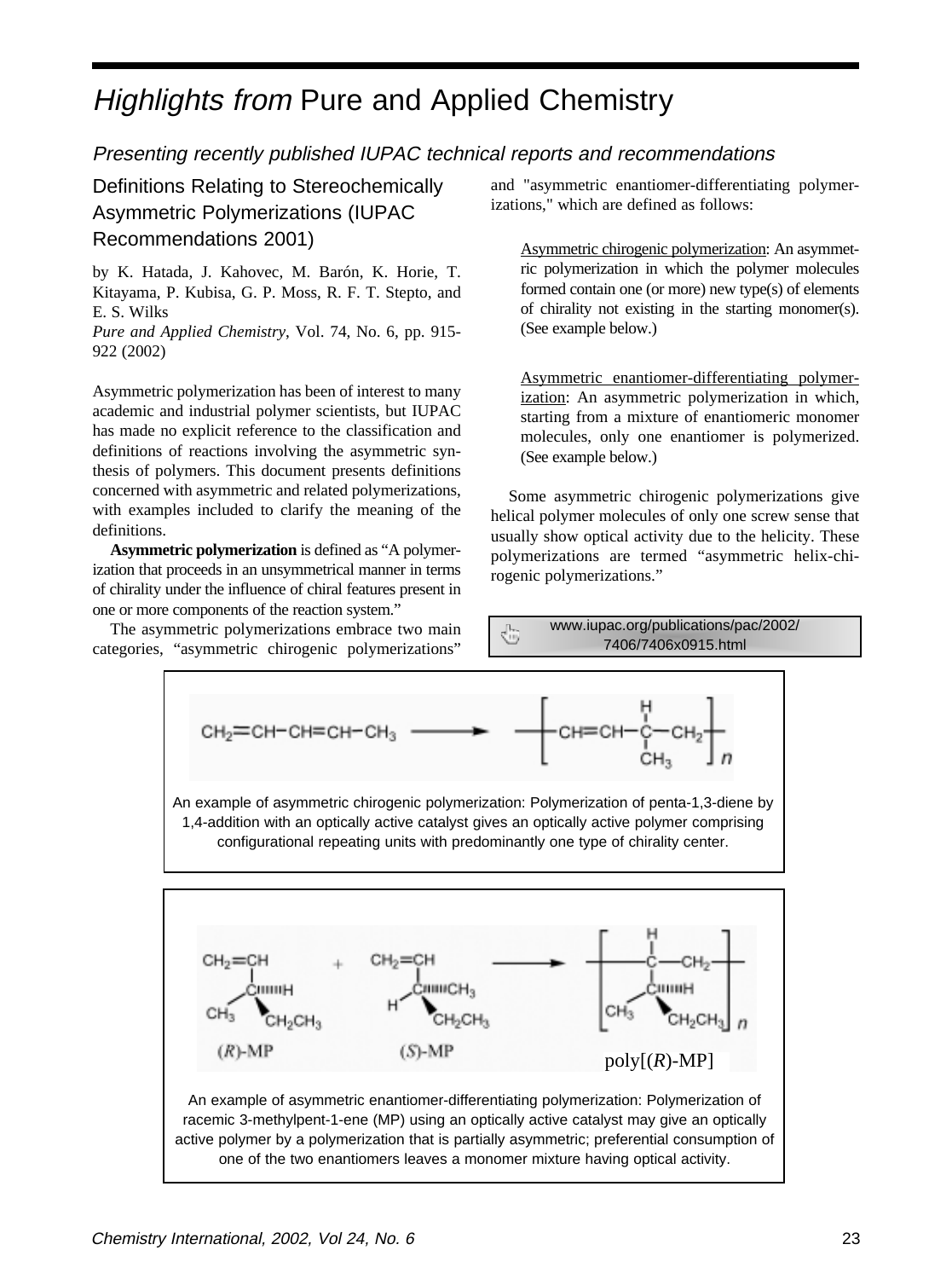### Potentiometric Selectivity Coefficients of Ion-Selective Electrodes

Part II. Inorganic Anions (IUPAC Technical Report) by Y. Umezawa, K. Umezawa, P. Bühlmann, N. Hamada, H. Aoki, J. Nakanishi, M. Sato, K. P. Xiao, and Y. Nishimura *Pure and Applied Chemistry*, Vol. 74, No. 6, pp. 923- 994 (2002)

Part III. Organic Ions (IUPAC Technical Report) by Y. Umezawa, P. Bühlmann, K. Umezawa, and N. Hamada

*Pure and Applied Chemistry*, Vol. 74, No. 6, pp. 995- 1099 (2002)

An earlier IUPAC data compilation of potentiometric selectivity coefficients,  $K_{\text{A},\text{B}}^{\text{pot}}$ , for ion-selective electrodes (ISEs) was published in 1979 (*Pure Appl. Chem.* **51**, 1913-1980 [1979]). It covered  $K_{\text{A},\text{B}}^{\text{pot}}$  data reported from 1966 to 1977 and was later followed by another extensive compilation of such data in a handbook from CRC Press (Y. Umezawa [ed.], *Handbook of Ion-Selective Electrodes: Selectivity Coefficients*, CRC Press, Boca Raton, FL [1990]). The latter covered most of the  $K_{\text{A,B}}^{\text{pot}}$ data reported from 1966 to 1988. An updated compilation produced in 1998 was limited to a number of particularly selective ionophores (P. Buhlmann et al., *Chem.*

*Rev.* **98**, 1593-1687 [1998]). Very recently, a data compilation of selectivity coefficients for ionophore-based cation-selective electrodes was published as part I of this series (*Pure Appl. Chem.* **72**, 1851-2082 [2000]).

These two most recent reports compile the latest  $K_{\rm A,B}^{\rm pot}$ data for liquid-membrane ISEs for inorganic-anions (part II) and organic ions (part III) based on neutral and charged ionophores, reported between 1989 and the end of 1998. Moreover, this new compilation also contains some older data that had not been included in the CRC handbook. The presented  $K_{\text{A},\text{B}}^{\text{pot}}$  data are listed together with the methods and conditions for their determinations; also tabulated are response slopes, linear concentration (activity) ranges, chemical compositions, and ionophore structures for the corresponding ISE membranes. Selectivity coefficients can be measured with different methods that fall into two main groups, namely (1) mixed solution methods, and (2) separate solution methods. The details of the definition of each method have been briefly discussed in the first part of this series.

www.iupac.org/publications/pac/2002/7406/ ¢b 7406x0923.html www.iupac.org/publications/pac/2002/7406/ 7406x0995.html

## Provisional Recommendations

IUPAC Seeks Your Comments

Provisional recommendations are drafts of IUPAC recommendations on terminology, nomenclature, and symbols made widely available to allow interested parties to comment before the recommendatiosn are finally revised and published in *Pure and Applied Chemistry*. There is currently one document available for review:

#### **Definitions of Terms Related to Polymer Blends, Composites and Multiphase Polymeric Materials**

The document defines the terms most commonly encountered in the field of polymer blends and composites. The scope has been limited to mixtures in which the components differ in chemical composition or molar mass and in which the continuous phase is polymeric. Incidental thermodynamic descriptions are mainly limited to binary mixtures although, in principle, they could be generalized to multi-component mixtures.

The document is organized into three sections. The first defines terms basic to the description of polymer mixtures. The second defines terms commonly encountered in descriptions of phase domain behaviour of polymer mixtures. The third defines terms commonly encountered in the descriptions of the morphologies of phase-separated polymer mixtures.

Comments by 31 March 2003 To Dr. William J. Work 1288 Burnett Road Huntingdon Valley, PA 19006 USA E-mail: wjwork@comcast.net

www.iupac.org/reports/provisional/abstract02/ work\_310303.html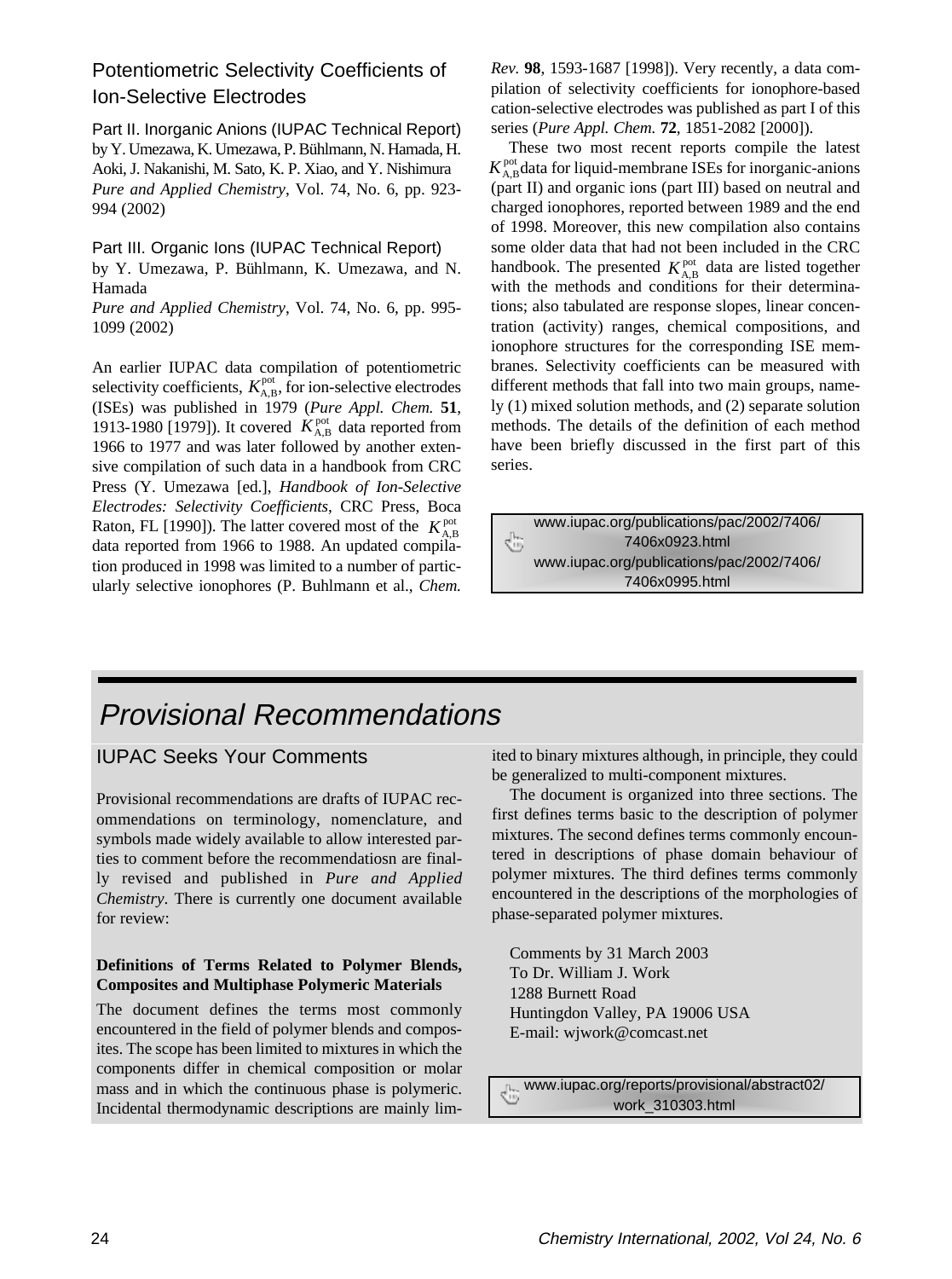## **Attention Young Chemists**

Assistance Is Available to Help You Attend the 39<sup>th</sup> IUPAC Congress on "Chemistry at the Interfaces," August 10-15 2003, Ottawa, Ontario, Canada



**Assistance toward travel expenses and conference registration fees will be offered up to USD 1 500.**

**See Preliminary Program booklet enclosed.**

**<www.iupac2003.org>**

**Applications from candidates under age 40 are welcomed. Scientists from academia, government, or industry may submit applications directly to the address below. Those accepted will be expected to submit an abstract of a poster or paper to be presented at the Congress. Such abstracts will be subject to adjudication as will all other submissions for presentation at the meeting. Estimates of the economy airfare to and from the Congress should also be provided. There is no specific application form, but applicants are required to provide:**

- **a letter of application**
- **a brief curriculum vitae**
- **a confirmation of their current status and affiliation**
- a publication list
- **a letter of support from the appropriate department head, dean, or laboratory supervisor**

The deadline for receipt of applications is 30 November 2002.

Applications should be sent to:

Dr. Hamid Jorjani National Research Council of Canada Building M 58, Montreal Road Ottawa, Ontario K1A 0R6, Canada E-mail: <Hamid.Jorjani@nrc.ca>

<www.iupac.org/news/archives/2002/39thCongress-yc.html>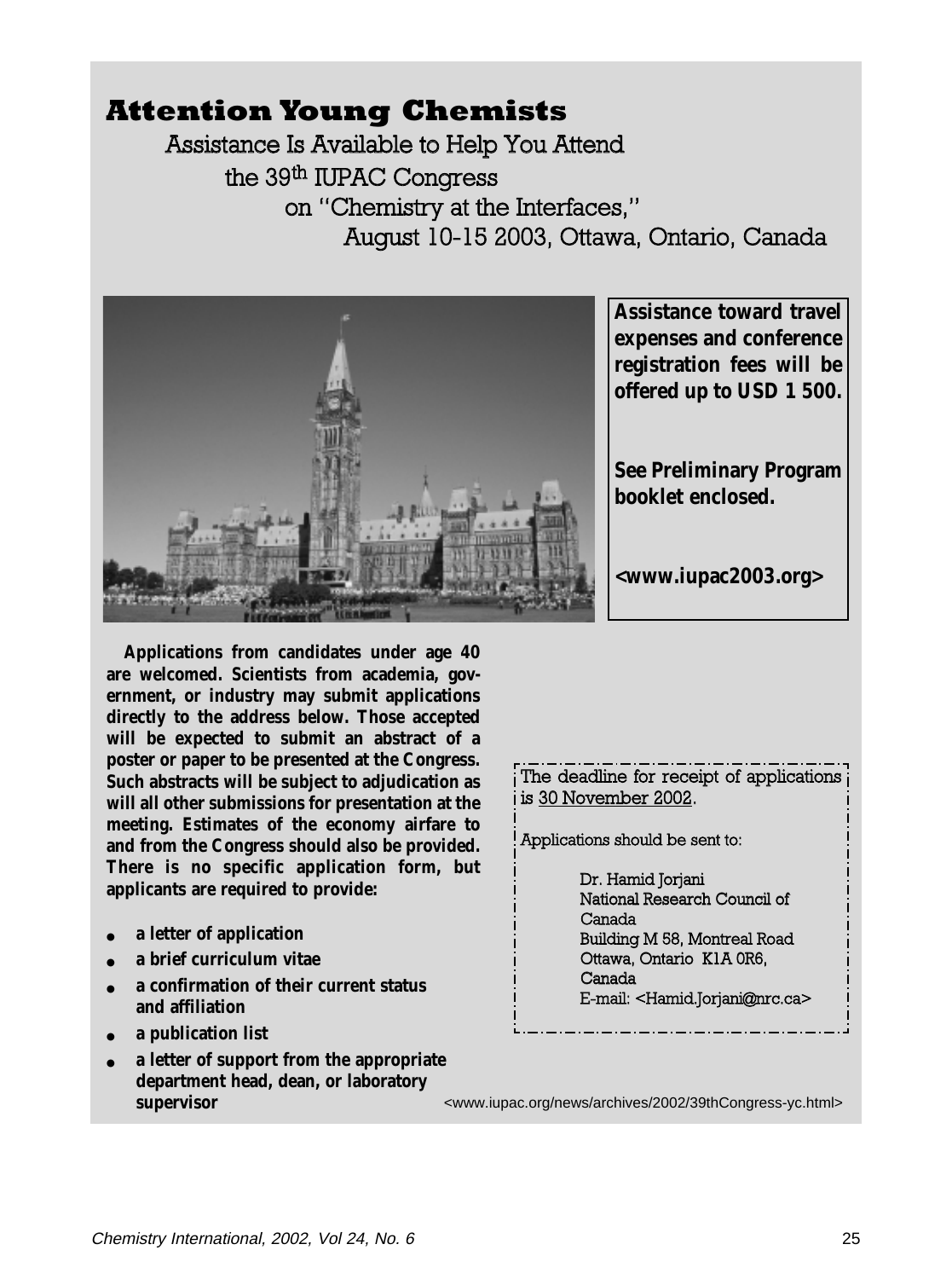## New Books and Publications

#### The Science of Sweeteners

A special topic issue of *Pure and Applied Chemistry*, Vol. 74, No. 7, 2002 IUPAC, 2002. (ISBN 0-09678550-4-7)

A recent Special Topic Issue of *Pure and Applied Chemistry* was devoted to the "**Science of Sweeteners**." The issue derives from the 2nd International Symposium on Sweeteners, which was held 13-17 November 2001 in Hiroshima, Japan under the auspices of IUPAC. (The 1st symposium was held July 1997 in Jerusalem, Israel.)

The health problems caused by the extensive use of sweeteners in the human diet still persist. Ingestion of excessive high-calorie saccharides such as sucrose, glucose, and fructose has been linked to dental caries, diabetes, hyperlipidemia, obesity, and many dietarydependent diseases. Consequently, the development of safe, low-calorie, noncariogenic sweeteners has been the focus of intense (and sometimes controversial) scientific, commercial, and public interest.

In light of their tremendous potential commercial and medical benefits, compounds from a variety of chemical categories have been investigated as "sugar substitutes." Synthetic heterocyclic compounds, saccharides, halogenated saccharides, sugar alcohols, plant glycosides (terpenoids, steroids, and phenolics), peptides, and proteins have been examined.

Research on sweeteners encompasses a diverse set of scientific disciplines involving physiology, molecular biology, synthetic chemistry, structural chemistry, enzyme chemistry, food chemistry, pharmacology, nutritional science, preventative medicine, and dental science. Because of this diversity in research disciplines, it has been difficult for individual scientific societies to comprehensively deal with sweeteners. Adding to the complexity of the problem, legislation on the commercial use of sweeteners varies from country to country. Therefore, there have been numerous national symposia and scientific publications focusing on select aspects of sweeteners.

The aim and purpose of this symposium was to bring together scientists and technologists from a variety of disciplines from all over the world. The goal of this diverse assembly was to allow the participants to get a comprehensive perspective on sweetener research. Ultimately, it is hoped that this will lead to new approaches and contribute to further progress on sweeteners.

The symposium was chronologically divided into four sessions. The first day concentrated on the topics of chemoreception and biochemical aspects of receptors. The second day was directed mainly toward naturally intense sweeteners, including design and synthesis. The third day was spent on the topics of oligosaccharides and sugar alcohols, and the last day was devoted to the potential role of sweeteners in the etiology and prevention of disease.

The symposium comprised 11 invited lectures, 20 symposium lectures, 10 contributed papers, and 28 poster contributions. There were 181 participants from 21 countries. Ample time was provided for fruitful discussions of the comprehensive science of sweeteners.

Besides the main sponsor, IUPAC, extensive support



Cross-modality representation of human taste qualities. Psychophysical studies suggest that human taste sensation can be divided into five distinct categories: amai (sweet), suppai (sour), shoppai (salty), nigai (bitter) and umami (glutamate). Modified from the original silkscreen by John Lennon. Figure reproduced from Margolskee, Pure and Applied Chemistry Vol. 74, No. 7, pp. 1125-1133 (2002)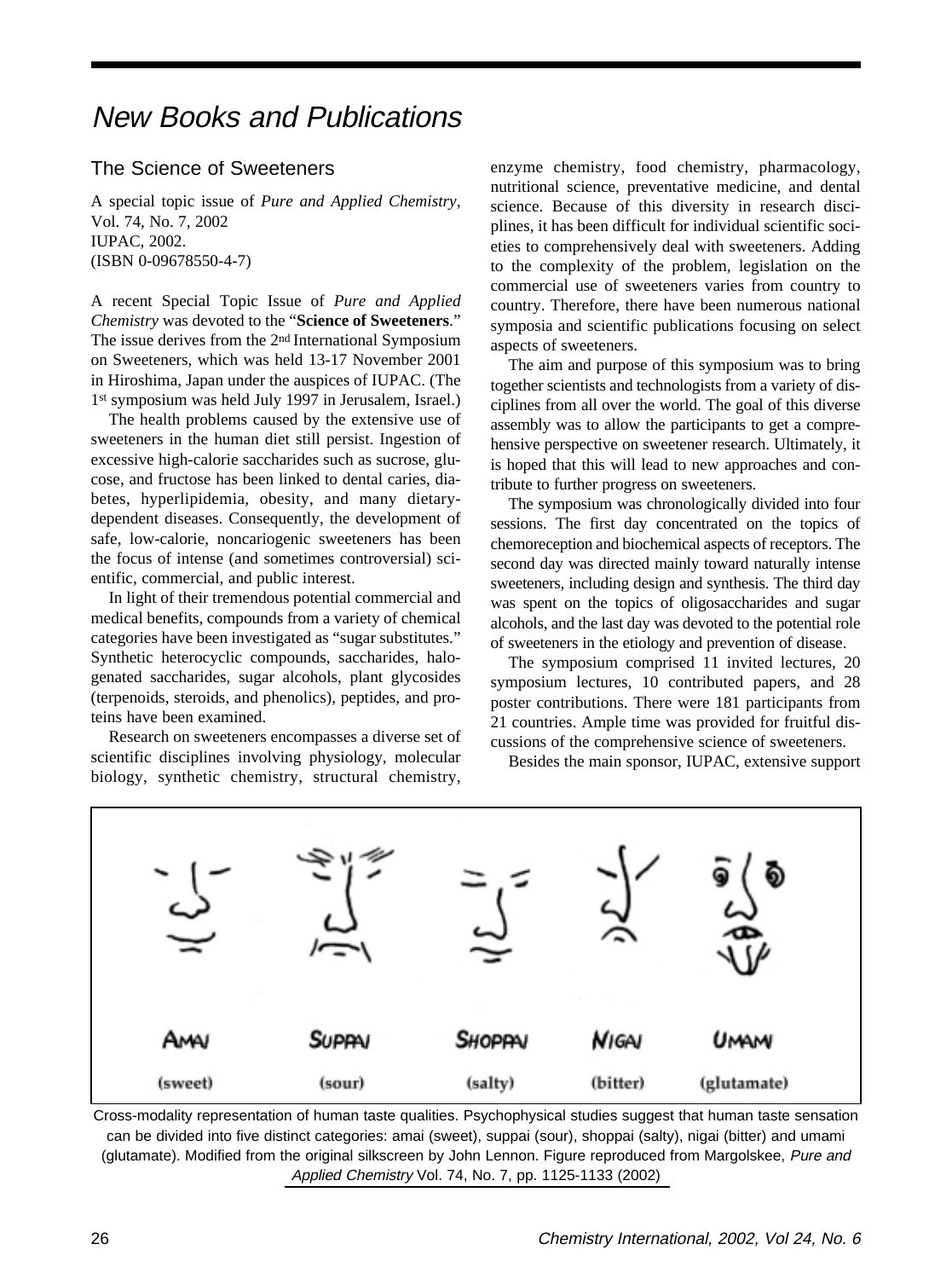was obtained from the many sponsors as indicated in the individual abstracts. This issue is the result of an invitation to participants to submit for publication articles based on their presentations. It reflects well the panorama of subjects covered in the symposium with respect to both fundamental aspects and the importance of current and new research on the development of sweeteners. The topics covered vary from receptor studies to natural sweeteners to design and synthesis of sweeteners to industrial applications.

This issue was coordinated by professor J. Bull, IUPAC special topics editor and professor Mugio Nishizawa, conference editor. Preface by Kazuo Yamasaki, Symposium chairman, and Osamu Tanaka, Planning Committee chairman.

www.iupac.org/publications/pac/2002/7407

#### Ionic Poylmerization

Nikos Hadjichristidis and Hermis Iatrou (symposium editors) *Macromolecular Symposium*, Vol. 183. Wiley-VCH, 2002, pp. 1-210. (ISBN 3-527-30473-8)

The IUPAC International Symposium on Ionic Polymerization (IP'01)—the fourth in the series after Istanbul (1995), Paris (1997), and Kyoto (1999)—was held in Crete, Greece, in October 2001. The major topics of the symposium included anionic and cationic polymerization, both vinyl and ring opening, as well as living radical, metathesis, metal-coordination, template and enzymatic polymerization. One day of the symposium was devoted to polymer physical chemistry and physics. Most of the invited lectures and selected papers are compiled in this issue of *Macromolecular Symposia*, which provides an excellent overview of current research in this area.

The Crete Symposium was the first to incorporate lectures on polymer physical chemistry and physics. There were altogether over 240 active participants from about 30 countries. In total, 66 invited lectures, 29 oral lectures, and 91 posters were presented.

www.iupac.org/publications/macro/2002/ 183\_preface.html

#### Green Chemistry in Africa

P. Tundo and L. Mammino (editors) INCA, 2002. (ISBN 88-88214-07-0)

IUPAC has always been keen on promoting the advancement of science in developing countries. A recent contribution in this regard is *Green Chemistry in Africa*, the fifth volume in the green chemistry series. As the book points out, Africa's vast abundance of natural resources offers valuable opportunities for African countries to pursue novel routes to sustainable processes. Focusing on the search for such routes as alternatives to Western methodolo-



gies—and expanding their benefits—is an exacting and exciting challenge that can render African countries extremely competitive at the international level.

The book grew out of the work of IUPAC's Interdivisional Subcommittee on Green Chemistry, which organized the "Workshop on Green Chemistry Education," held in September 2001 in Venice in collaboration with INCA (Italian acronym for the Interuniversity Consortium "Chemistry for the Environment"). The proceedings of this conference published as the third volume of the green chemistry series—represented the "state of the art" on green chemistry education. It included a number of recommendations for strengthening the diffusion of the chemical sciences into society through cleaner technologies. One of the most pressing recommendations was the following:

*"To disseminate Green Chemistry educational materials and techniques to both developed and developing nations."* 

Accordingly, the subcommittee proposed the preparation of a collaborative volume on green chemistry in Africa, with the specific aim of offering university lecturers a useful tool for their teaching activities. The proposal was accepted by IUPAC and the book was pub-



Some of the book's authors convening in Pretoria, South Africa (25-28 May 2002) for the first editing. From left: Liliana Mammio, Pietro Tundo, Egid Mubofu, Joseph Gaie, and Salie Lwenje.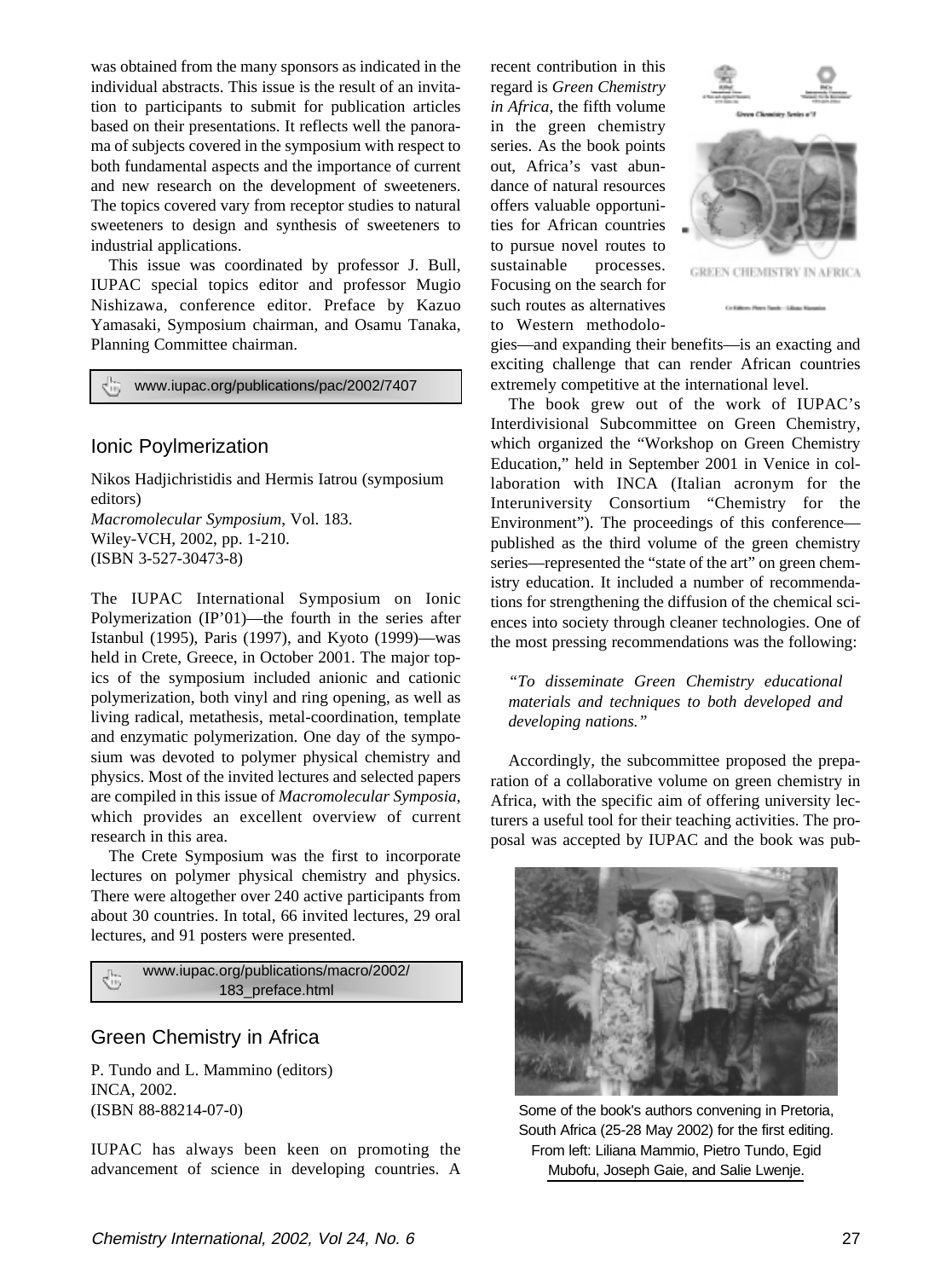lished in collaboration with INCA—a nonprofit organization that encourages the diffusion of knowledge,with particular emphasis on the importance of the chemical sciences to protecting the environment. In order to pursue its mission, INCA is involved in a wide range of activities that span from research to publishing.

*Green Chemistry in Africa* originates from the passionate work of academicians based in African institutions and it aims at familiarizing African students with the principles of clean and sustainable chemistry. The book is meant as an introduction to the challenges of green chemistry. Its primary objective is to highlight the major roles of chemistry in the study of the problems that were discussed at the World Summit on Sustainable Development (held 26 August to 4 September 2002 in Johannesburg, South Africa) and in the design of valuable solutions for those same problems. The Subcommittee on Green Chemistry hopes that this book will attract researchers' and students' attention to the importance of chemistry to sustainable development.

| $-\zeta_{\rm 1D}^{\rm 1L}$ | www.iupac.org/publications/books/author/ |
|----------------------------|------------------------------------------|
|                            | tundo.html                               |

## Vermeer's Camera: Uncovering the Truth Behind the Masterpieces

Philip Steadman Oxford University Press, 2002 (ISBN 0-19-280302-6)

#### *Reviewed by Hans Bouma*

Do you like detective stories? No, not the ones in which the blood flows in liters but the real ones, in which the detective, after finding a nail clipping and a postage stamp of 39 eurocents is able to infer that the suspect's alibi is faulty. Or are doctoral dissertations more in your line? Are you interested in art? And you are involved in education in one of the sciences?

Well, then you must not go past this book. It explains, step by step, with compelling logic, that Vermeer used a

## Reports from Conferences

## Bioinformatics 2002: North-South Networking

#### *by Prasit Palittapongarnpim*

Bioinformatics is rapidly emerging as a new branch of science. It is widely believed that scientists in developing countries will be able to significantly contribute to the progress of this field since the capital investment needed for bioinformatics research may be much small-

camera obscura for his paintings, in which room this happened, and which dimensions lens the camera had, how the painter employed them, and how in that way the paintings were produced. From the two dimensions of the paintings, Steadman is able to derive the three dimensions of Vermeer's world.

In nine chapters the logic line is drawn: first the camera obscura, then Vermeer with testimonies that he worked with a camera obscura, an idea of the room-studio and of the way the objects (their dimensions verified and compared with reality) are grouped in this room, the reconstruction, and the new evidence then forthcoming. To make sure, the author also deals with the arguments which are contrary to the idea of the camera with Vermeer, and he outlines the influence of it on his style of painting.

Now here you can see how fertile the application of science to objects of art is, this time not in connection with restorative activities, but to penetrate more deeply into the work. Not all questions can be solved, as Steadman honestly admits. But he also shows which tricks in perspective are applied by the painter, and, in the last chapter, he succeeds in penetrating into the artist's soul.

There is an elaborate account in notes and an impressive list of references. The author, too, gives the impression that he is well versed in 17th century Delft and in Holland in general, and that renders the book even more readable. He even is able to report that the bricks used in the houses around the Delft market had, in those times, a length of 16 centimeters.

You can sense that I am terribly enthusiastic. My only refutation that I deemed a length of 1.80 metres for a seventeenth century Dutchman quite sturdy is disproved by clear evidence in the book.

A book about paintings by a great researcher of a great painter. Cordially recommended!

*Hans Bouma is an IUPAC Fellow and former member of the Committee on Teaching of Chemistry.*

 $\sqrt{\frac{1}{10}}$ www.oup-usa.org/isbn/0192803026.html

er than for experimental biological sciences. However, the advancement of bioinformatics science in developing countries requires not only competent human resources, but also good ideas and problems. Without good communication with state-of-the-art experimental laboratories, there is a clear danger that small bioinformatics teams in developing countries may try to address irrelevant questions. Without good communication with state-of-the-art bioinformatics laboratories, there is a danger of using suboptimal technology to address the problems. To avoid these dangers, there must be forums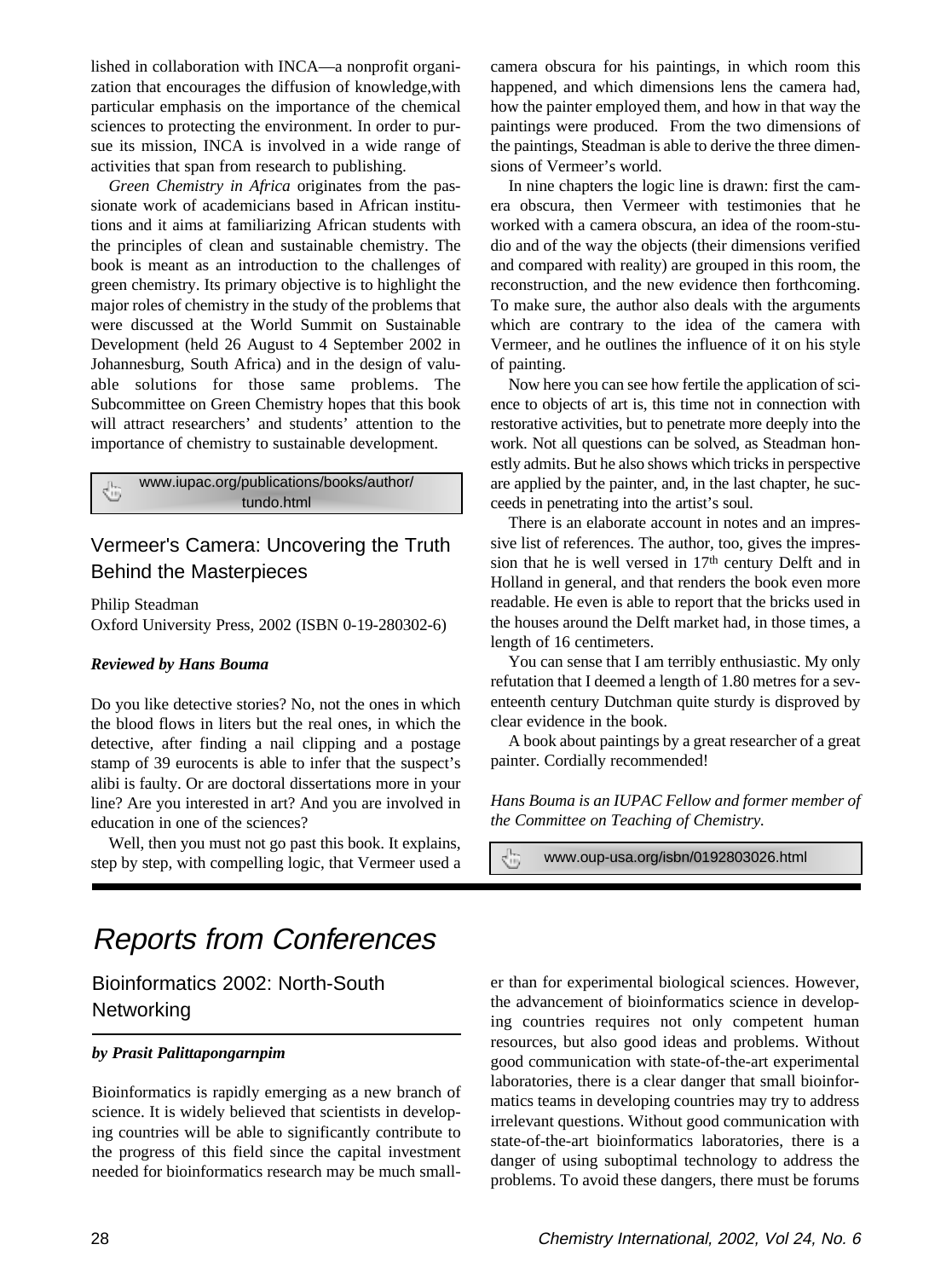where bioinformatics scientists in developing countries interact with their counterparts in developed countries, as well as with biologists from various disciplines. This can be done through scientific publications as well as meetings and seminars.

There are several good international bioinformatics conferences. The fact that they are mostly organized in the developed world limits the access of scientists from developing countries. Moreover, there are problems that are of urgent importance for developing countries, such



as those relating to agriculture and biodiversity. From 6-8 February 2002, the International Conference on Bioinformatics 2002: North-South Networking

(INCOB2002) was held in Bangkok to provide a forum for facilitating these interactions.

Conference participants attended several interesting lectures on the current status of bioinformatics, as well as research presentations by scientists from more than 20 countries. The papers describing the works of several plenary speakers are published in *Pure and Applied Chemistry*, Vol. 74, No. 6, pp. 881-914. INCOB2002 has been such a successful event in establishing understanding between scientists with different backgrounds that participants agreed to hold similar meetings every one or two years. These meetings, as well as communication of research through publications such as *PAC*, will be among the essential components for generating more interaction between bioinformatics scientists around the world. With these interactions, the successful spread of bioinformatics in developing countries will finally be realized.

*Prasit Palittapongarnpim of the National Center for Genetic Engineering and Biotechnology in Pathumthani, Thailand, is a member of the Organizing Committee and is conference editor.*

www.iupac.org/publications/pac/2002/7406

### CHEMRAWN XIV Follows Up With Green Chemistry Activities

#### *by R. Pariser*

In May 2002 in Bangkok, Thailand, there were two green chemistry activities. First, from 27-28 May, the U.S. team conducted a green chemistry training workshop at Chulalongkorn University. This workshop, organized by the Thai Chemical Society, was designed to expose students and faculty from across Southeast Asia to the concepts, principles, and methodologies of green chemistry. There were 90 registrants for the meeting, a majority of whom were from Thailand, but participants also came from Australia, Indonesia, Vietnam, India, and Malaysia.

The workshop was supported by the IUPAC Chemistry Research Applied to World Needs (CHEM-RAWN) XIV program. The sessions provided the necessary foundations for ongoing development and initiatives in regional/country green chemistry education.

Among the subjects covered were the following:

- how to create national green chemistry programs
- current environmental and human health issues that pose a challenge for sustainability
- history of world approaches to dealing with threats to the environment, ecosystems, and biosphere
- definitions and 12 principles of green chemistry

Workshop instructors included Dennis L. Hjeresen, director of the Green Chemistry Institute (GCI); Paul T. Anastas, director of environmental programs at the White House Office of Science and Technology; Mary M. Kirchhoff, assistant director of GCI and international workshop coordinator; and John Warner, chairman of the chemistry department at the University of Massachusetts, Boston. The coordinator in Thailand was M. L. Siripastr Jayanta from the chemistry department of Chulalongkorn University.

Immediately following the workshop, the instructors attended the International Conference and Exhibition on Pure and Applied Chemistry (PACCON 2002)—a regional chemistry conference for Southeast Asia. All delivered invited speeches on different aspects of green chemistry and sustainable development. Dr. Hjeresen received a plaque from the Thai Minister of Science, Technology, and Environment recognizing the contribution of the ACS Green Chemistry Institute to environmental chemistry in Southeast Asia.

While in Bangkok, Dr. Hjeresen also signed an agreement creating a Thai chapter of the GCI. The chapter, located at Chulalongkorn University, will coordinate green chemistry education and research and development efforts with other universities in Thailand and across Southeast Asia. The chapter was created in association with the Thai Chemical Society and is the 23rd international GCI Chapter. The chapter contact will be Dr. Supawan Tuntayanont, vice president of the Thai Chemical Society and a professor at the university.

After the workshop, CHEMRAWN coordinators received follow-up information and programming requests from Thailand, Malaysia, the Philippines, and Vietnam. The meeting has also stirred discussion in Australia and a grant application to IUPAC to fund a Southeast Asia Green Chemistry network.

*Rudolph Pariser is coordinator for CHEMRAWN XIV on Green Chemistry, and an IUPAC Fellow.* 

 $\sqrt{\frac{1}{10}}$ www.iupac.org/standing/chemrawn.html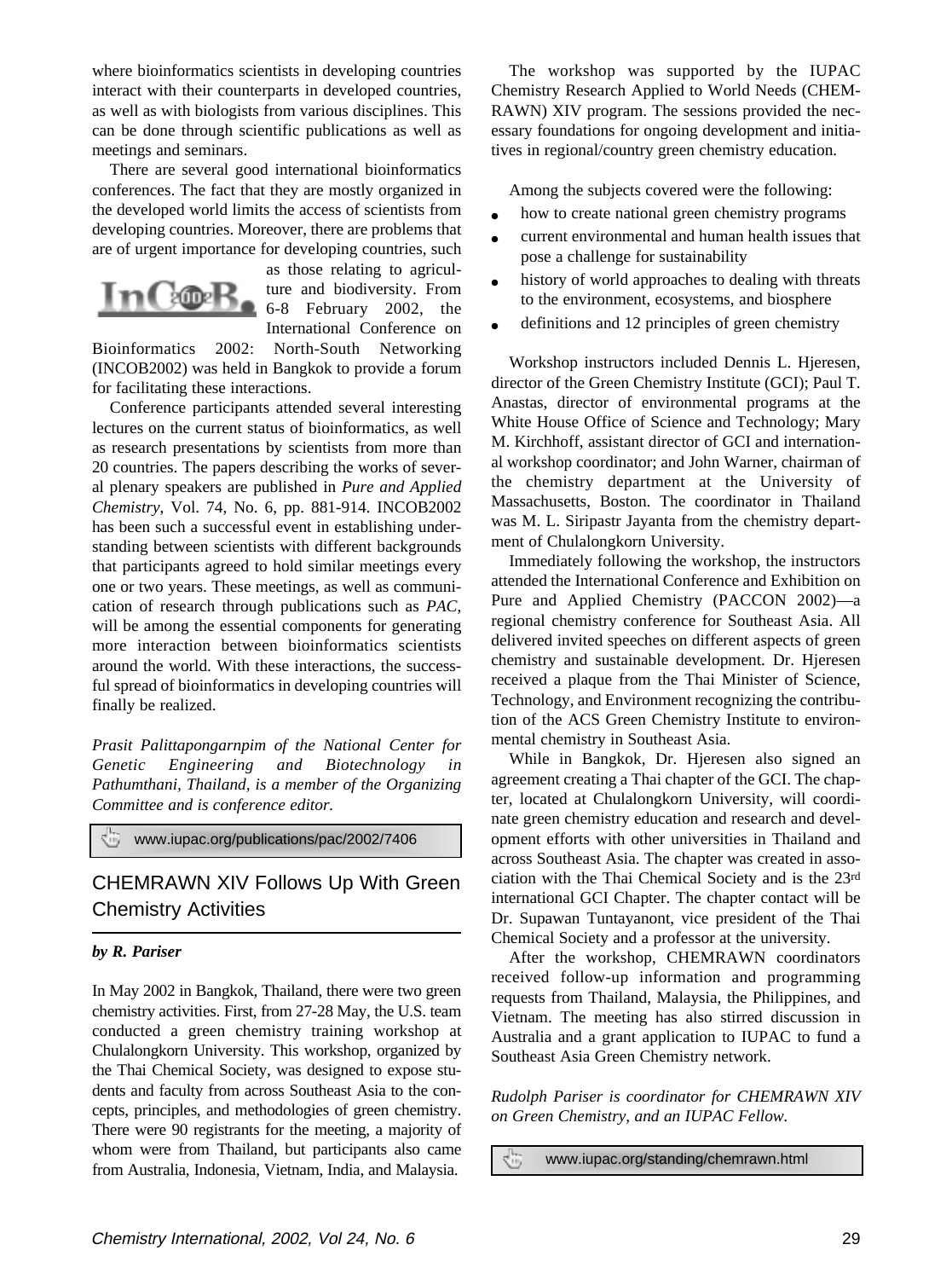#### *by Günter Wulff*

Over 600 people from 29 nations attended the 5<sup>th</sup> International Symposium on Functional π-Electron Systems ( $F\pi 5$ ), which took place in Ulm/Neu-Ulm, Germany, from 30 May to 4 June 2002.

The symposium was organized under the guidance of the chairmen, Professor Peter Baeuerle (University of Ulm) and Professor Klaus Müllen (Max Planck Institute for Polymer Research, Mainz). It was the fifth consecutive congress in the series, which was founded by one of the honorary presidents, Professor Zen-ichi Yoshida (Kyoto, Japan) in 1989.

The two main objectives were to combine chemistry, physics, biology (in particular), and applications of functional  $\pi$ -electron systems on the one hand, and to strengthen interactions between academia and industrial research laboratories on the other hand. This was realized in two key note lectures by the Nobel Laureates, Professor Alan J. Heeger (University of California, Santa Barbara, USA), who spoke about "Photo-voltaic cells and biosensors using luminescent conjugated polymers" and Professor Jean-Marie Lehn (University of Strasbourg, France), who spoke about "Self-organization of functional architectures from heteroaromatic components." In addition, the plenary lectures by 42 distinguished invited scientists, 63 invited short lectures, and more than 300 poster presentations underlined the importance of functional  $\pi$ -systems in today's research.

The scientific program of  $F\pi 5$  covered all highlights and aspects of functional  $\pi$ -electron systems of current interest and provided the absolute state of the art and information on further developments in this highly interdisciplinary field at all levels.

Plenary lectures covered the following topics:

- Synthesis: F. Diederich (Switzerland), H. Hopf (Germany), A. Hirsch (Germany), R. McCullough (USA), A.-D. Schlüter (Germany), J. Siegel (USA), V. Snieckus (Canada)
- Structure-property relationships: J.-L. Brédas (USA), A. Osuka (Japan), J. Roncali (France), Y. Shirota (Japan), T. Swager (USA), D. Zhu (China)
- Nanostructures: T. Aida (Japan), J.M.J. Fréchet (USA), G. Wulff (Germany)
- Supramolecular organization: H. Anderson (England), B. Feringa (Netherlands), M. Fujita (Japan), E.W. Meijer (Netherlands), R.J.M. Nolte (Netherlands), J.- P. Sauvage (France), F. Stoddart (USA)
- Organic electronic devices and molecular electronics: Z. Bao (USA), T. Bjornholm (Denmark), R.

Friend (England), G. Malliaras (USA), Y. Wada (Japan)

- Biological systems: C. Braeuchle (Germany), T. Carell (Germany), F. Garnier (France), D. Oesterhelt (Germany), T. Yanagida (Japan), I. Willner (Israel)
- Probing and imaging: F. DeSchryver (Belgium), T. Jung (Switzerland), J.P. Rabe (Germany), H.-W. Spiess (Germany)
- Industrial aspects: S. Farid (USA), P. Kirsch (Germany), S. Kirchmeyer (Germany), E. Winkler (Germany)

A special highlight was a special lecture, which included experiments, given by Professor D. Haarer (Germany)

on "Goethe's theory of colors, experiments, and poetry."

On the evening before the official opening of the symposium, a special presentation called "From the nobel prize to high-tech: polymers which conduct and emit" was made to 200 members of the public and press. The event, which took place in the "Stadthaus" of Ulm, featured leading scientists from industry and the two chairmen of  $F\pi 5$ ,



Professor Alan Heeger

who presented and demonstrated the application of semiconducting polymers in organic light emitting devices, organic transistors and integrated circuits, organic photovoltaic cells, and molecular electronics. Finally, Nobel Laureate, professor Alan Heeger gave concluding words and offered a promising future outlook for the field.

The symposium definitely was a complete success and the series will be continued in 2004. At the closing ceremony, professor G. Malliarias (Cornell University, USA), one of the coming chairmen, presented details about F $\pi$ 6, the 6<sup>th</sup> International Symposium on Functional π-Electron Systems which will be held in Ithaca, New York (USA), in June 2004.

*Günter Wulff is a professor at Heinrich Heine University Duesseldorf, Germany, and an IUPAC Fellow.*

www.uni-ulm.de/fpi5

嫱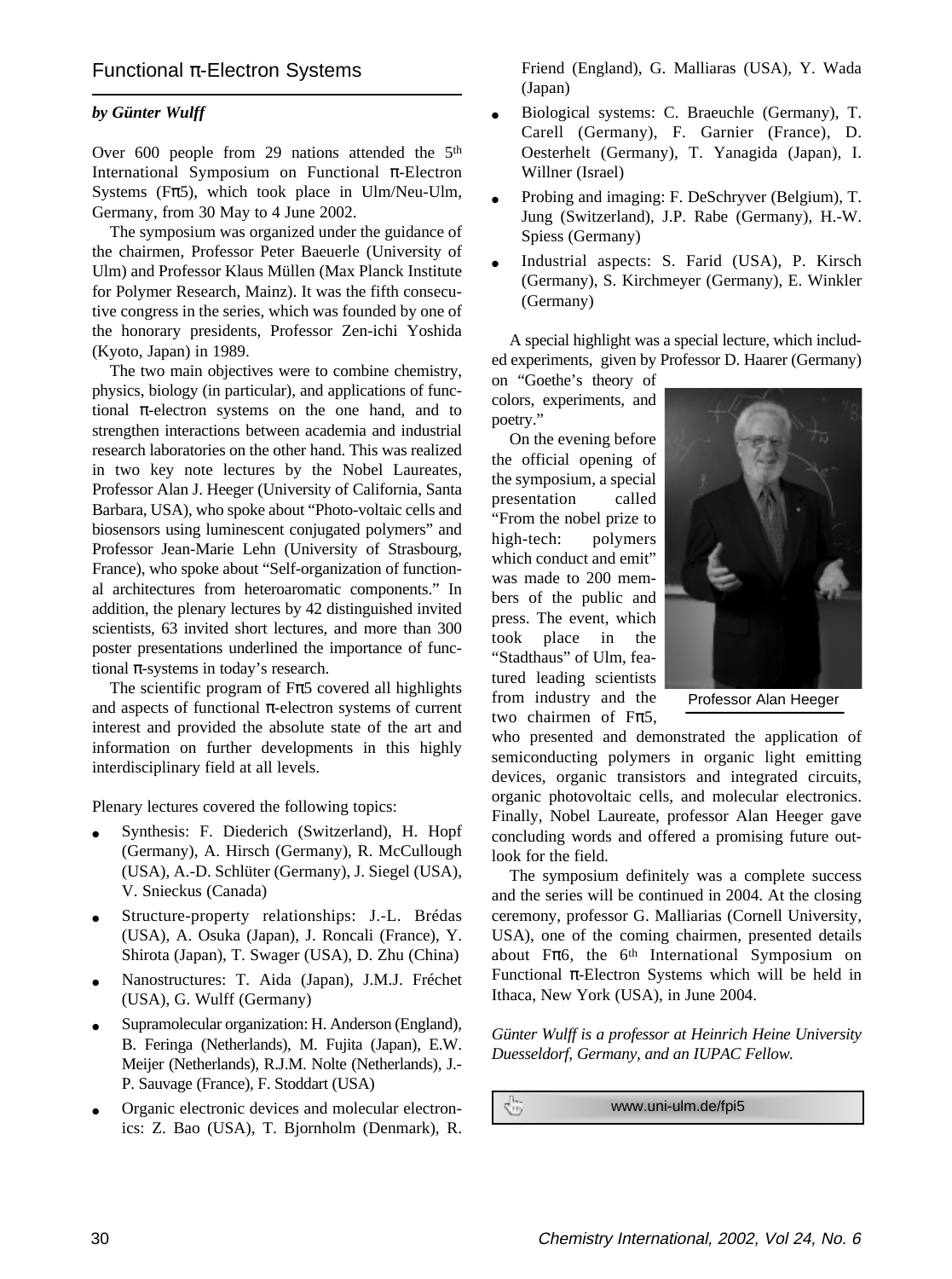#### *by David StC Black*

The field of organic synthesis has always been at the center of chemical science. As such, the series of International Conferences on Organic Synthesis, initiated and sponsored by IUPAC, continues to thrive. The 14th conference (ICOS-14) was held from 14-19 July 2002 in Christchurch, New Zealand.

Because it is desirable to develop as wide a geographical spread of influence for the conferences, to act as stimulants for the outgrowth of new chemistry, the decision was made to hold ICOS-14 in New Zealand. Professor Margaret Brimble (University of Auckland) enthusiastically took up the baton as conference chair and Professor Jim Coxon (Canterbury University at Christchurch) stepped in as co-chair. Christchurch was chosen as the venue because of superior conference facilities.

There is always a risk in locating conferences in the southern hemisphere because serious travel leads to uncertain attendance. However, those who brave and endure such travel are sometimes well rewarded. That was certainly the case with ICOS-14, where the organizers provided a superb combination of chemistry, efficiency, and hospitality for the almost 500 participants. The event was boosted by a particularly large and stimulating contingent from Japan; however, the low participation level of North American chemists was disappointing.

The scientific program embraced all aspects of modern synthetic organic chemistry. There were 11 plenary lectures, the Thieme/IUPAC award lecture, approximately 20 invited section lectures, and a series of 6 mini symposia woven into the program, which was arranged with two parallel sessions for the shorter lectures. The plenary speakers were as follows: Yoshito Kishi (Harvard) on halichondrin synthesis; Ben Feringa (Groningen) on asymmetric catalysis; K. C. Nicolaou (Scripps) on total synthesis; Koichi Narasaka (Tokyo) on azaheterocycles from oximes; William Roush (Michigan) on allylorganometallic reagents; Tohru Fukuyama (Tokyo) on synthesis of vinblastine; Jonathan Ellman (Berkeley) on new synthetic methodology for nitrogen-containing compounds; Albert Padwa (Emory) on cascade processes for heterocycles; Keisuke Suzuki (Tokyo Institute of Technology) on pericyclic routes to natural polyarenes; John Wood (Yale) on synthetic approaches to CP-263,114; and Stephen Martin (Texas) on synthesis of C-arylglucosides.

The Thieme/IUPAC prize was awarded to Erick Carreira (ETH Zurich) who lectured on asymmetric synthesis made simple. The mini symposia were in the areas of synthesis of bioactive molecules, combinatorial chemistry, stereoselective synthesis, green chemistry,



metal mediated synthesis, and automation in synthesis. A selection of plenary lectures will be published in *Pure and Applied Chemistry*, for which Professor Andrew Abell is acting as conference editor. A feature of the conference was the outstanding array of 267 posters presented mainly by a large and enthusiastic group of international graduate students, who also contributed greatly to the lively ambience of the meeting.

The organizers are to be congratulated for producing such a superb meeting in every respect. ICOS-15 will be held in Nagoya, Japan, from 1-6 August 2004 under the co-chairmanship of Minoru Isobe and Hisashi Yamamoto.

*David StC Black of the University of New South Wales is vice president of the IUPAC Division of Organic and Biomolecular Chemistry and chairman of the subcommittee on Organic Synthesis.*

 $\frac{1}{2}$ www.conference.canterbury.ac.nz/icos14

## Solubility Phenomena—Application for Environmental Improvement

#### *by J. W. Lorimer*

The 10th International Symposium on Solubility Phenomena was held at the Home of Scientists "Frédéric Joliot Curie" in the Sts. Constantine and Helen resort complex north of Varna in Bulgaria on the Black Sea, from 21 to 26 July 2002. Unlike previous symposia which consisted of invited lectures and papers given in non-overlapping sessions, this symposium was accompanied by a Workshop on Solubility Phenomena— Application for Environmental Improvement, whose sessions were held in parallel with the symposium, except for one joint session. One hundred-eighty participants from 37 countries took part. Of the scientific participants, 50 were from Bulgaria and 117 from elsewhere.

The new Subcommittee on Solubility and Equilibrium Data of the IUPAC Analytical Chemistry Division met over the two days prior to the symposium, with Professor Heinz Gamsjäger (Austria) as the chair. The symposium and workshop were chaired by Professor Christo Balarew,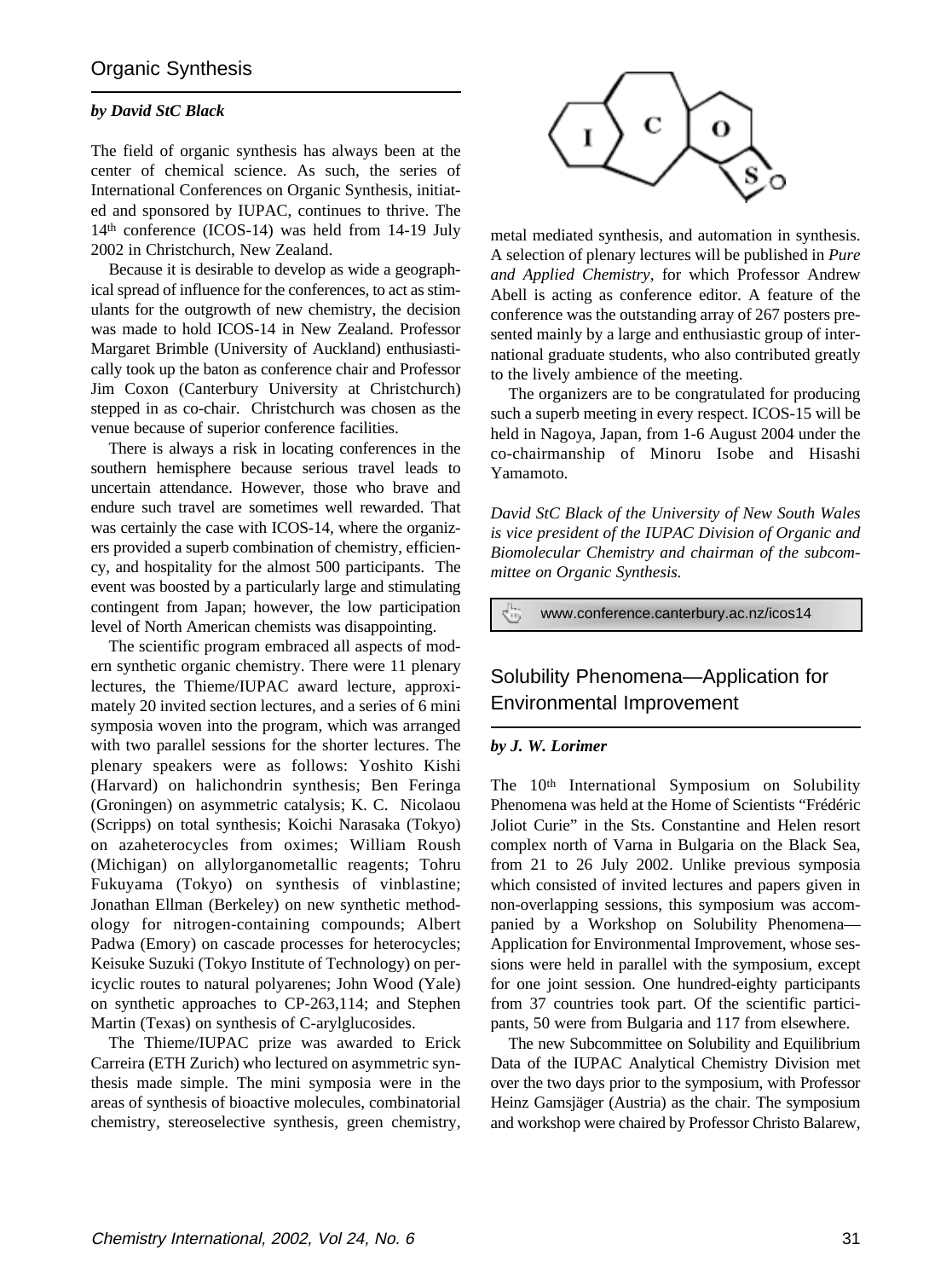with Dr. Stefka Tepavitcharova as scientific secretary; both are from the Bulgarian Academy of Sciences.

The symposium and workshop were organized by the Bulgarian Academy of Sciences, the Subcommittee on Solubility and Equilibrium Data, and the International Centre of Black Sea Studies. IUPAC was the majorsponsor of the symposium as part of the IUPAC program to provide financial support for international symposia in developing and economically disadvantaged countries. Support was also received from the Bulgarian Academy of Sciences; the UNESCO Regional Bureau for Science in Europe, Venice; and the U.S. Army Research Development and Standardization Group, UK. Sponsors for the Workshop, in addition to the Bulgarian Academy of Sciences and UNESCO, were the International Centre of Black Sea Studies, Athens; the European Commission, Directorate General Research; Intergovernmental Oceanographic Commission, Paris; International Ocean Institute, Malta; Cesum-BS, Centre of Excellence, Varna; Chernomorski Solnizi AD, Burgas; and Black Sea Technological Campany, Varna. The symposium and workshop received good coverage in the local Varna press and on Bulgarian radio.

The opening ceremonies were presided over by Professor Balarew, symposium chair. Professor Ivan Gutzow (Bulgaria) gave the opening plenary address on "Solubility and Crystallization in Biological Fluids and the Problems of Life and Health," a topic that served as an excellent introduction to both the symposium and workshop.



The Symposium was organized in 12 sessions divided among the four sections: Quantitative Structure-Solubility Relationships; Solubility Diagrams, Phase Relationships, and their Application; Application of Solubility Data for Environmental Improvement of Polluted Waters and Soils; and Application of Solubility Data in Marine-Type Solutions and Industrial Waste Treatment. Fourteen plenary lectures and 21 contributed papers made up these sessions, and 47 posters were presented during two evenings. The contributions themselves covered a wide spectrum of solubility phenomena, from fundamentals of dissolution processes through new data and modelling of solubility

processes to many applications.

The workshop was organized in six sessions divided among the three sections: Pollution Level and Pollution Sources of Danube, Dnieper, Dniester, Bug, and Other Rivers Flowing into the Black Sea; Black Sea Fluxes, Monitoring of the Black Sea (including a roundtable discussion); and Reinforcement of Regional Participation in Integrative European Programmes for Solving Ecological Problems (with a roundtable discussion on regional cooperation). Three plenary lectures, 25 contributed papers, and 28 posters were presented. The plenary lectures given at both the symposium and the workshop are to be published in *Pure and Applied Chemistry* under the editorship of David Shaw (USA).

The extensive participation of delegates from countries with Black Sea coastlines, as well as of those from countries that have historical, economic, and political connections with the Black Sea, was a noteworthy feature of the workshop. The workshop thus provided a valuable forum for scientific workers to meet one another and to learn of the several national and international programs that are addressing the many problems connected with the ecological health of the Black Sea.

Participants enjoyed a half-day excursion to Balchik, followed by a memorable dinner at the Ethnographic Complex "Chiflika" in the village of Chukurovo in the Dobrich region.

*J. W. Lorimer is a professor at the University of Western Ontario, Canada, and a long-time IUPAC member.*

| ¢b | www.igic.bas.bg/10thISSP      |  |
|----|-------------------------------|--|
|    | www.iupac.org/divisions/V/502 |  |

### Physical Organic Chemistry

#### *by Tom Tidwell*

From 4-9 August 2002 at the University of California, San Diego, 280 chemists from 30 countries assembled for "Structure and Mechanism in Organic Chemistry," the 16th International Conference on Physical Organic Chemistry, which was sponsored by IUPAC. The meeting featured 34 plenary and invited lectures, 93 contributed lectures, and 128 posters.

The local organizer was Professor Charles L. Perrin, who is also chair of the Subcommittee on Structural and Mechanistic Chemistry of the IUPAC Organic and Biomolecular Chemistry Division. A social and cultural program included a welcoming reception, visits to the Mt. Palomar Observatory and the San Diego Zoo, city and harbor tours, and a banquet at the Birch Aquarium of the Scripps Institute for Oceanography.

The University of California at San Diego (UCSD) is now more than 40 years old, and the faculty has included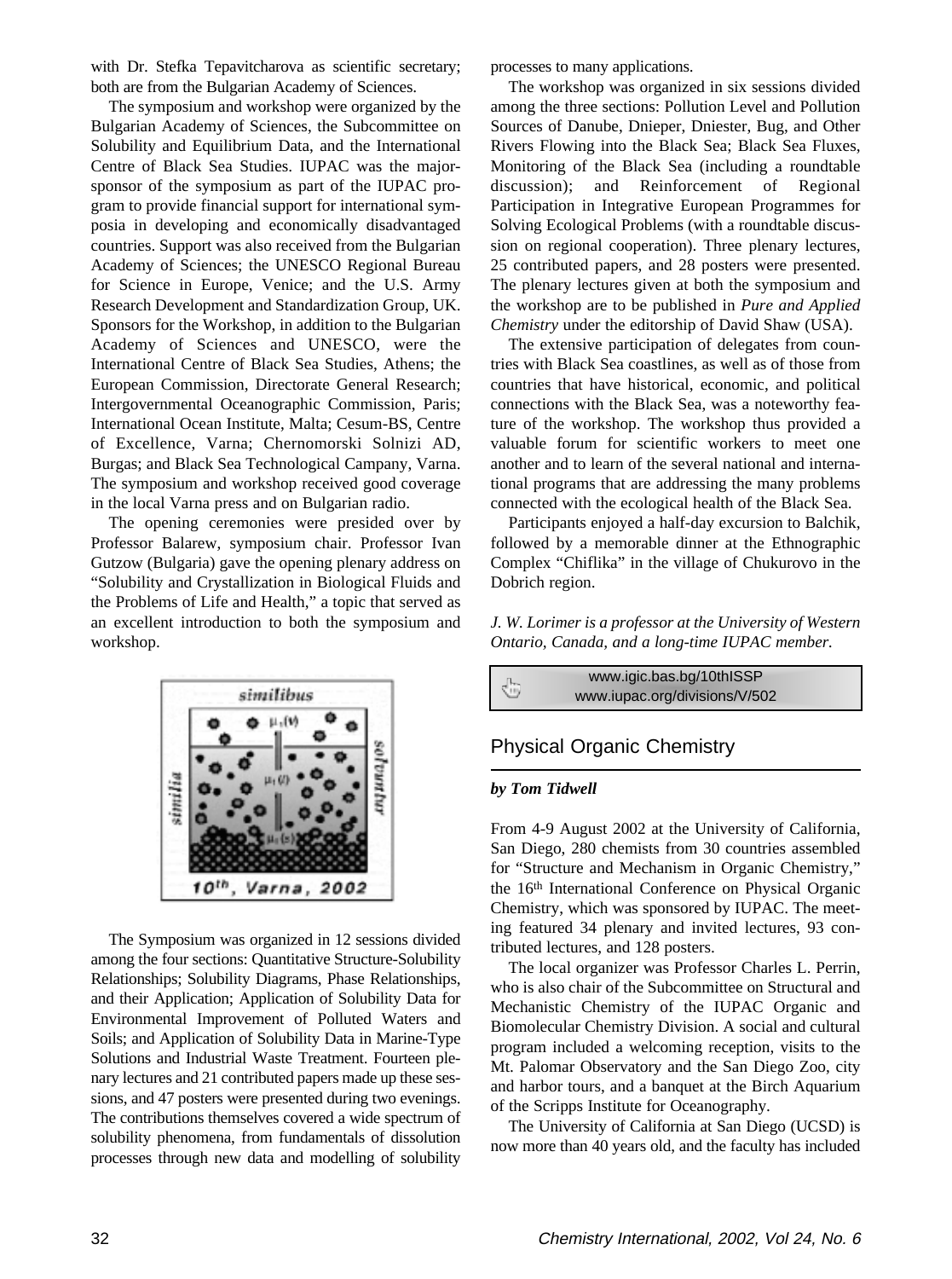nine Nobel Prize winners in the sciences. The most recent is Walter Kohn, a 1998 winner in chemistry who developed DFT computational methods at UCSD before moving to U.C. Santa Barbara. Barry Sharpless, a 2001 winner in Chemistry, is at the nearby Scripps Research Institute. The San Diego campus is situated in a lovely environment on the Pacific Ocean, in an area that has become a leading center of the biotechnology industry in the United States. In addition to a benign summer climate, the university has excellent conference facilities, with low-cost student residences available for participants.

The topics presented at the five-day meeting emphasized the diversity of modern research in structural and mechanistic chemistry, with particular emphasis on understanding chemical reactivity, intermolecular recognition, supramolecular chemistry, biological systems, and materials. A key topic was nanotechnology, including lectures on photochemically activated molecular-level devices (Vincenzo Balzani, Bologna, Italy); dynamics of contractile catenanes and rotaxanes (Jean-Pierre Sauvage, Strasbourg, France); synthesis and operation of a molecular motor (Ben Feringa, Groningen, Netherlands); and millimeter-scale selfassembly and potential applications (George Whitesides, Harvard). Another key topic was the analysis of the relation between structure and biochemical function, including lectures on hydrogen tunneling in enzyme-catalyzed reactions (Judith Klinman, U.C. Berkeley); kinetics of self-replicating systems and selfassembly of nanoobjects based on nucleic acids (Gunther von Kiedrowski, Bochum, Germany); genetic selection as a tool for mechanistic enzymology (Donald Hilvert, ETH, Zürich, Switzerland); chemical methods for modulating cell-surface architecture (Carolyn Bertozzi, U.C. Berkeley); single-molecule studies of the mechanism of protein unfolding (Jane Clarke, Cambridge, U.K.); and the thermodynamics of some



Conference participants outside the meeting room: Left to right; John Toscano (Johns Hopkins U., Baltimore), Peter Chen (ETH, Zurich), Charles L. Perrin (UCSD, Chair of Organizing Committee), JoAnn DeLuca (Central air or Organizing Committee), JoAnn DeLuca (Central execution of chem-faculty.ucsd.edu/perrin/icpoc<br>Washington U.), and John Baldwin (Syracuse U.)



Distillation II by Marilyn H. Perrin—Since it has been an ICPOC tradition to include artwork in conference programs, Professor Perrin chose one of his wife's pieces for all to enjoy. This piece can be viewed in color at <http://chem-faculty.ucsd.edu/perrin/icpoc>.

reactions of NO and NADH (Jin-Pei Cheng, Nankai University, China). Other presentations dealt with gasphase and solution reactivity and structure, including catalysis of electron-transfer processes (Shunichi Fukuzumi, Osaka); low-coordination silicon compounds (Yitzhak Apeloig, Haifa, Israel); salt effects on conformations of heterocycles (Eusebio Juaristi, Mexico); mass spectrometric detection of organometallic intermediates in new catalytic processes (Peter Chen, ETH, Zurich); and synthesis of novel cyclopropane derivatives (Armin de Meijere, Gottingen, Germany).

This symposium continues an impressive series of scientific presentations, following the trajectory of the plenary lecture by K. R. Seddon at the 15th Conference in 2000 in Göteborg, Sweden. That lecture was published in *Pure and Applied Chemistry* in 2001 and was ranked in the top 10 requested articles from the Chemical Abstracts document service. The 17th conference is scheduled for Shanghai in 2004, and is expected to continue to showcase the growth and development of this field.

*Tom Tidwell, University of Toronto, is president of the IUPAC Division of Organic and Biomolecular Chemistry.*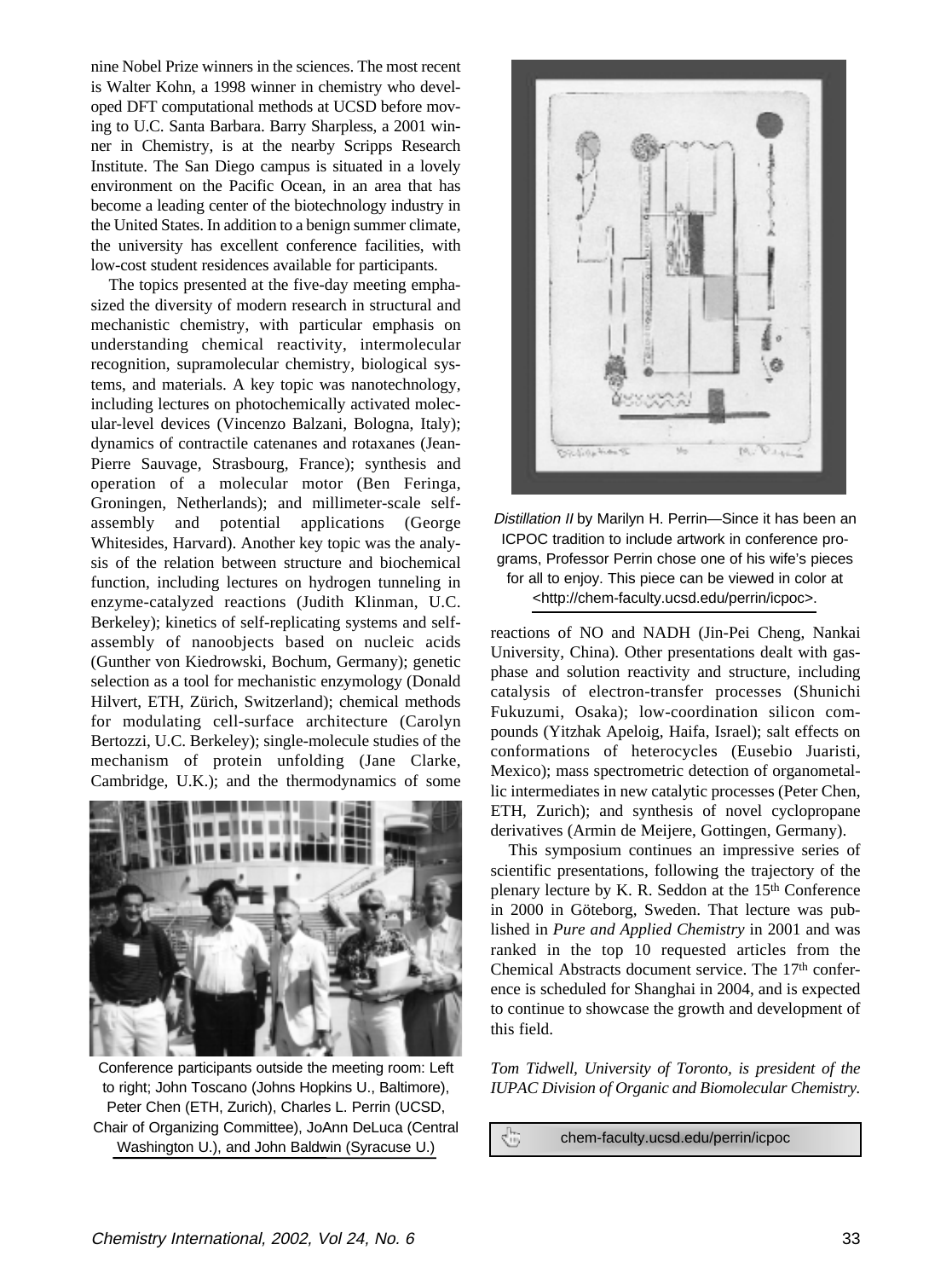## Conference Announcements

11<sup>th</sup> International Conference on Polymer Characterization (POLYCHAR-11) 6-10 January 2003, Denton, Texas, USA

This continuing series of conferences has been held annually at the University of North Texas since 1992.

The conference focus is on characterization on the one hand and synthesis, processing, manufacturing, and properties on the other, with an emphasis on predictions of service performance. All polymer-based materials, including thermoplastics, thermosets, heterogeneous and molecular composites, blends, polymer melts, and solutions are covered.



Research presentations are in both oral and poster format. Topic areas include the following:

- predictive methods
- polymerization
- polymer liquid crystals
- mechanical properties and performance
- dielectric, electrical, and magnetic properties
- surfaces and interfaces
- rheology, solutions, and processing
- characterization and structure-property relations
- recycling
- international education and scientific information

**Contact: POLYCHAR-10 University of North Texas, P.O. Box 305310, Denton, TX 76203-5310, USA Fax: +1 940 565 4824 E-mail: polychar@marta.phys.unt.edu**

www.unt.edu/POLYCHAR

6<sup>th</sup> Annual UNESCO School & IUPAC Conference on Polymer

### **Properties**

¢'n,

14-17 April 2003, Mpumalanga, South Africa (UNESCO Introductory Course, 10-11 April 2003)

This continuing series of schools and conferences, held annually, has the following goals:

- to expose Africa to macromolecules and materials technology that is applicable to their economies
- to create a virtual teaching encyclopedia CD-ROM for teaching in developing countries, where books, journals, and teaching material preparation are not available



### designates IUPAC sponsorship

The primary focus will be on the following:

- characterization of polyolefins and emulsions from newest synthetic techniques (e.g., metallocenes and living-free radical)
- catalysts and polymer synthesis (including combinatorial chemistry) hyphenated HPLC techniques, morphology, and ultrasonics

The scientific program will comprise plenary and invited lecturers, as well as other oral and poster presentations. Delegates are invited to submit contributions to the organizers.

#### **Contact: Professor R. D. Sanderson**

**UNESCO Associated Centre for Macromolecules and Materials, Institute for Polymers Science, University of Stellenbosch Private Bag X1, Matieland 7602, South Africa Tel.: +27 21 808 3174 Fax: +27 21 808 4967 E-mail: rds@sun.ac.za**

www.sun.ac.za/unesco/Conferences/ ďħ Homepage.htm

## International Symposium on Ionic Polymerization

### 30 June-4 July 2003, Boston, USA

This symposium represents the  $16<sup>th</sup>$  in the series of biannual symposia which began with the first "International Symposium on Cationic Polymerizarion" that was held in Akron, Ohio in 1976. This symposium will provide stateof-the-art presentations (oral and poster) describing both recent advances in anionic, cationic, and ring-opening polymerization research as well as recent developments in the industrial applications of these synthetic methodologies to prepare commercially useful polymeric materials.

**Contact: Professor R. P. Quirk Department of Polymer Science, The University of Akron, Akron, Ohio 44325-3909 Tel.: +1 330 972 7510 Fax: +1 330 972 5290 E-mail: quirk@polymer.uakron.edu**

Also see page 27 for the IP'01 related publication, *Macromolecular Symposia*, Vol. 183.

www2.uakron.edu/cpspe/iupac/ip2003.htm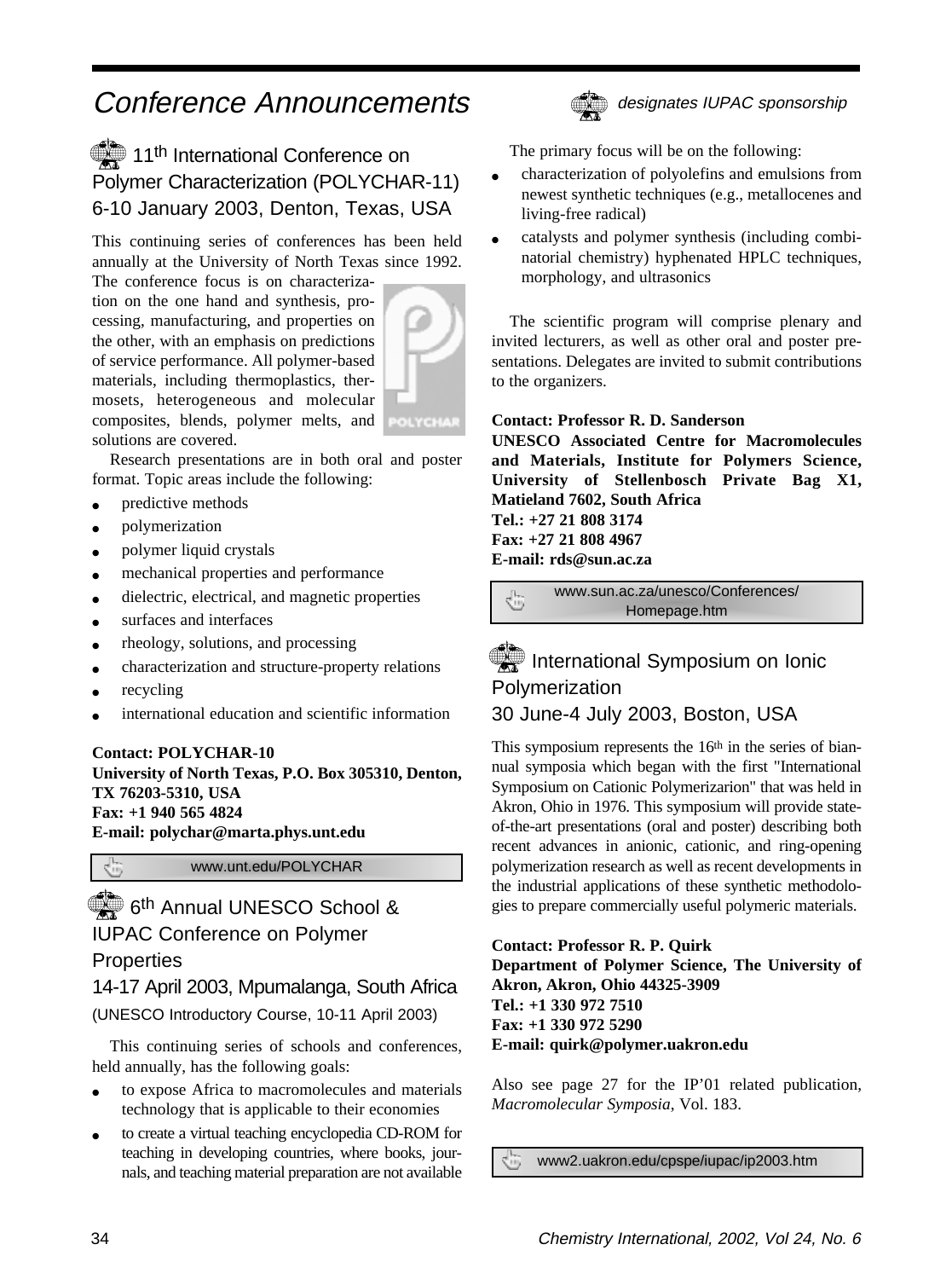## 22nd Discussion Conference of P.M.M. on Spectroscopy of Partially Ordered Macromolecular Systems 21–24 July 2003, Prague, Czech Republic

This conference continues in the tradition of the Prague Meetings on Macromolecules, organized since 1967. It will deal with various aspects of detection and evaluation of order emerging in systems of synthetic as well as natural macromolecules in bulk or solution by molecular spectroscopy. The conference will also tackle relative ordering on various scales accessible to molecular spectroscopy, in particular molecular (preferred conformations, increased persistence length, ordering of low-molecular-weight ligands and counterions), supramolecular (complex formation, short-range ordering interactions) and supermolecular or phase-like (micelles, microphases and other nanostructures, micro-

scopic domains in polymer blends, etc.). Main methods probing into emerging order, discussed at the conference, will be high-resolution liquid-and solid-state NMR (spectra, relaxation, spin-diffusion, self-diffusion, etc.) and vibrational spectroscopy (infrared, Raman, micro-Raman imaging, etc.).

#### **Contact Dr. Drahomir Vyprachticky**

**Institute of Macromolecular Chemistry, Academy of Sciences of the Czech Republic, Heyrovskeho nam. 2, CZ-162 06 Praha 6, Czech Republic Tel.: +420 2 204 03251 Fax: +420 2 353 57981 E-mail: sympo@imc.cas.cz**

√b www.imc.cas.cz/sympo/22discon.html

# Calendar of IUPAC Sponsored Conferences

Visit www.iupac.org for complete information and further links

NEW designates a new conference since the last issue

2002

#### **Polymer Science and Technology** 2–5 December 2002 IUPAC Polymer Conference on the Mission and Challenges of Polymer Science and Technology, Kyoto, Japan.

*Prof. Seiichi Nakahama, Faculty of Engineering, Tokyo Institute of Technology, 2-12-1 Ohokayama, Meguro-ku, Tokyo 152-8552, Japan Tel.: +81 3 5734 2138 Fax.: +81 3 5734 2887 E-mail: snakahama@aist.go.jp*

2003

#### **Polymer Characterization**

6–10 January 2003 11th Annual Course on Polymer Characterization and 11th POLYCHAR World Forum on Polymer Applications and Theory, Denton, Texas, USA. *Dr. Witold Brostow, Department of Materials Science, University of North Texas, Denton, Texas, 76203-5310 USA Fax: +1 940 565 4824 E-mail: polychar@marta.phys.unt.edu* NEW

#### **Clinical Laboratory**

6–7 February 2003 2nd European Symposium on Clinical Laboratory and In Vitro Diagnostic Industry, Barcelona, Spain *Prof. Xavier Fuentes Arderiu, Ciutat Sanitària i Universitària de Bellvitge Servei de Bioquímica Clínica L'Hospitalet de Llobregat, Catalonia, E-08907 Barcelona, Spain Tel.: +34 93 260 7644 Fax: +34 93 260 7564 E-mail: xfa@csub.scs.es*

#### **Flow Analysis**

17-21 February 2003 The 9th International Conference on Flow Analysis, Geelong, Victoria, Australia.

*Dr. Daryl J. Tucker, School of Biological and Chemical Sciences, Deakin University, Geelong, Victoria 3127 Australia. Tel.: +61 3 5227 2325 Fax: +61 3 5227 1040 E-mail: tucker@deakin.edu.au*

#### **Heterocyclic Chemistry**

10–12 March 2003 (Pre-conference 9 March 2003) 4th Florida Heterocyclic Conference, Gainesville, Florida, USA. *Prof. Alan R. Katritzky, University of*

*Florida, Dept. of Chemistry, PO Box 117200 Gainesville, FL 32611, USA Tel.: +1 352 392 0554 Fax: +1 352 392 9199 E-mail: katritzky@chem.ufl.edu*

**Polymer Properties** 



10–11 April 2003 UNESCO Introductory Course 14–17 April 2003 6th Annual UNESCO School & IUPAC Conference on Polymer Properties, Mpumalanga, South Africa. *Prof. R.D. Sanderson, UNESCO Associated Centre for Macromolecules and Materials Institute for Polymers Science, University of Stellenbosch, Private Bag X1, Matieland 7602, South Africa Tel.: +27 21 808 3174 Fax: +27 21 808 4967 E-mail: rds@sun.ac.za*

#### **100 Years of Chromatography**

13–18 May 2003 3rd International Symposium on Separations in BioSciences (SBS '03), follow up to the International Symposia Series "Biomedical Applications of Chromatography and Electrophoresis," Moscow, Russia. *Prof. Vadim A. Davankov,*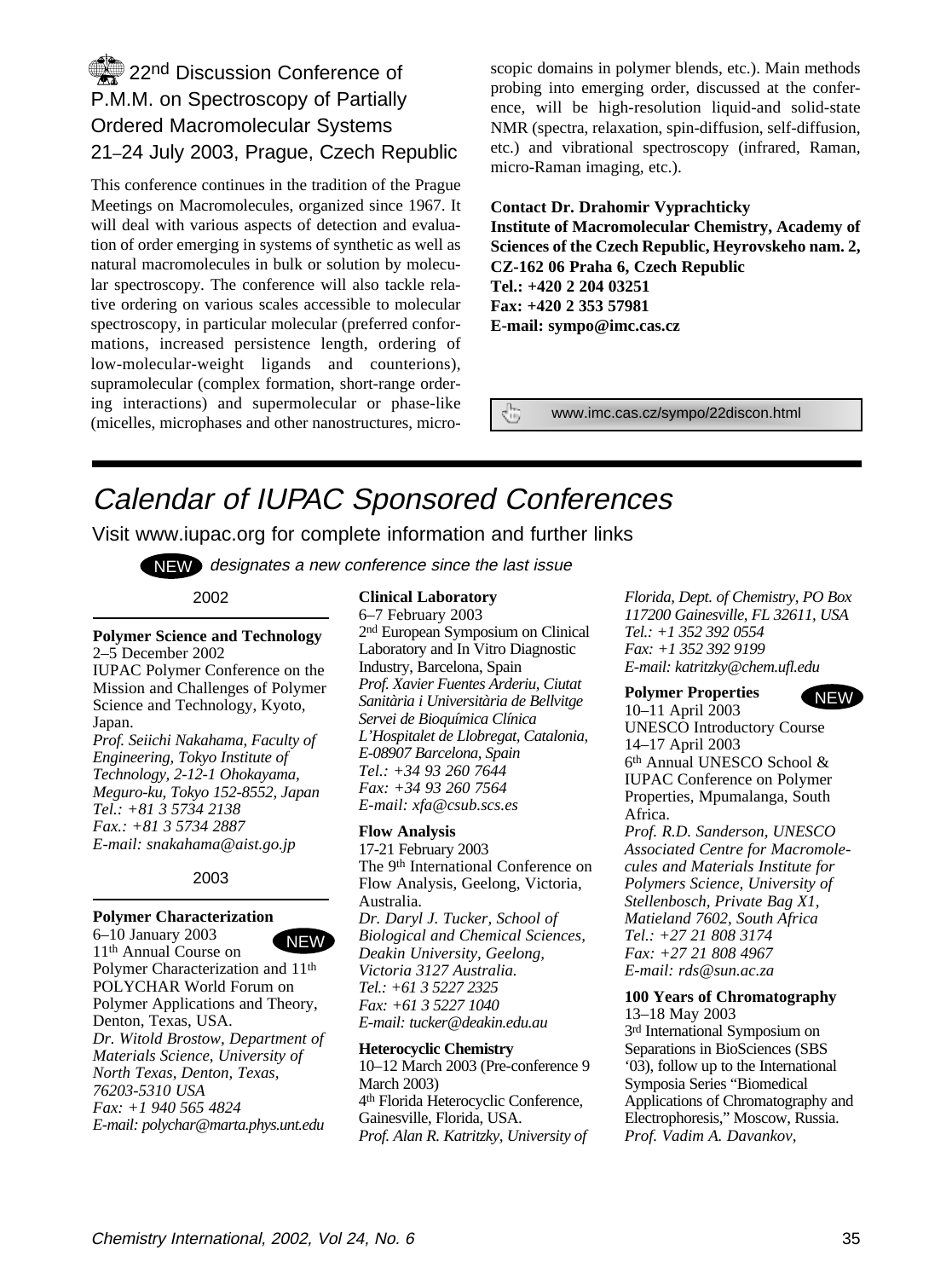*Nesmeyanov Institute of Organo-Element Compounds, Vavilov str., 28, 119991, Moscow, Russia. Tel.:/Fax: +7 095 135 6471 E-mail: davank@ineos.ac.ru*

#### **High Temperature Materials**

19–23 May 2003 11th International Conference on High Temperature Materials Chemistry (HTMC XI), Tokyo, Japan. *Prof. Michio Yamawaki, University of Tokyo, Department of Quantum Engineering, 7-3-1 Hongo, Bunkyoku, Tokyo 113-8656, Japan Tel.: +81 3 5841 7422 Fax: +81 3 5841 8633 E-mail: yamawaki@q.t.u-tokyo.ac.jp* 

#### **Macromolecule Metal Complexes**

20–24 May 2003 Xth International Symposium on Macromolecule Metal Complexes (MMC-X), Moscow, Russia. *Prof. Valerii V. Lunin, Department of Chemistry, Moscow State University, Leninskie Gory, Moscow, 119899, Russia. Tel.: +7 095 939 5377 Fax: +7 095 932 8846 E-mail: kar@petrol.chem.msu.ru*

#### **Ionic Polymerization**

30 June–4 July 2003 International Symposium on Ionic Polymerization, Boston, MA, USA. *Prof. R. P. Quirk, Department of Polymer Science, The University of Akron, Akron, OH 44325-3909, USA. Tel.: +1 330 972 7510 Fax: +1 330 972 5290 E-mail: quirk@polymer.uakron.edu*

#### **Organo-Metallic Chemistry**

6–10 July 2003 12th IUPAC International Symposium on Organo-Metallic Chemistry Directed Towards Organic Synthesis (OMCOS-12), Toronto, Ontario, Canada. *Prof. Mark Lautens, Department of Chemistry, University of Toronto, Toronto, ON M5S 3H6, Canada Tel: +1 416 978 6031 E-mail: omcos@chem.utoronto.ca*

**Spectroscopy of Macromolecular Systems**  21–24 July 2003 NEW

22nd Discussion Conference of P.M.M.on Spectroscopy of Partially Ordered Macromolecular Systems, Prague, Czech Republic. *Dr. Drahomir Vyprachticky, Institute of Macromolecular Chemistry, Academy of Sciences of the Czech Republic, Heyrovskeho nam. 2, CZ-162 06 Praha 6, Czech Republic Tel.: +420 2 204 03251 Fax: +420 2 353 57981 E-mail: sympo@imc.cas.cz*

### **IUPAC 42nd General Assembly**

8–17 August 2003 Ottawa, Ontario, Canada. *IUPAC Secretariat Tel.: +1 919 485 8700 Fax: +1 919 485 8706 E-mail: secretariat@iupac.org*

#### **IUPAC 39th Congress**

10–15 August 2003 Chemistry at the Interfaces, Ottawa, Canada. *National Research Council Canada, Montreal Road, Building M-19, Ottawa, ON, Canada K1A 0R6 Tel.: +1 613 993 0414 Fax: +1 613 993 7250 E-mail: iupac2003@nrc.ca <www.iupac2003.org>*

#### **See enclosed booklet for Preliminary Program**

**Young chemists !! Watch out for deadline—See page 25**

#### **Colloquium**



**Spectroscopicum Internationale** 7–12 September 2003 33rd Colloquium Spectroscopicum Internationale 2003, Granada, Spain. *Prof. Alfredo Sanz-Medel, Department of Physical and Analytical Chemistry, University of Oviedo, C/Julian Claveria, 8 E-33006 Ovido, Spain Tel.: +34 985 103474 Fax: +34 985 103125 E-mail: asm@sauron.quimica.uniovi.es*

#### **General and Applied Chemistry**



21–26 September 2003 XVII Mendeleev Congress on General and Applied Chemistry, Kazan, Tatarstan, Russia. *Prof. Alexander I. Konovalov, A.E.* *Arbuzov Institute of Organic and Physical Chemistry, Kazan Scientific Center of Russian Academy of Sciences, Arbuzov Str., 8, Kazan 420088, Tatarstan, Russia. Tel.: +7 (8432) 739 365 Fax: +7 (8432) 752 253 E-mail: arbuzov@iopc.knc.ru*

#### **Medicinal Chemistry**



15–18 October 2003 Polish-Hungarian-German-Italian Joint Meeting on Medicinal Chemistry, Krakow, Poland. *Prof. Zdzislaw Chilmonczyk, Drug Institute, Chemska 30/34, PL-00- 725 Warsaw, Poland Tel.: +48 22 851 52 29 E-mail: chilmon@il.waw.pl*

#### **How to Apply for IUPAC Sponsorship**

To apply for IUPAC sponsorship, conference organizers should complete an Advance Information Questionnaire (AIQ). The AIQ form is available at <www.iupac.org> or by request to the IUPAC Secretariat, and should be returned between 2 years and 12 months before the conference. Further information on granting sponsorship is included in the AIQ and available online.

#### **Visas**

It is a condition of sponsorship that organizers of meetings under the auspices of IUPAC, in considering the locations of such meetings, should take all possible steps to ensure the freedom of all bona fide chemists from throughout the world to attend irrespective of race, religion, or political philosophy. IUPAC sponsorship implies that entry visas will be granted to all bona fide chemists provided application is made not less than three months in advance. If a visa is not granted one month before the meeting, the IUPAC Secretariat should be notified without delay by the applicant.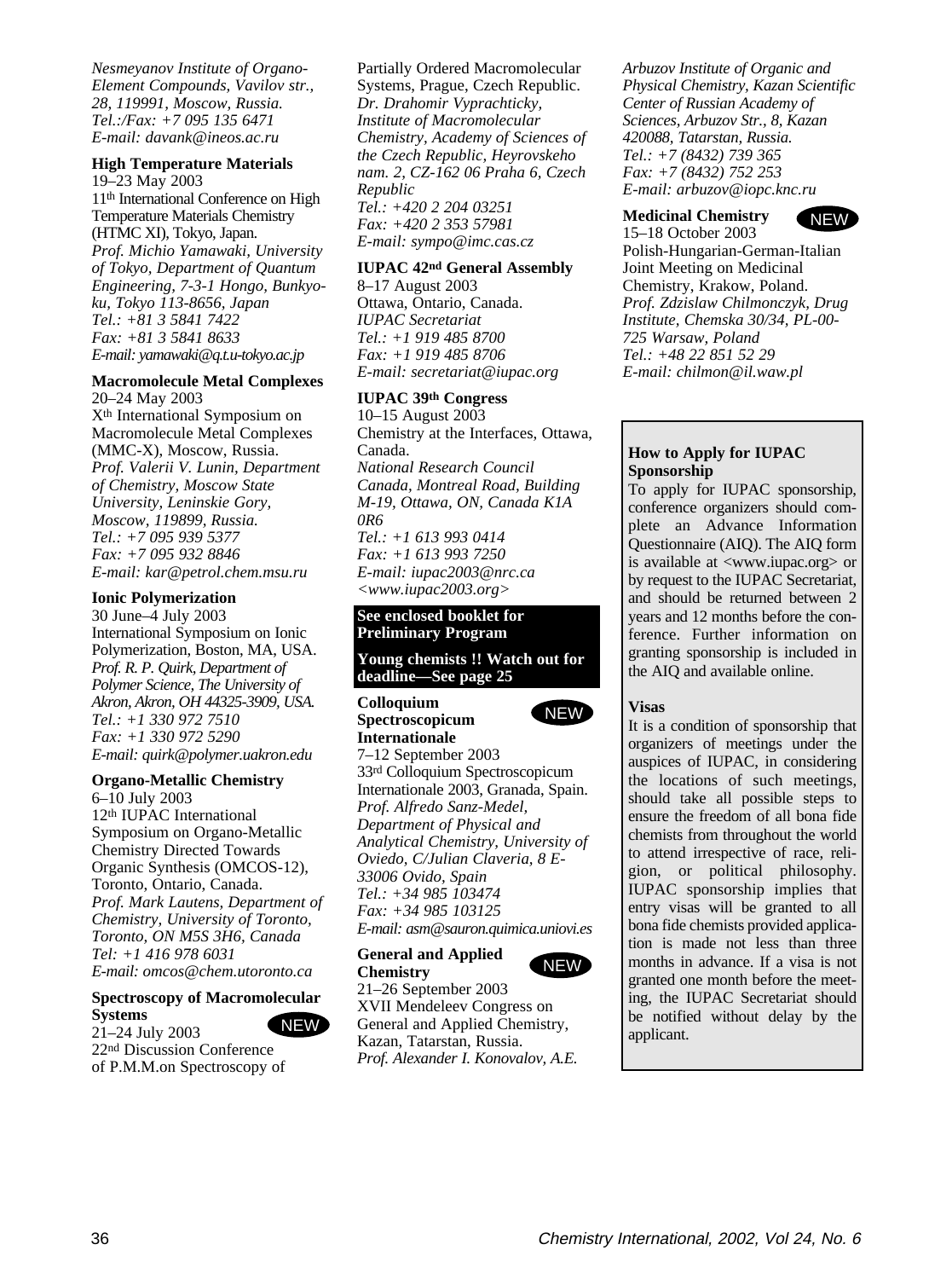## **Index**

#### **Awards and Honors**

- R. Atkinson Receives the ACS Award for Creative Advances in Environmental Science and Technology, 14(3)
- C. Bai Awarded SCI's International Medal, 15(1)
- A. Bard Awarded ACS's Priestley Medal, 15(1)
- E. Carreira Receives the Thieme—IUPAC Prize, 14(3)
- D. Knox Receives the Franzosini Award, 16(6)
- T. Tidwell Receives CCA's Killam Fellowship, 16(1)

#### **Columns**

Executive Director's Column, 2(3) Past President's Column, 2(6) President's Column, 2(1) Secretary General's Column, 2(2) Treasurer's Column, 2(5) Vice President's Column, 2(4)

#### **Conference Announcements**

- Advances in Emulsion Polymerization and Latex Technology, 3-7 Jun 2002, 28(1)
- Antiprotozoal Chemotherapy, 23-26 June 2002, 24(2)
- Bioorganometallic Chemistry, 18-20 July 2002, 24(2)
- Capillary Electroseparation Techniques (ITP 2002), 1-4 Sep 2002, 26(3)
- CAS/IUPAC Conference on Chemical Identifiers and XML for Chemistry, 1 July 2002, 23(2)
- Central European Conference on "Chemistry Towards Biology," 8-12 Sep 2002, 23(2)
- Clinical Chemistry, 20-25 Oct 2002, 25(2)
- Clinical Laboratory and in vitro Diagnostic Industry, 6-7 Feb 2003, 33(4)
- Coordination Chemistry (35-ICCC), 21-26 Jul 2002, 24(3)
- Discussion Meeting on Thermodynamics of Alloys, 8-13 Sep 2002, 29(1)
- Emulsion, 24-27 Sep 2002, 29(1)
- European Conference on Rheology, 1-6 Sep 2002, 29(1)
- Flow Analysis, 10-14 Feb 2003, 24(2)
- Food Science, 4-6 Sep 2002, 24(2)
- Green Solvents for Catalysis, 13-16 Oct 2002, 33(4)
- Heterocyclic Chemistry, 10-12 Mar 2003, 34(5)
- High-Temperature Materials, 19-23 May 2003, 25(2)
- International Symposia on Organosilicon Chemistry, 25- 30 Aug 2002, 28(1)
- Ionic Polymerization, 30 Jun-4 Jul 2003, 34(6)
- Luminescence Phenomena, 25-30 Aug 2002, 24(2)
- Macromolecule Metal Complexes (MMC-X), 20-24 May 2003, 25(3)
- Organo-Metallic Chemistry (OMCOS-12), 6-10 Jul 2003, 34(5)
- Organosilicon Chemistry, 25-30 Aug 2002, 24(2)
- Pan-European Younger Chemists' Conference, 30 Sep-2 Oct 2002, 24(3)
- Pharmacognosy, 27-31 Jul 2002, 26(3)
- Pharmacognosy, 27-31 Jul 2002, 28(1)
- Plutonium and Other Actinide Elements, 6-10 July 2003, 25(2)
- Plutonium Futures—The Science 2003, 6-10 Jul 2003, 25(3)
- Polymer Characterization (POLYCHAR-11), 6-10 Jan 2003, 34(6)
- Polymer Properties, 14-17 Apr 2003, 34(6)
- Preserving Data, 5-7 Nov 2002, 25(2)
- Process Technologies, 18-20 Mar 2002, 28(1)
- Purchasing, Servicing and Maintenance of Scientific Equipment, 5-8 Nov 2002, 33(4)
- Raw Materials, 26-29 May 2002, 24(2)
- Rejuvenating the Learning and Teaching of Chemistry, 30 Nov-4 Dec 2002, 34(5)
- Scientific and Technical Data, 29 Sep-3 Oct 2002, 24(2)
- Solar Energy and Applied Photochemistry [SOLAR '03], 23-28 Feb 2003, 26(3)
- Spectroscopy of Macromolecular Systems, 21-24 July 2003, 35(6)
- Stable Isotopes, 7-9 July 2002, 24(2)
- World Space Congress 2002, 10-19 Oct 2002, 30(1)

#### **Conference Calendar**

Listing of IUPAC Sponsored Conferences and Symposia, 30(1), 25(2), 26(3), 34(4), 35(5), 35(6)

#### **Feature Articles**

- A Preprint Server for Chemistry, 14(4)
- Aligning the Revised Red and Blue Books and Preparing for IUPAC Preferred Names, 13(6)
- Candid Chemistry, 11(5)
- Catalyst: The Museum of the Chemical Industry, 4(1)
- Cometh A Digital Dark Age?, 7(6)
- Crystallographic Information File (CIF), 4(4)
- How Well Are We Using XML in Chemistry?, 7(4)
- IOCD: 20 Years of Building Capacity in Chemistry in Developing Countries, 3(3)
- Macromolecular Nomenclature and Terminology: A Brief History of IUPAC Activities, 10(6)
- Markup Languages-How to Structure Chemistry-Related Documents, 9(4)
- Medicinal Chemistry in IUPAC: Accomplishments During the Past Decade and Relationships With Industry, 8(5)
- Medicinal Chemistry in the New Millennium, 4(5)
- PEDECIBA—Programa de DEsarrollo de CIencias BAsicas, 4(6)
- Pesticide Residues: IUPAC Representative's Report on the 34th Codex Committee Session, 14(5)
- Preserving Records of Modern Science, 5(1)
- Reliable Solubility Data in the Age of Computerized Chemistry: Why, How, and When?, 8(2)
- Science and the Public: Learning for the Future, 6(1)
- Scientific and Technical Information: IUPAC Representative's Report on the 2002 ICSTI General Assembly, 6(6)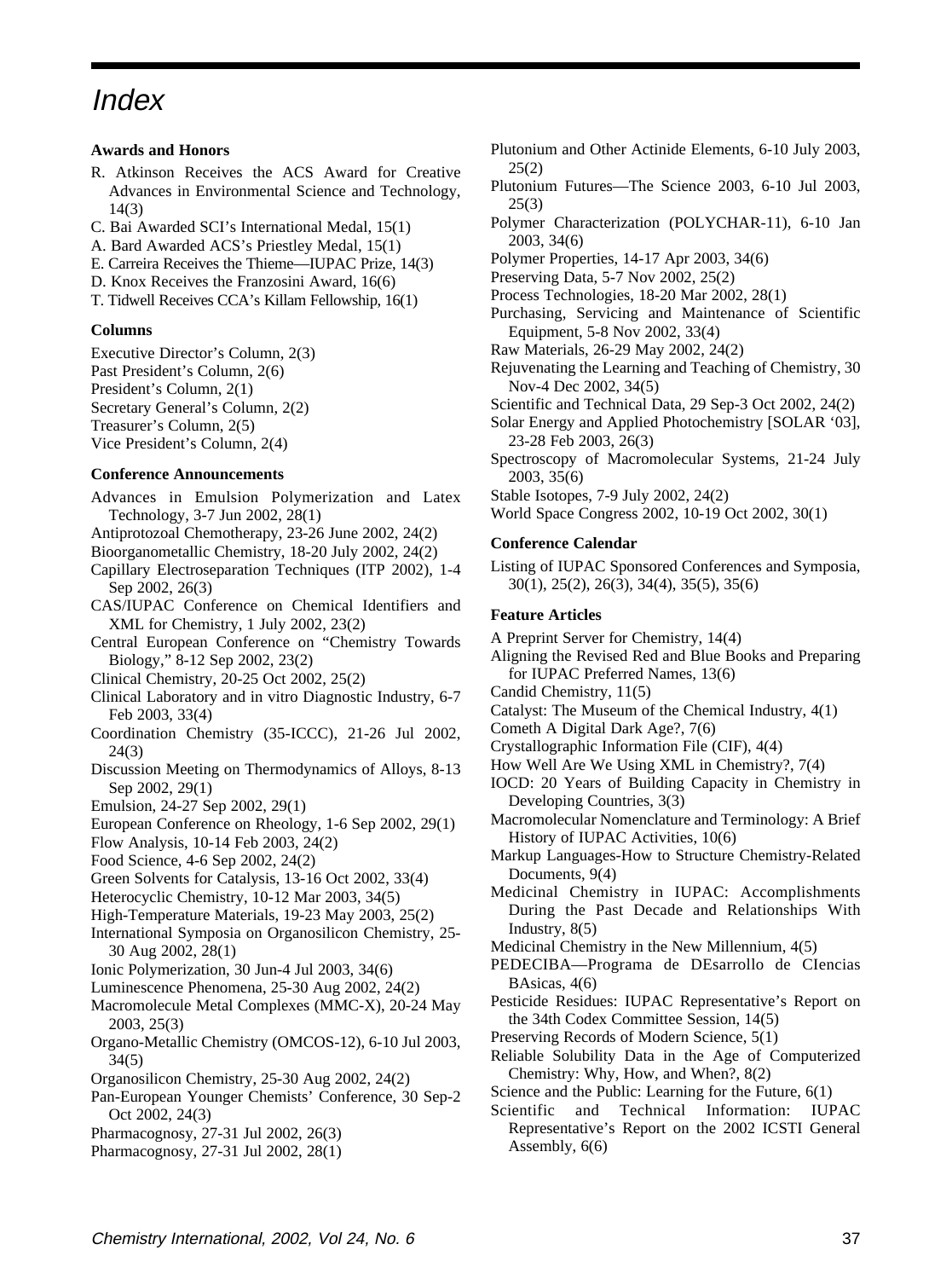- The Bureau International des Poids et Mesures: Establishing Standards in the Physical Sciences, 4(2)
- The Synthesis and Naming of Elements 110 and Beyond, 7(2)
- The World Chemistry Congress 2001 and the Young Scientist Awards, 11(3)
- Validated Analytical Methods-AOAC's Experience Over 100 Years, 6(3)

XML in Chemistry, 3(4)

#### **Highlights from Pure and Applied Chemistry**

- "Heavy Metals"—A Meaningless Term?, 25(5)
- Critical Evaluation of Proven Chemical Weapon Destruction Technologies, 21(4)
- Critical Evaluation of Stability Constants of Phosphonic Acids, 18(2)
- Definitions of Basic Terms Relating to Polymer Liquid Crystals, 24(4)
- Definitions Relating to Stereochemically Asymmetric Polymerizations, 23(6)
- Future Requirements in the Characterization of Continuous Fiber Reinforced Polymeric Composites, 22(5)
- Generic Source-Based Nomenclature for Polymers, 16(2)
- Guidelines for the Representation of Pulse Sequences for Solution-State Nuclear Magnetic Resonance Spectrometry, 17(3)
- Harmonized Guidelines for Single-Laboratory Validation of Methods of Analysis , 26(5)
- Information Essential for Characterizing a Flow-Based Analytical System, 21(5)
- JCAMP-DX. A Standard Format for the Exchange of Ion Spectrometry Data, 18(3)
- Modeling Lifetime and Degradability of Organic Compounds in Air, Soil, and Water Systems, 20(1)
- Molality-Based Primary Standards of Electrolytic Conductivity, 18(3)
- Molecular Basis of Biodiversity, Conservation, and Sustained Innovative Utilization, 23(5)
- Naming of New Elements, 24(5)
- NMR Nomenclature. Nuclear Spin Properties and Conventions for Chemical Shifts, 18(3)
- Nomenclature for the  $C_{60}$ - $I_h$  and  $C_{70}$ - $D_{5h(6)}$  Fullerenes, 22(5)
- Phane Nomenclature, 25(5)
- Polyaniline. Preparation of a Conducting Polymer, 26(5)
- Potentiometric Selectivity Coefficients of Ion-Selective Electrodes, 24(6)
- Quantum Chemical B3LYP/cc-pvqz Computation of Ground-State Structures and Properties of Small Molecules with Atoms of *Z* < 18 (Hydrogen to Argon), 17(2)
- Selectivity in Analytical Chemistry, 21(1)
- Standards in Isothermal Microcalorimetry, 17(2)
- Studies on Biodegradable Poly[hexano-6-lactone] Fibers, 26(5)
- Sulfate-Sensing Electrodes. The Lead-Amalgam/Lead-Sulfate Electrode, 21(5)
- Use of Legendre Transforms in Chemical Thermodynamics, 20(1)

#### **IUPAC Forum**

- Breaking Away from the Old Three Ss, 11(2)
- IUPAC Divisions and Education: A Case for Joint Projects,  $10(1)$
- On the Reality of Virtual Libraries, 16(4)
- Young Chemists Travel Far with Canadian National Committee Awards, 12(2)
- Young Observers Programs: Getting New Expertise Involved in IUPAC, 7(1)

#### **IUPAC News**

- 2002 Winners of the IUPAC Prize for Young Chemists, 19(4)
- *Chemical Education International*, 18(5)
- Chemical Nomenclature and Structure Representation, 12(2)
- IUPAC-Empfehlungen, 19(5)
- New Paid Affiliate Members Mean More Sponsored Affiliates in Developing Countries, 13(1)
- Nomenclature of Inorganic Chemistry, 14(2)
- Relocating to Cyberspace, 12(3)
- The "Orange Book" Online, 19(5)
- The Address is www.iupac.org, 16(6)
- The Analytical Chemistry Division, 16(4)
- Whither Green Chemistry? A Look at CHEMRAWN XIV, 13(1)
- Young Chemists to the 39<sup>th</sup> IUPAC Congress, Ottawa, August 2003, 18(5)

#### **IUPAC Projects**

- Chemical Actinometry, 20(5)
- Concepts and Structure for Requests in Clinical Laboratories, 21(6)
- Conducting Polymer Colloids and Nanofilms, 20(5)
- Educating Chemists and the Public About Risk Assessment, 18(1)
- Evaluated Kinetic Data for Atmospheric Chemistry, 17(1)
- Global Use of the C-NPU Concept System for Properties in Toxicology, 22(6)
- Glossary for Toxicokinetics of Chemicals, 15(3)
- Impact of Scientific Developments on the Chemical Weapons Convention, 19(1)
- Information for Task Group Chairmen, 20(5)
- New SIT Software Makes Speciation Calculations Easier, 18(6)
- New Solubility Data Projects, 20(6)
- Nomenclature for Rotaxanes, Catenanes, and Macromolecular Rotaxanes, 16(3)
- Performance Evaluation Criteria for Preparation and Measurement of Macro- and Microfabricated Ion-Selective Electrodes, 19(6)
- Pest Management for Small-Acreage Crops: A Cooperative Global Approach, 20(4)
- Properties and Units for Transfusion Medicine and Immunohaematology, 21(6)
- Recommendation on the Use of Countercurrent Chromotography in Analytical Chemistry, 15(3)
- Recommendations for NMR Measurements of High pK Values and Equilibrium Constants in Strongly Basic Solutions, 19(6)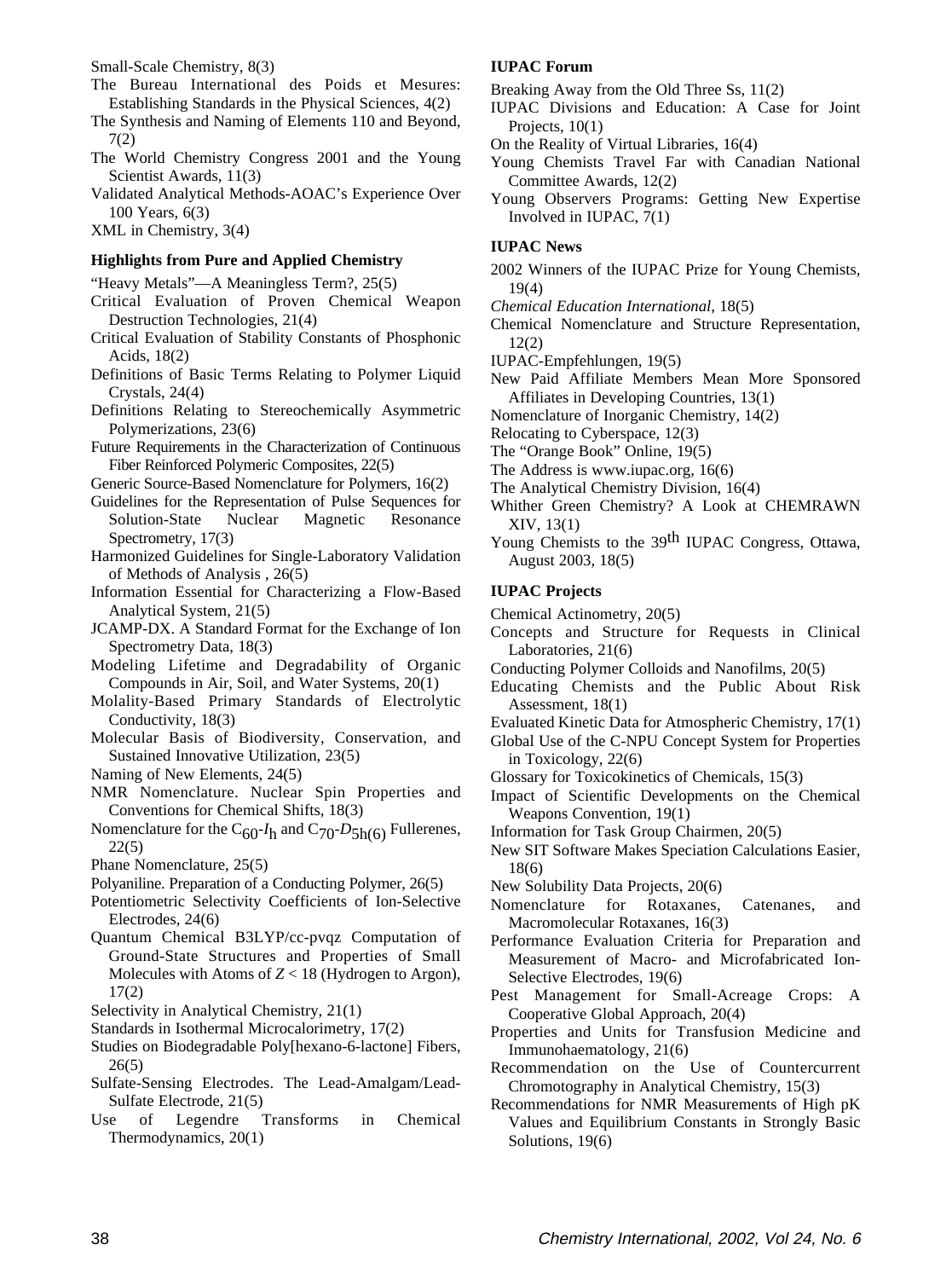SCOPE/IUPAC International Symposium on Endocrine Active Substances, 16(2)

Standard Potentials of Radicals, 15(3)

#### **New Books and Publications**

- Actinide Carbon Compounds, 23(1)
- Advanced Organic Chemistry-Part A: Structure and Mechanism, Part B: Reactions and Synthesis, 28(5)
- $C_{2+}$  Nitroalkanes With Water or Organic Solvents: Binary and Multicomponent Systems, 28(5)
- Characterization of Compounds in Solution: Theory and Practice, 20(2)
- CRC Handbook of Optical Resolutions via Diastereomeric Salt Formations, 21(2)
- Electrochemistry and Interfacial Chemistry for the Environment, 19(3)
- Free-Radical Polymerization: Kinetics and Mechanism, 27(5)
- Green Chemistry in Africa, 27(6)
- Green Chemistry—the Japanese translation of the special topic issue of *Pure and Applied Chemistry* (Vol. 72, No. 7, 2000), 20(3)
- Handbook of Pharmaceutical Salts: Properties, Selection, and Use, 20(3)
- Handbuch für die Systematische Nomenklatur der Organischen Chemie, 28(4)
- Heat Capacity of Liquids: Critical Review and Recommended Values, 21(3)
- Interactions Between Soil Particles and Microorganisms: Impact on the Terrestrial Ecosystem, 26(4)
- Ionic Poylmerization (IP'01), 27(6)
- IUPAC Handbook 2002-2003, 27(4)
- Metal and Ammonium Formate Systems, 22(1)
- Modern Coordination Chemistry-The Legacy of Joseph Chatt, 29(5)
- Mycotoxins and Phycotoxins in Perspective at the Turn of the Millennium, 23(1)
- New Books from the American Oil Chemists' Society Press, 21(2)
- New Books from the World Health Organization, 21(2)
- Nomenclature of Organic Compounds, Principles and Practice, 23(1)
- Non-Conventional Polymer Dispersions, 26(4)
- Non-Metals in Liquid Alkali Metals, 21(3)
- Pesticide Formulation and Application Systems: A New Century for Agricultural Formulations, 22(3)
- Polymer Characterization and Materials Science, 21(3) Polymer Networks, 22(1)
- Polymerization Processes and Polymer Materials, 20(2)
- Polymers in Medicine, 22(1)
- Solubility of Ethyne in Liquids, 27(4)
- The Biogeochemistry of Iron in Seawater, 20(2)
- The Science of Sweeteners, 26(6)
- Vermeer's Camera, 28(6)

#### **Provisional Recommendations**

- Definitions of Terms Related to Polymer Blends, Composites and Multiphase Polymeric Materials, 24(6)
- Quantities, Terminology, and Symbols in Photothermal and Related Spectroscopies, 19(2)

The Naming of New Elements, 19(2)

Thermochemistry of Chemical Reactions: Terminology, Symbols, and Experimental Methods for the Determination of Bond Energies, 16(3)

#### **Reports from Conferences**

- Advanced Materials, IUPAC WAM II, 13-16 Feb 2002, Bangalore, India, 22(3)
- Analytical Sciences, ICAS2001, 6-10 Augt 2001, Tokyo, Japan, 22(2)
- Biodiversity, ICOB-3, 3-8 Nov 2001, Antalya, Turkey, 30(5)
- Bioinformatics 2002: North-South Networking, 6-8 Feb 2002, Bangkok, Thailand, 28(6)
- Chemistry and Quality of Life, 8 ICCA, 30 Jul-4 Aug 2001, Dakar, Sénégal, 29(4)
- CHEMRAWN XIV Follows Up With Green Chemistry Activities, 27-28 May 2002, Bangkok, Thailand, 29(6)
- Functional p-Electron Systems, 30 May-4 Jun 2002, Ulm, Germany, 30(6)
- Heterocyclic Chemistry, 6-8 Mar 2002, Gainesville, Florida, USA, 31(4)
- Ionic Polymerization, 22-26 Oct 2001, Crete, Greece, 30(4)
- Macromolecules and Materials Science, 23-28 Mar 2002, Stellenbosch, South Africa, 31(5)
- Macromolecules-Metal Complexes, MMC-9, 19-23 Aug 2001, Brooklyn, New York, USA, 29(4)
- Medicinal Chemistry, 2-6 Sep 2001, Budapest, Hungary, 22(2)
- Nuclear Analytical Techniques in the Life Sciences, NAMLS-7, 16-21 Jun 2002, Antalya, Turkey, 32(5)
- Organic Synthesis, ICOS-14, 14-19 Jul 2002, Christchurch, New Zealand, 31(6)
- Organometallic Chemistry Directed Towards Organic Synthesis, OMCOS-11, 22-26 Jul 2001, Tapei, Taiwan, 24(3)
- Physical Organic Chemistry, ICPOC-16, 4-9 Aug 2002, San Diego, California, USA, 32(6)
- Plasma Chemistry, ISPC-15, 9-13 Jul 2001, Orléans, France , 24(1)
- Polymer Characterization, POLYCHAR-10, 7-11 Jan 2002, Denton, Texas, USA, 30(4)
- Prohibiting Chemical Weapons, 30 Jun-3 Jul 2002, Bergen, Norway, 33(5)
- Safety in Chemical Production, 30 Jul-4 Aug 2001, Dakar, Sénégal, 25(1)
- Solubility Phenomena-Application for Environmental Improvement, 10th ISSP, 21-26 Jul 2002, Varna, Bulgaria, 31(6)
- Solution Chemistry,  $27<sup>th</sup>$  ICSC, 26-31 Aug 2001, Vaals, Netherlands, 23(3)

#### **Web Reviews**

Co-Operation on International Traceability in Anaytical Chemistry

(CITAC), 32(4)

- Spare Parts oon the Web, 27(1)
- The International Network for the Availability of Scientific Publications (INASP), 32(4)
- Valid Analytical Measurement, 27(1)
- Visualized Thermodynamics, 32(4)